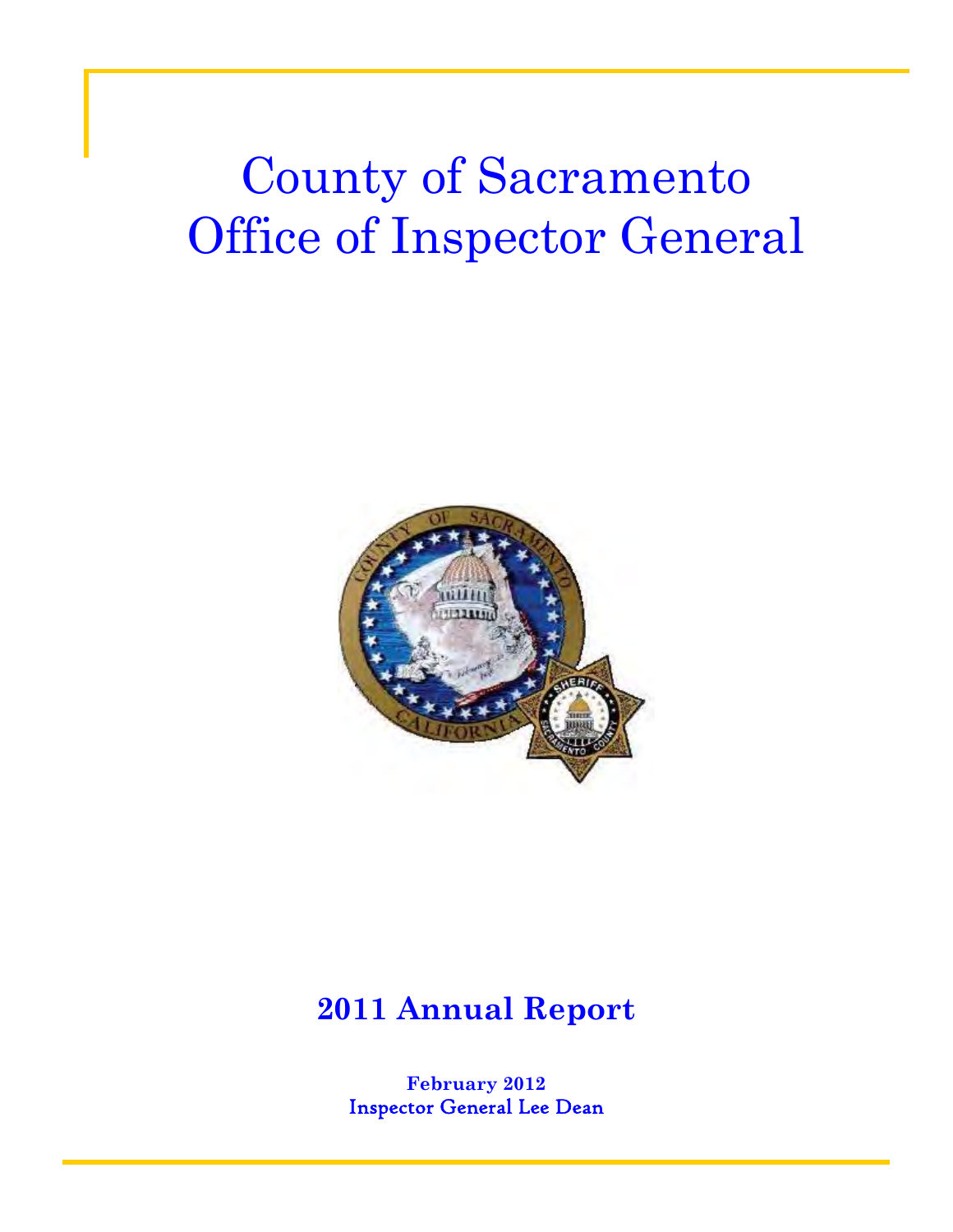### **County of Sacramento Office of Inspector General**

~ Calendar Year 2011 Annual Report ~

Table of Contents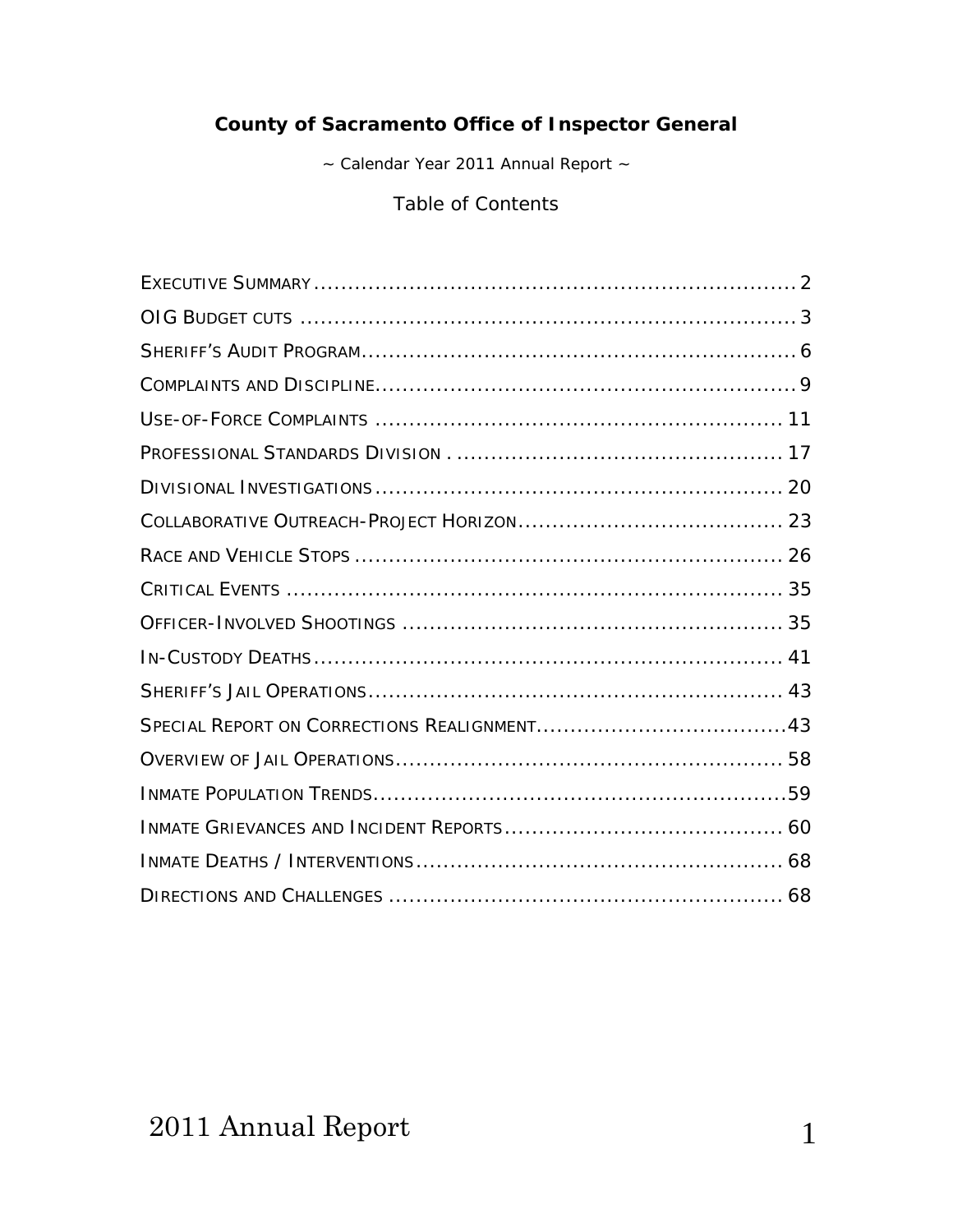### **Executive Summary**

The Sacramento County Office of Inspector General (OIG) was first established in September 2007 and vested with discretionary authority to evaluate public safety services, jail operations, and the citizen complaint process under the purview of the Sacramento County Sheriff's Department (SSD). Inspector General Lee Dean, a longstanding member of the California State Bar and certified police auditor credentialed in conflict management, reports directly to the Board of Supervisors in consultation with the Sheriff, recommending ways to improve the efficiency and effectiveness of ongoing operations.

Some of the more noteworthy events occurring in 2011 that stand to significantly influence the Sheriff's delivery of essential public safety services include:

 $\blacktriangleright$ The Department has shifted to revitalizing a shared sense of mission through a redesigned and republished *strategic plan*. The *plan* is essentially a concerted effort and a carefully defined internal process that sets priorities, measures outcomes, and allows for necessary course corrections along the way. The *plan* in its entirety can be found at the Sheriff's webpage at [www.sacsheriff.com](http://www.sacsheriff.com/).

The start of 2012 is a key milestone for SSD in terms of its year-end report on strategic initiatives. Sheriff Jones has stated that these initiatives will become the engine that drives his department—thus, the manner in which this narrative of work-accomplished and things-to-come reflects a shared commitment to sustaining the viability of this process in accord with the Sheriff's published calendar of events is of key importance.

Compliance with internal policy that sets acceptable time frames for concluding citizen complaints has eluded the Department for some time, as chronicled by the Office of Inspector General (OIG) each year for the past four years. This costly and continuing deficit can be fully corrected during the coming year with increased emphasis through the Sheriff's Command and Executive Staff.

Correctional realignment as now required by AB 109 and AB 117 is starting to impact California's counties. More untrained and unprepared inmates are being released into county custody and local jails are starting to fill with offenders who are serving sentences far beyond the previous one-year maximum. As a result, many Sheriff's throughout the state have had little choice but to grant certain inmates early-release from custody.

Now, as never before, there is a compelling need to creatively weave together and expand already-existing educational and vocational partnerships at the local level to achieve a viable reentry program for incarcerated individuals returning to California's diverse communities. Many good efforts are underway, as illustrated by collaborative programs between and among the Sacramento County Office of Education, local school districts, and the Sacramento Sheriff's Department described in this report.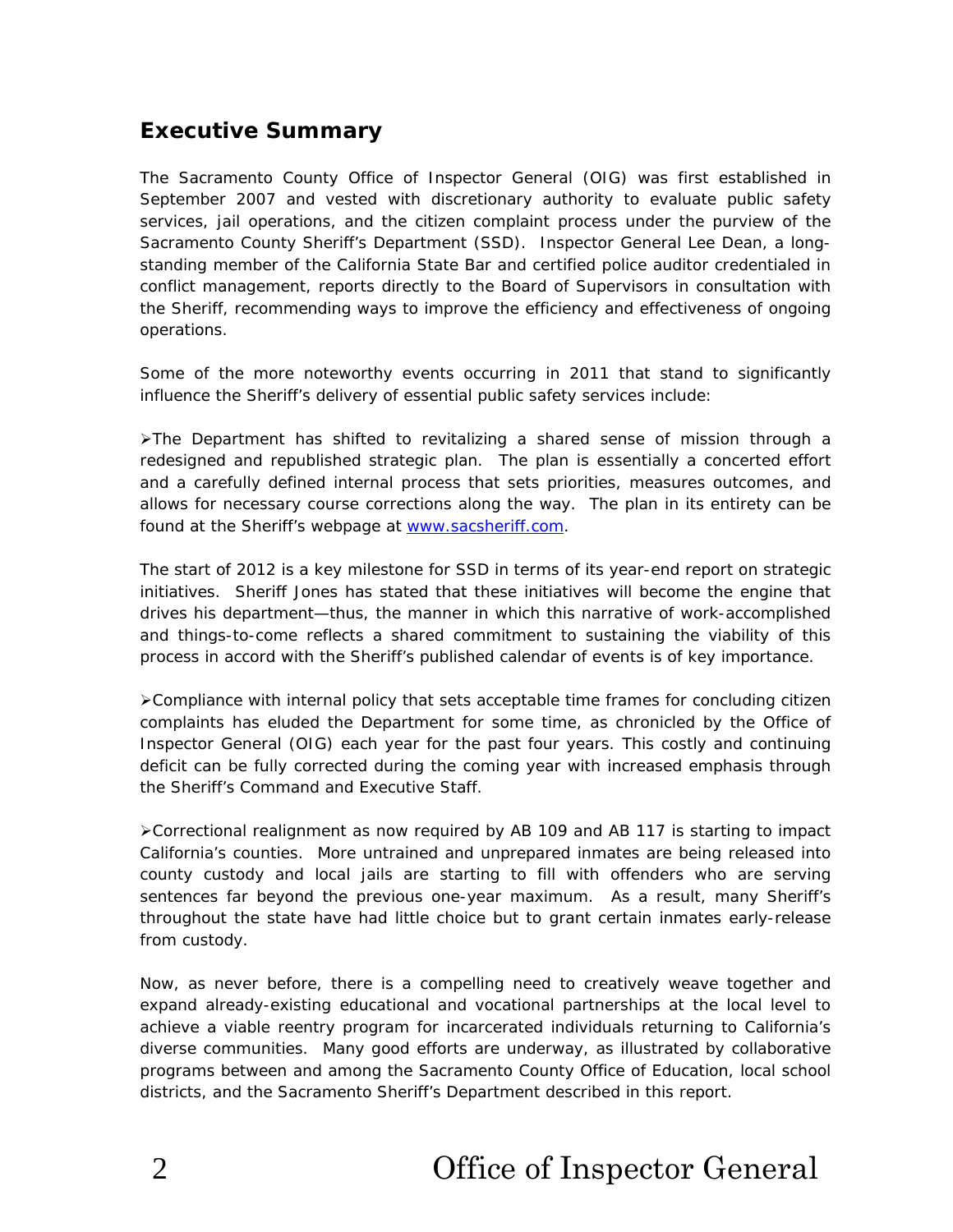On August 31, 2011, Howard P. Greenwald, Ph.D. USC Professor of Management and Policy presented to Sheriff Jones his findings from a six year study of vehicle stops by Sacramento County Sheriff's deputies. The study's objectives were to determine whether, in comparison with their representation in the driving population, minorities are overrepresented among drivers stopped, and whether any overrepresentation found reflects racial bias. The study also addresses the question of whether drivers of different races were treated differently during stops and whether differences in treatment reflected bias. The report in its entirety can be found at [www.inspectorgeneral.saccounty.net](http://www.inspectorgeneral.saccounty.net/).

During 2011, Sheriff Scott Jones initiated an internal audit program through the OIG. The program is built around measuring accomplishments and encouraging a fluid assessment of optimum service levels by identifying causative factors and remedial strategies targeting impediments to service delivery. This program is a collaborative venture in which the Sheriff's operating divisions take center stage. The Audit Program evaluates procedures, policies, guidelines, and directives that regulate day-to-day operations. Transparency, public accountability, better decision making, risk mitigation, and improved efficiency are the outcomes sought.

#### **The Coming Year**

Many challenges lie ahead for the Sheriff's Department. First and foremost, correctional realignment will require thoughtful planning and a proactive approach to mitigate its potential adverse impact on local public safety providers. This is but one example of how collaborative resourcing to meet essential service demands will begin to take center stage, as an emerging paradigm for law enforcement. Yet another challenge will be to maximize the use of integrated technology applications as a crime fighting tool, necessitating perhaps some tough choices in terms of allocating resources to achieve the ultimate goal—protecting the law-abiding public from crime and victimization.

All of this, and much more, must be packaged within the Sheriff's strategic planning process, requiring a balance of orchestration and participation. Indeed, these challenges and many others will require a new way of thinking for law enforcement and the Sheriff's Department as the year unfolds—the ramifications for local public safety are significant, as the Sheriff and his top administrators seek to prioritize a host of priorities within the context of finite resources that reflect decades-old staffing models.

### **OIG Budget Cuts**

2011 saw significant OIG reductions due to county-wide cutbacks. The office location was closed and the adjutant position created at the inception of the program was cut from the budget. Thus, the scope of activities under the purview of the OIG has been commensurately scaled back. Sheriff Jones and Inspector General Dean have agreed upon a revised set of operational guidelines: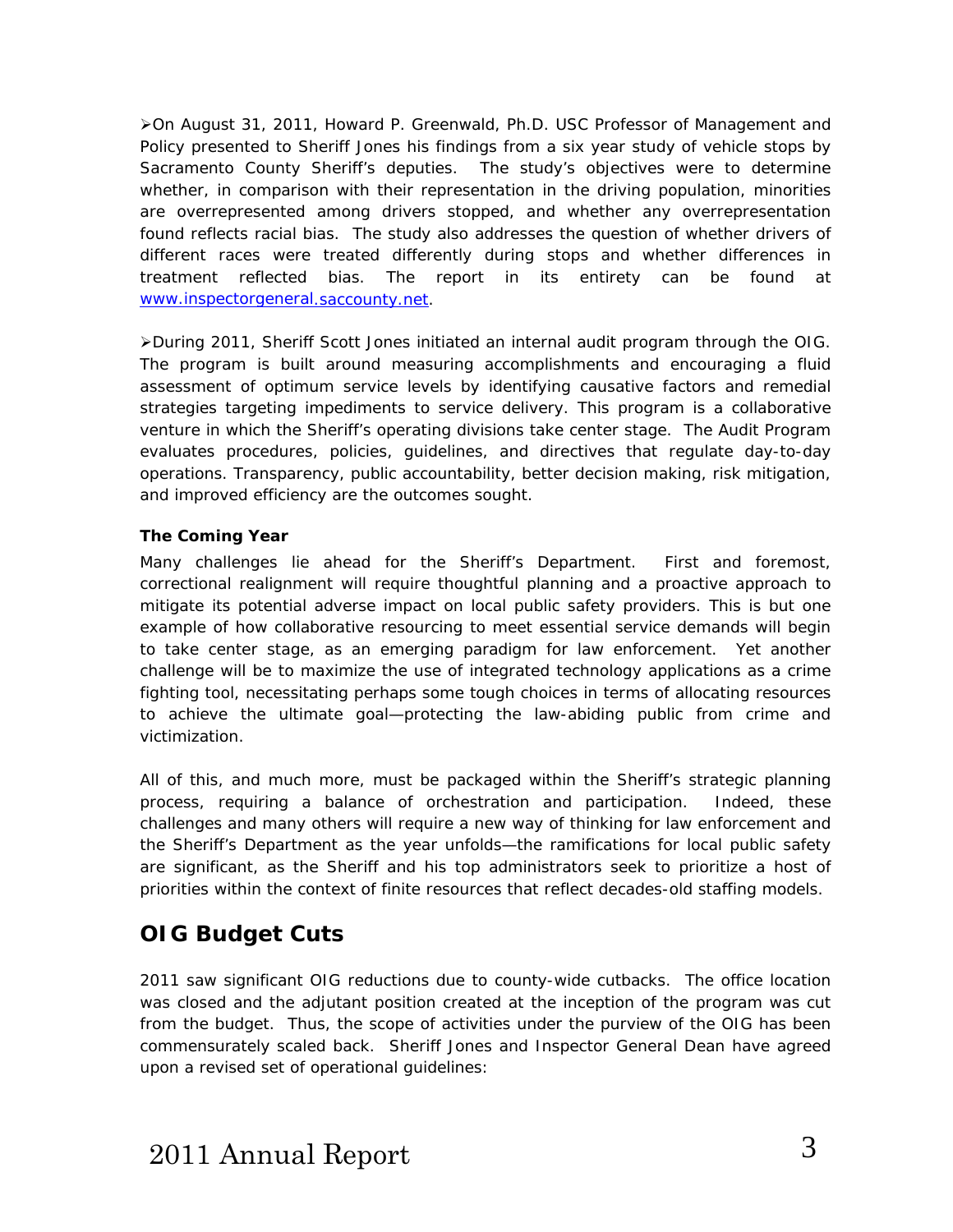#### **I. Purpose**

At the behest of the Sheriff the OIG will monitor and audit defined areas of interest and where appropriate will recommend ways to strengthen and improve law enforcement services and the citizen complaint process.

#### **II. Authority and Responsibilities of the Inspector General**

Upon mutual agreement between the OIG and the Sheriff, the OIG will independently assess various aspects of the overall quality of law enforcement, custodial, and security services. The primary areas of focus include:

**Officer-involved shooting (OIS) incidents:** Transparency and public accountability dictate an outside, independent review—the Sacramento County District Attorney's Office is no longer a lead investigative agency for OIS incidents.

**Use-of-force review:** Excessive force complaints investigated by Internal Affairs should be subject to independent review for the same reasons noted above.

**In-custody deaths:** The Correctional Services Chief Deputy will notify the OIG at the time an in-custody death occurs and will facilitate an on-site briefing at the facility in question at the discretion of the Inspector General. Once the internal review process is complete, the Chief of Correctional Services will advise the OIG, and facilitate review of the Death Binder at a mutually agreed upon location and time.

**Divisional audits:** At the behest of the Sheriff, the OIG will audit the various divisions operating procedures, policies, guidelines, and directives that regulate day-to-day operations. Transparency, public accountability, better decision making, risk mitigation, and improved efficiency are the outcomes sought.

**Post-incident review of critical events:** The OIG will conduct an independent review of critical events. A critical event for this purpose is any occurrence which poses a degree of risk to public or officer safety which is outside the mainstream of day-to-day law enforcement operations. Such events often involve the threatened or actual loss of life or serious bodily injury. The Sheriff may discretionarily brief the OIG concurrently with his executive staff or provide for an independent briefing.

#### **III. Critical Incident Notification**

The Inspector General shall be placed on the Critical Incident call-out roster, and will be notified when Critical Incidents occur. The Inspector General will have the option of responding to any such incidents. The Chief Deputy in whose service area the critical incident occurs shall initiate and coordinate a post-critical incident briefing for the Inspector General as soon as feasible following the occurrence.

#### **IV. Citizen Complaints**

In consultation with the Sheriff, the OIG may also: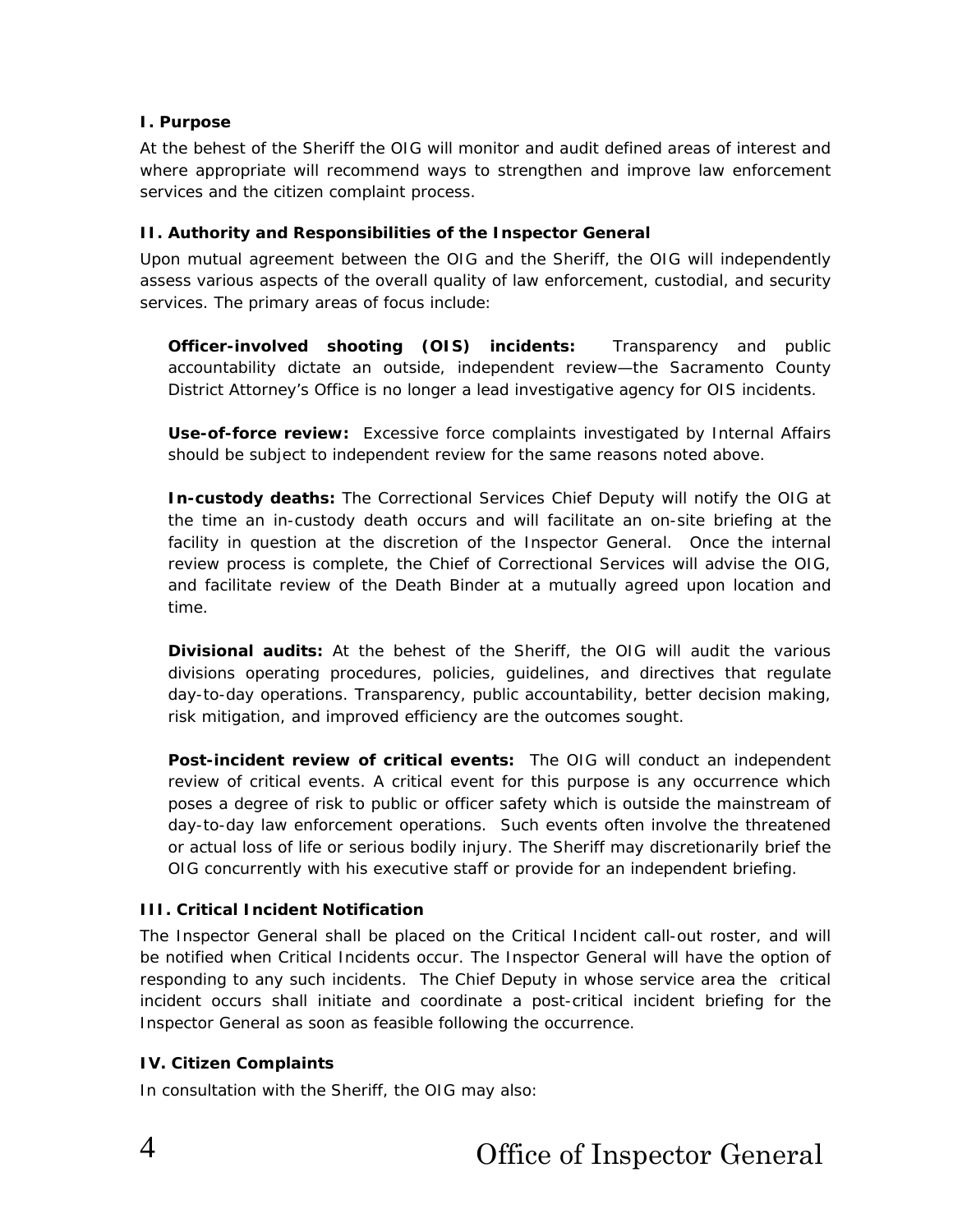A. Initiate *real-time continuous review* for the duration of an investigation alleging serious misconduct. Serious misconduct may include dishonesty, lack of integrity, abuse of authority, sexual misconduct, use of deadly force, and use of significant force with serious bodily injury. Most criminal misconduct is also considered serious. The OIG may also conduct real-time continuous review of high-profile cases.

Real-time continuous review is the most rigorous type of monitoring conducted by the OIG. This level of review contemplates sustained contact with the Professional Standards Division Commander and/or the assigned investigator and may encompass inspection of case-file documents by the Inspector General on a case-by-case basis. Upon completion of the investigation the OIG will review the investigative file and advise the Sheriff as deemed appropriate.

B. Accept and document complaints directly from complainants who would otherwise be unfamiliar with or intimidated by the complaint/investigative process, and thereafter, follow through with the complainant relative to the status of their complaint.

C. Serve as a conduit to the Sheriff's Outreach Community Advisory Board to facilitate an exchange of information to assist the Board in achieving its mission of fostering reciprocity between the community and local law enforcement built upon mutual trust and understanding.

D. Upon invitation by the Sheriff, mediate or facilitate resolution of conflicting viewpoints between the Sheriff's Department and community members or groups.

#### **V. Monitoring Criteria**

The Inspector General evaluates compliance with internal policy, regulatory requirements, and industry standards relative to a defined area of inquiry. Isolated conduct as well as patterns or practices will be evaluated based on whether and to what extent they promote or hinder:

- Accountability
- Protection of Constitutional rights, privileges, or immunities
- Receipt, investigation, and judicious resolution of citizen complaints
- Risk reduction systems and strategies
- Promotion of best practices in view of industry standards and internal assessments
- Adherence to technical assistance letters, judicial decrees, or executive directives
- Management and supervisory practices which support professional standards

#### **VI. Audits**

The Inspector General will conduct audits as outlined in the Sheriff's Audit Program and shall be permitted access to all Sheriff's facilities subject to the reasonable security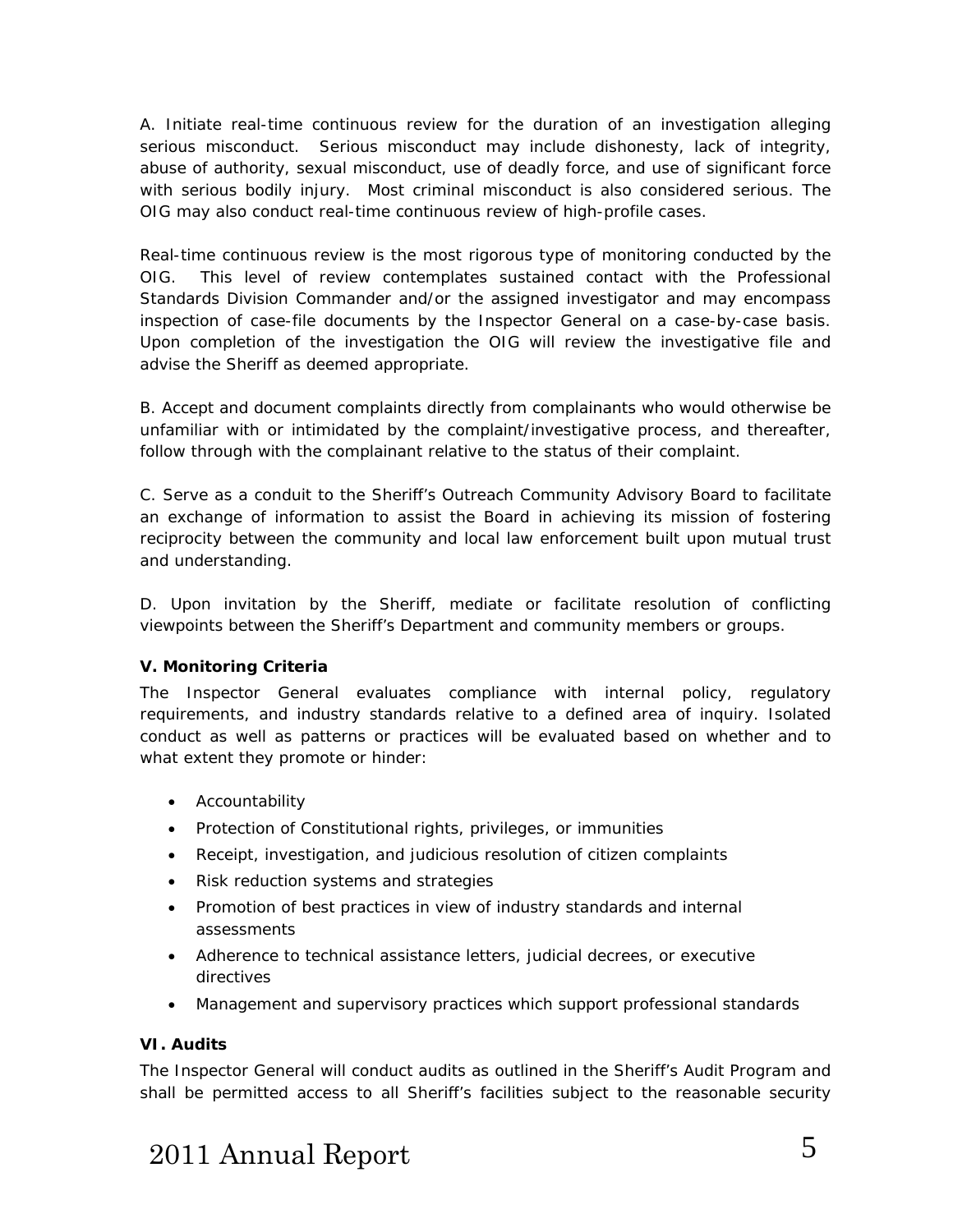directives in place at each such facility. The Audit Program shall be under the auspice of the Undersheriff.

The OIG is authorized via request through the Office of the Sheriff to examine and reproduce any reports, completed administrative investigations, or other records pertinent to audits, inquires, or investigations undertaken by the OIG, to include incident reports, crime reports, CAD event printouts, incident logs, case summary reports, complaint forms, interview transcripts, photographs, audio or video recordings, or other items of evidentiary, investigative, or administrative significance to the review and/or audit.

#### **VII. Reports**

A. The OIG at the behest of the Sheriff may produce specialized reports to address specific matters of interest or concern and may also summarize significant and cumulative information reflecting year-long activities of the OIG in a limited year-end report.

B. A draft copy of the report shall be forwarded to the Sheriff and County Counsel as well as the County Executive for advisory review and comment prior to release.

#### **VIII. Cooperation and Coordination**

A. The Inspector General, while directly responsible to the Board of Supervisors, shall work cooperatively with the Sheriff and his staff, and with the Administrator of the Internal Services Agency, to accomplish the goals of the OIG.

B. The Inspector General shall meet periodically with the Sheriff, the Undersheriff, and designated members of the Sheriff's staff in order to achieve the mutual goal of enhancing law enforcement services to the community served.

### **Sheriff's Audit Program**

Internal directives outline policy and procedure for audits conducted by the Office of Inspector General (OIG) in concert with the Sheriff's Division Commanders. This program, under the auspice of the Undersheriff, is by design a collaborative venture in which the Divisions take center stage.

Measuring accomplishments and encouraging a fluid assessment of optimum service levels are part and parcel of how any successful organization does business—this is the end-in-mind from SSD's audit program. Additionally, identifying causative factors and remedial strategies targeting potential pitfalls relative to day-to-day operations will help avoid them in the first place; when this happens, everyone wins.

The purpose of the Audit Program is to evaluate operating procedures, policies, guidelines, and directives that regulate day-to-day operations within the Division. Transparency, public accountability, better decision making, risk mitigation, and improved efficiency are the outcomes sought.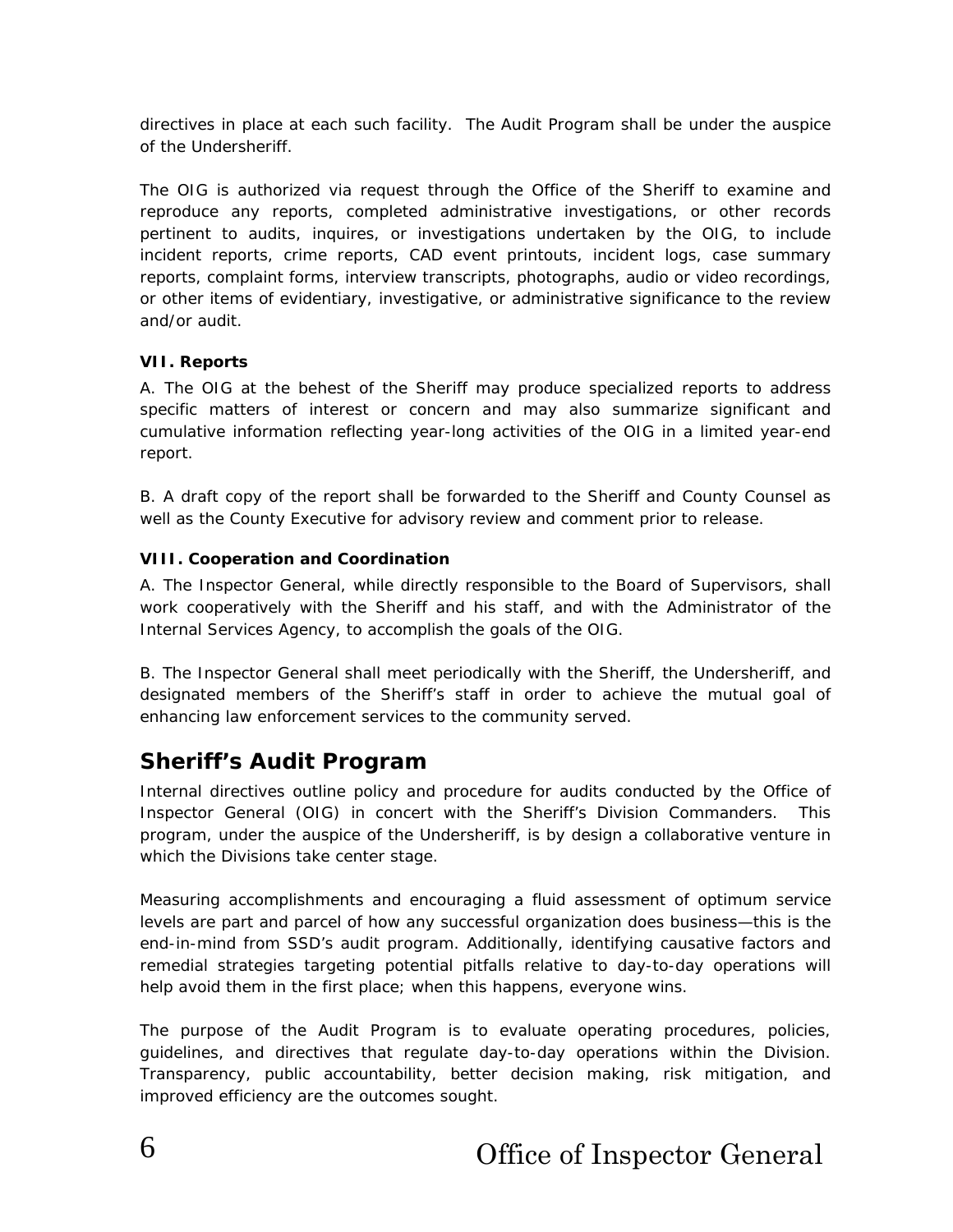The following limitations apply to the Audit Program:

A. The program is not meant to be duplicative of other inspections and regulatory process administered by outside agencies. Compliance with such regulatory oversight is, however, within the scope of the program.

B. The summary audit report completed by the OIG may contain protected information relative to internal critique of systems and procedures in connection with claims or potential claims, and as such, is itself, a confidential document not subject to public dissemination absent express authorization from the Office of the Sheriff.

A prescribed audit tool will be used to assess compliance with internal directives and regulations governing specified focus areas, and to make recommendations for improvements and/or corrective action as warranted with respect to specific functions audited. The four focus areas are:

- 1. Internal Systems
- 2. Policy and Procedure
- 3. Personnel Standards
- 4. SSD Strategic Plan

Within each of the focus areas, there are functions that apply Department wide, (Universal), and those applicable to the Division being audited, (Division-specific).

The OIG will meet with the service area Chief Deputy and respective Division Commander prior to an upcoming audit to identify priority areas of inquiry, and will thereafter meet with the Undersheriff for the same purpose. Division administrators will then take steps necessary to prepare for and facilitate the audit. The process is to be collaborative and pragmatic in nature. Ad hoc audits may be facilitated at the behest of the Sheriff or Executive Staff.

The Division Commander or a designated manager will be the principal contact to liaison with the OIG for purposes of facilitating and conducting the Divisional audit. The methodology used in the audit may include review of policies and procedures and other relevant documents, inspection of work areas, on-site observation of operating practices, interviews with staff, and general observations made throughout the process.

Upon conclusion of an audit, the OIG will meet with the Division Commander and his/her staff in a debriefing session for exchange of information pertinent to the preliminary findings from the audit.

Reporting steps upon conclusion of a Divisional audit include:

 A. Following the aforementioned briefing, the OIG will make arrangements to brief the service area Chief Deputy relative to the just-concluded audit/inspection. The focus of this session is to reaffirm procedures that are working and explore remedial strategies where needed.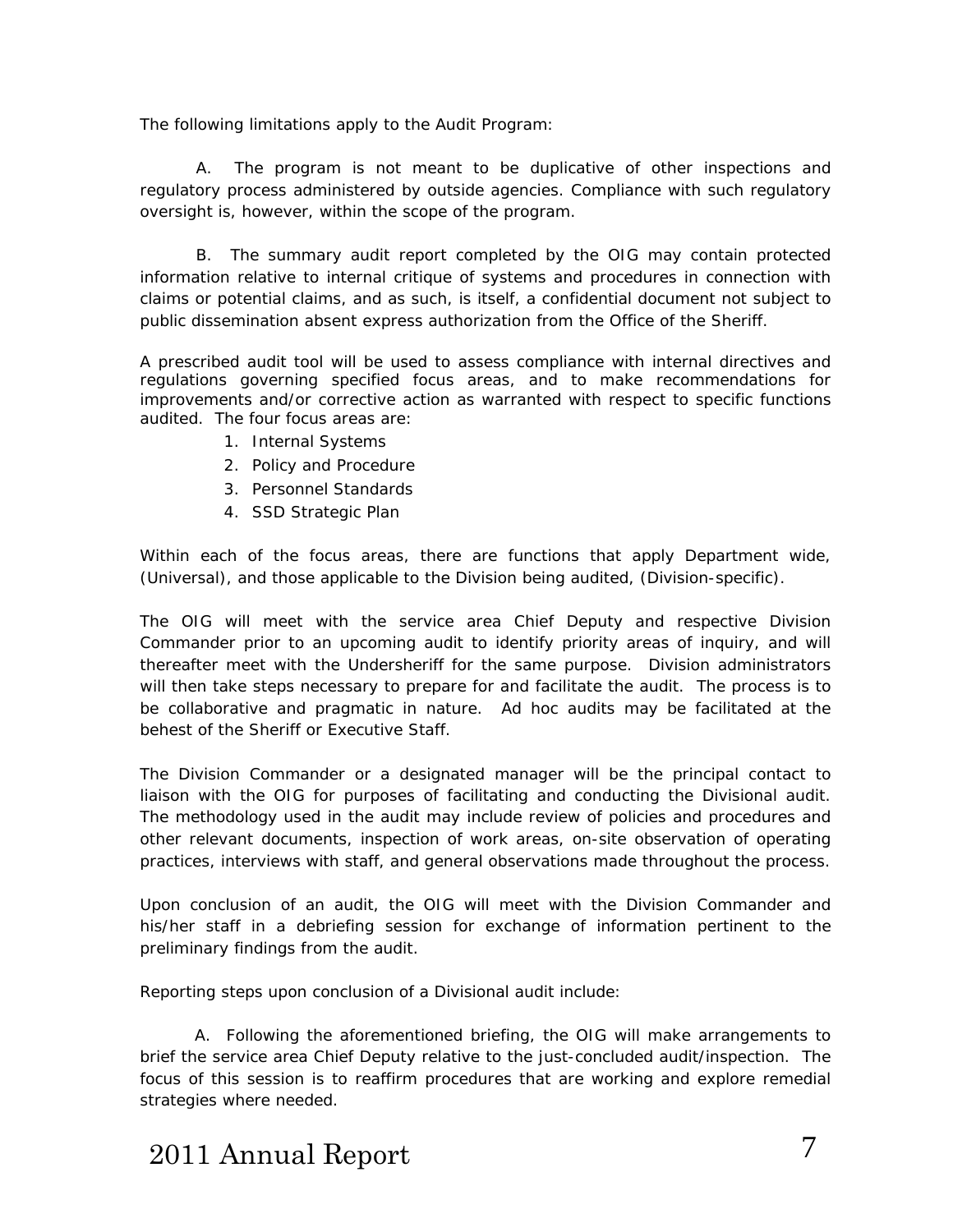B. Thereafter, and as soon as feasible following conclusion of the audit/inspection, the OIG will submit to the service area Chief Deputy a written report synopsizing pertinent findings and possible corrective strategies identified during the process. The following guidelines will be used to generally describe the level of compliance within the areas specified in the audit instrument:

| <b>Substantial Compliance:</b> | Requirements are being met.                                                                               |
|--------------------------------|-----------------------------------------------------------------------------------------------------------|
| <b>Partial Compliance:</b>     | The Division is attempting to meet<br>the requirements, but significant<br>discrepancies currently exist. |
| Noncompliance:                 | The Division is clearly not meeting the<br>requirements.                                                  |

C. Upon receipt of the initial audit report, and as soon as feasible thereafter, the service area Chief Deputy will provide copies of the OIG audit report to the Sheriff's Executive Staff for review and comment. A corrective action plan responsive to the audit's findings, once approved by Executive Staff, will be copied to the OIG.

D. The Division Commander will coordinate with the service area Chief Deputy to assess the impact of the prescribed corrective action and determine whether further remedial measures are needed.

E. Six-months from the date of the audit report, the Division Commander will submit to the service area Chief Deputy a follow up report detailing the status and remedial impact of corrective measures initiated pursuant to the audit.

F. The Chief Deputy will brief Executive Staff on the findings, conclusions and any further action to be taken from this evaluation, and will forward a copy of the report to the OIG.

#### Where things stand with the audit program

To date, the OIG has completed audits at the Rio Cosumnes Correctional Center, South Central Patrol Division, and Correctional Health Services. The agreed-upon intervals for follow up reports from the respective Divisions after an audit is completed are 6 months and 1-year, in order to track the status of corrective action items through completion. Good intentions can easily get preempted by the grind of day-to-day business if not linked to an ongoing process. Thus, the OIG recommends that the Sheriff's Audit Program be incorporated within the Sheriff's Strategic Planning process.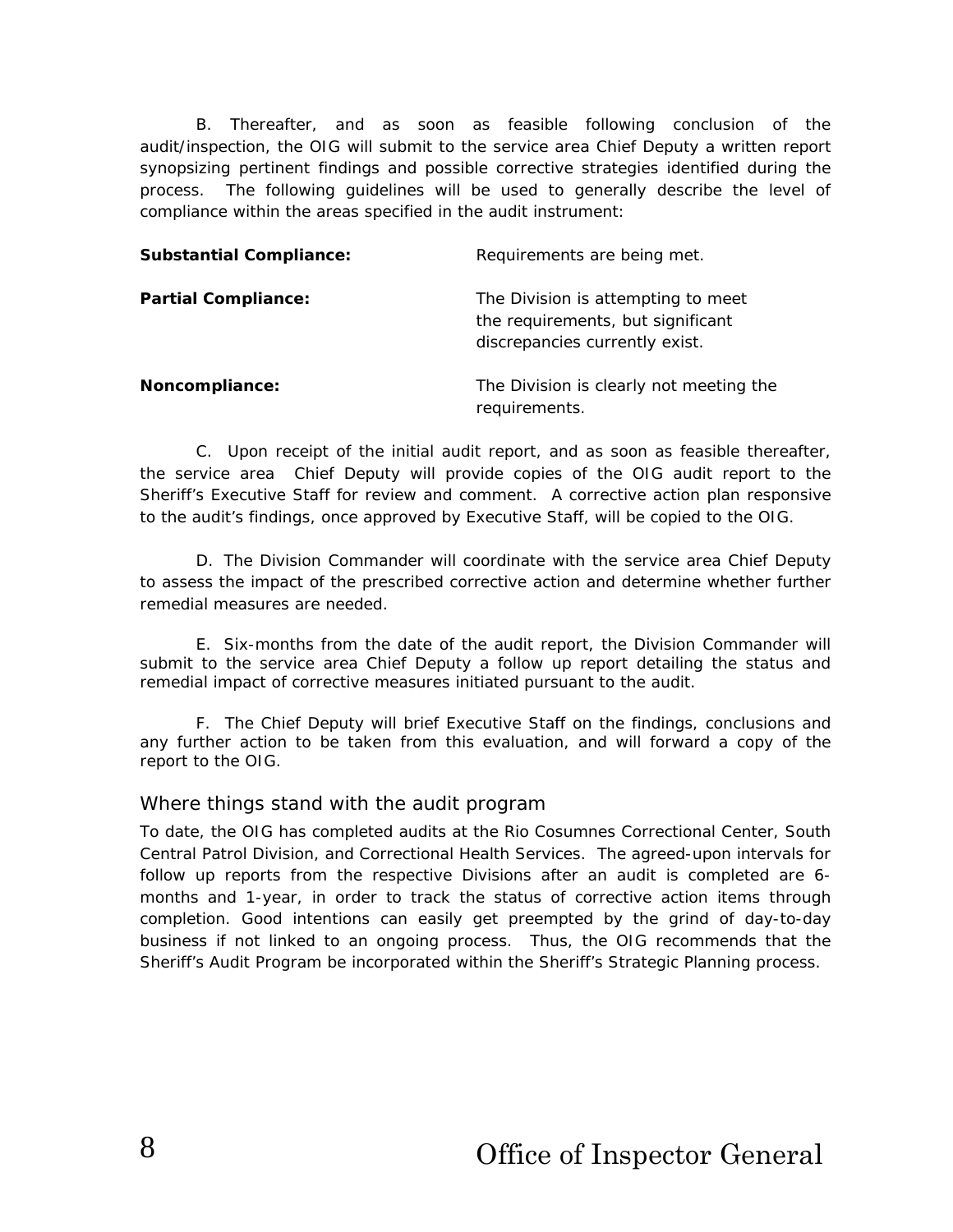### **Complaints and Discipline**

#### <span id="page-9-0"></span>Introduction

Peace Officers have a special obligation to observe the rights of all people. At the same time, officers must be free to initiate action in a lawful and impartial manner without fear of reprisal. In the end, no set of written directives can possibly cover every contingency an officer may encounter. Within a given context, policies and procedures will be subordinate to discretion and sound judgment, which become the primary measures for evaluating conduct.

Formal complaints are directed to the Sheriff's Professional Standards Division and selectively monitored by the OIG. Dealing forthrightly with allegations of misconduct that raise questions of public trust is essential. Sustaining misconduct based on facts and exonerating employees innocent of wrongdoing are of equal importance.

#### Internal Audit

Timely discipline tends to bolster confidence in an organization's internal system of accountability. That is why the Sheriff's Department has internal timelines established by policy to ensure that misconduct investigations are dealt with in a timely manner. Yearly audits by the OIG reflect that although intermittent periods of progress have occurred, the time allotted by policy for resolution of complaints Department-wide has consistently been exceeded for some time now.

An audit of calendar-year 2011 was conducted to determine whether things are improving in this regard—none of the categories of complaints identified by policy was in compliance with the time allotted for review and completion. It should be noted that extenuating circumstances in certain cases bumped the averages; even when these cases are taken into consideration, overall compliance with policy is yet to be realized. Balancing a long list of priorities within the current reality of available resources is no small task for the Sheriff's Department—if timely administration of the complaint process is made a top priority, things will likely improve; if not, compliance with internal guidelines will predictably remain elusive.

One category of delinquent cases is particularly costly. Specifically, employees placed on paid administrative leave pending resolution of complaints, collectively, take a bite out of the Sheriff's budget. There were a total of 15 such cases in 2009 and 17 cases in 2010. On average, it took just short of 5 ½ months to complete *each* of these cases the salary and benefits paid to employees while on administrative leave totaled roughly \$1,859,630. About 28% of these employees in fact returned to duty at the conclusion of their respective disciplinary cases; the others either resigned or were terminated from employment.

In 2011, there were a total of 22 cases in which 21 employees were placed on paid administrative leave. On average, it took just short of 5 months to complete *each* of these cases—the salary and benefits paid to employees while on administrative leave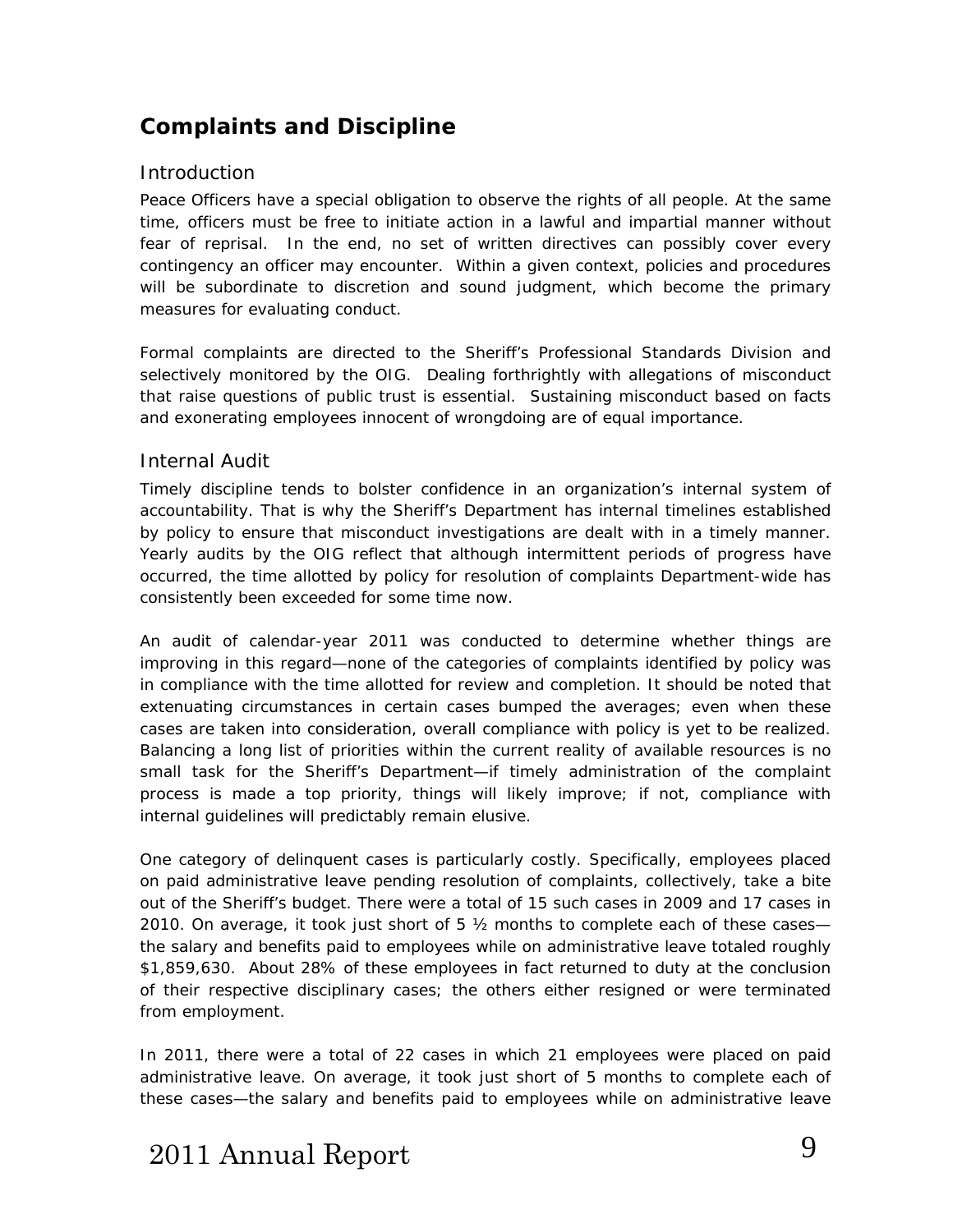totaled roughly \$1,338,750. About 33% of these employees in fact returned to duty at the conclusion of their respective disciplinary cases; the others either resigned or were terminated from employment.

#### Uniform Standards

"Disciplinary Assessment Benchmarks" have been adopted by the Department. When referenced in the investigative findings completed by Command and Executive Staff, these standards are a powerful tool for reaffirming expectations regarding conduct.

#### **SSD DISCIPLINARY ASSESSMENT BENCHMARKS**

#### **A. To what extent are SSD organizational core values impugned?**

Acts which violate the organization's core values, (i.e. dishonesty, criminal conduct, moral depravity, etc.), represent one end of the spectrum. Such conduct implicates both the *Peace Officers Code of Ethics* and the *Oath of Office.* Public trust is diminished and often remains tenuous throughout the investigation. While there are obviously gradations here, sustained violations of this sort merit strict scrutiny.

#### **B. Was the conduct intentional, reckless, negligent or purely accidental?**

The employee's state of mind is a factor in discipline. While there are sometimes difficult degrees of separation here, this is of threshold importance.

#### **C. What sanction/corrective action is needed to address the reasons for discipline?**

- **Punish the conduct:**
- Correct the behavior;
- Reaffirm expectations within the organization and deter further misconduct; (where the weight is placed depends on the conduct in question and the context. The notion that higher rank equates to greater accountability is also comes into play here).

#### **D. Are there mitigating or aggravating circumstances which tilt the balance?**

- Extent to which conduct discredits the agency/law enforcement; notoriety and nature of conduct;
- Adverse impact on agency efficiency and effectiveness;
- Nature and extent of resulting harm;
- Nature and degree of risk to the public;
- Nature and degree of risk to fellow employees;
- **Cooperative versus uncooperative response by employee;**
- **Prior conduct by the employee;**
- **Context within which the conduct occurred;**
- Circumstances unique to the occurrence which either aggravate or mitigate.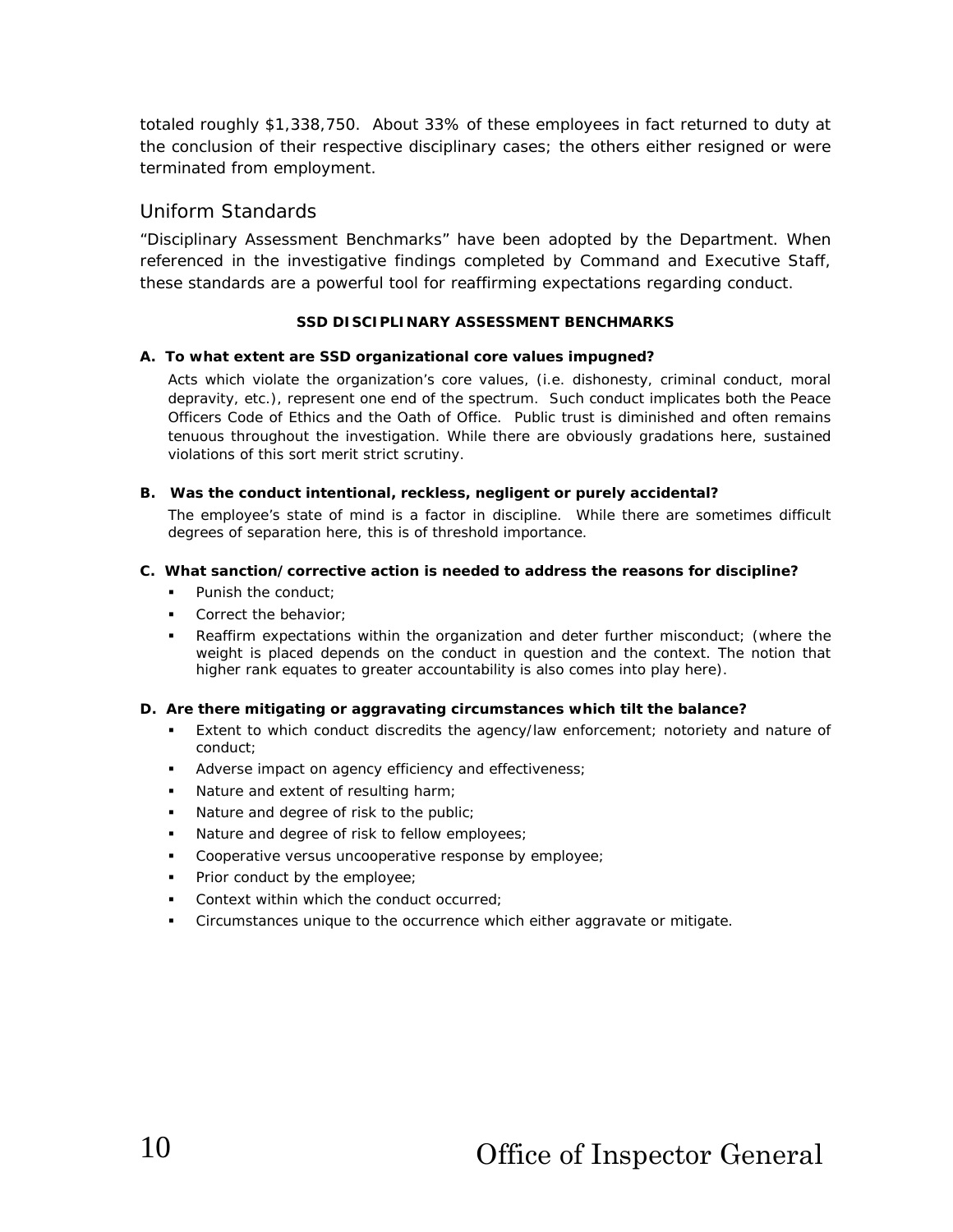#### Complaint Data

The Department has established a quarterly reporting model to track complaints and discipline. Only those cases which are closed during the calendar year reported are included for data purposes in the *OIG Annual Report*; cases opened but not closed during the year are reflected in data for the following year. The dedicated assistance of the Sheriff's Legal Affairs unit in compiling data made this report possible. Importantly, this comprehensive picture of the SSD disciplinary system will enable tracking and trending of misconduct as one means of evaluating corrective and preventive measures.

A sense of context is important when viewing complaint data. For the reporting period, the Sheriff's Department had an overall sustained rate of 64% for all categories of complaints. This means that misconduct was found to have occurred in approximately two-thirds of all investigations. Also, about 69% of these investigations were initiated internally. For any organization, this is a very respectable track record in terms of accountability.

The magnitude of services provided by members of the Sheriff's Department during the reporting period is likewise important to bear in mind. Such services include 287,493 calls for service, 237,183 dispatched events, 16,608 adult arrests, 47,064 prisoner bookings at the Main Jail alone, and literally thousands of other community contacts.

#### <span id="page-11-0"></span>Use-of-Force Complaints

Sheriff's Department policy specifies that any use of force resulting in a visible or claimed injury or that involves the use of firearms, impact weapons, chemical weapons, carotid control holds, or vehicles shall be documented. This reporting requirement extends to incidents that by definition fall within the purview of Section 835a of the California Penal Code which provides that any peace officer who has reasonable cause to believe that the person to be arrested has committed a public offense may use reasonable force to effect the arrest, to prevent escape or to overcome resistance.

Over the past four years, (inclusive of 2011), the Department has investigated a total of 107 complaints of excessive force. Fully 51% of these complaints are from the Main Jail located in downtown Sacramento—7% originated from the Sheriff's Rio Cosumnes Correctional Center in the south county. Roughly 36% of these cases came from Field Services—34% from patrol and 2% from Centralized Investigations. The balance of complaints in this category came mostly from Court Security which accounted for 6% of the complaints made.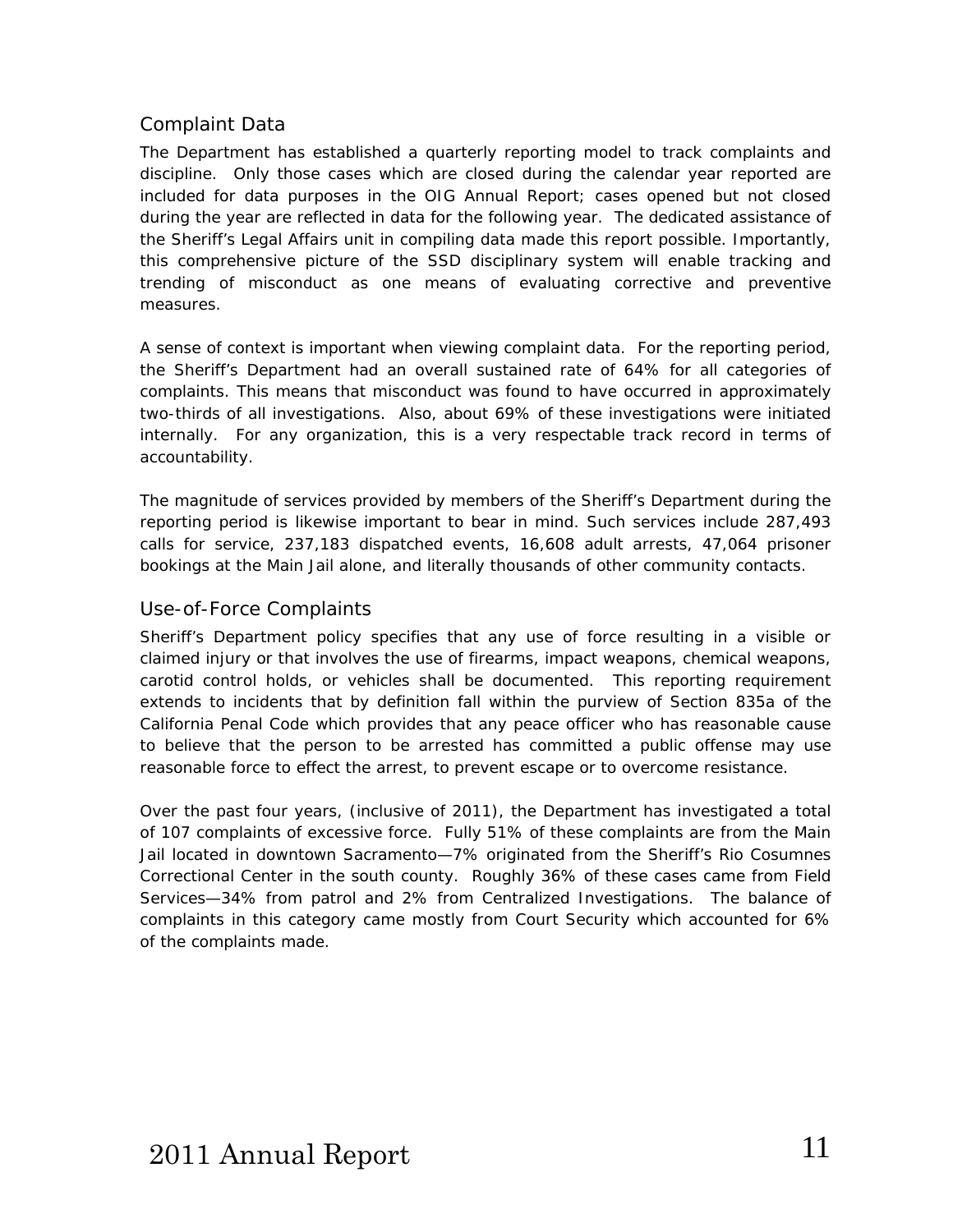

2008-2011 Use-of-Force Complaints by Division



Of the total number of complaints for excessive force spanning the past four years, 20% have been sustained, meaning that the officer's use of force was found to be in excess of what was reasonably required under the circumstances. Discipline following a sustained outcome ranged from termination of employment when conduct was found to be egregious, to a written reprimand for conduct of a less serious nature.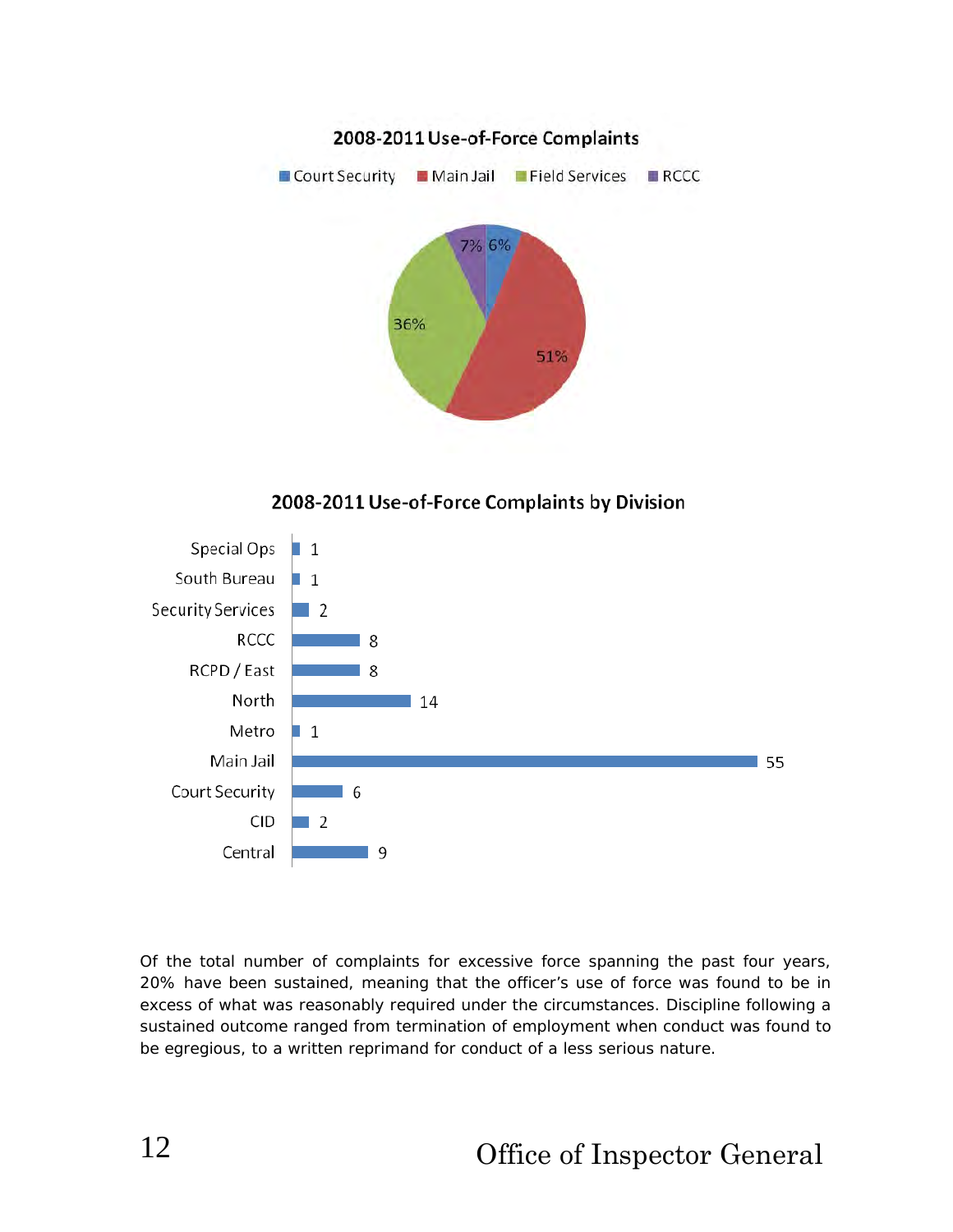

An obvious conclusion from looking at the past four years is that most complaints of excessive force originate in the Sheriff's Main Jail. This isn't surprising given the thousands of bookings at the Main Jail during this period and the inherently stressful atmosphere that accompanies this process as well as the custodial setting in general. Careful documentation and supervisory oversight, particularly in the custodial setting, are two areas that merit attention. A third area is refinement of control techniques, defensive tactics, and critical thinking to mitigate frequency of occurrence and resulting injuries to officers and inmates alike.

Because most use-of-force incidents occur in a custodial setting, a custody-based defensive tactics curriculum for officers who will likely not see field service for extended periods would be a sound investment. During a prior OIG audit of the Sheriff's Correctional Center, work in this regard on a limited basis was noted. Expanding this curriculum through the Department's tactical training unit and formatting delivery into manageable briefing segments to be presented by trainers approved by the tactical unit instructors would be a huge step in terms of ensuring that the organization's policy and training in this area pass muster. Indeed, administrators are already moving in this direction—they are on the right track.

Starting in 2012, each of the Sheriff's Division Commanders will receive a break-down of complaints originating in their respective commands. The extent to which this information translates into a review process that becomes a starting part to probe causative factors and evaluate preemptive strategies will determine its ultimate value.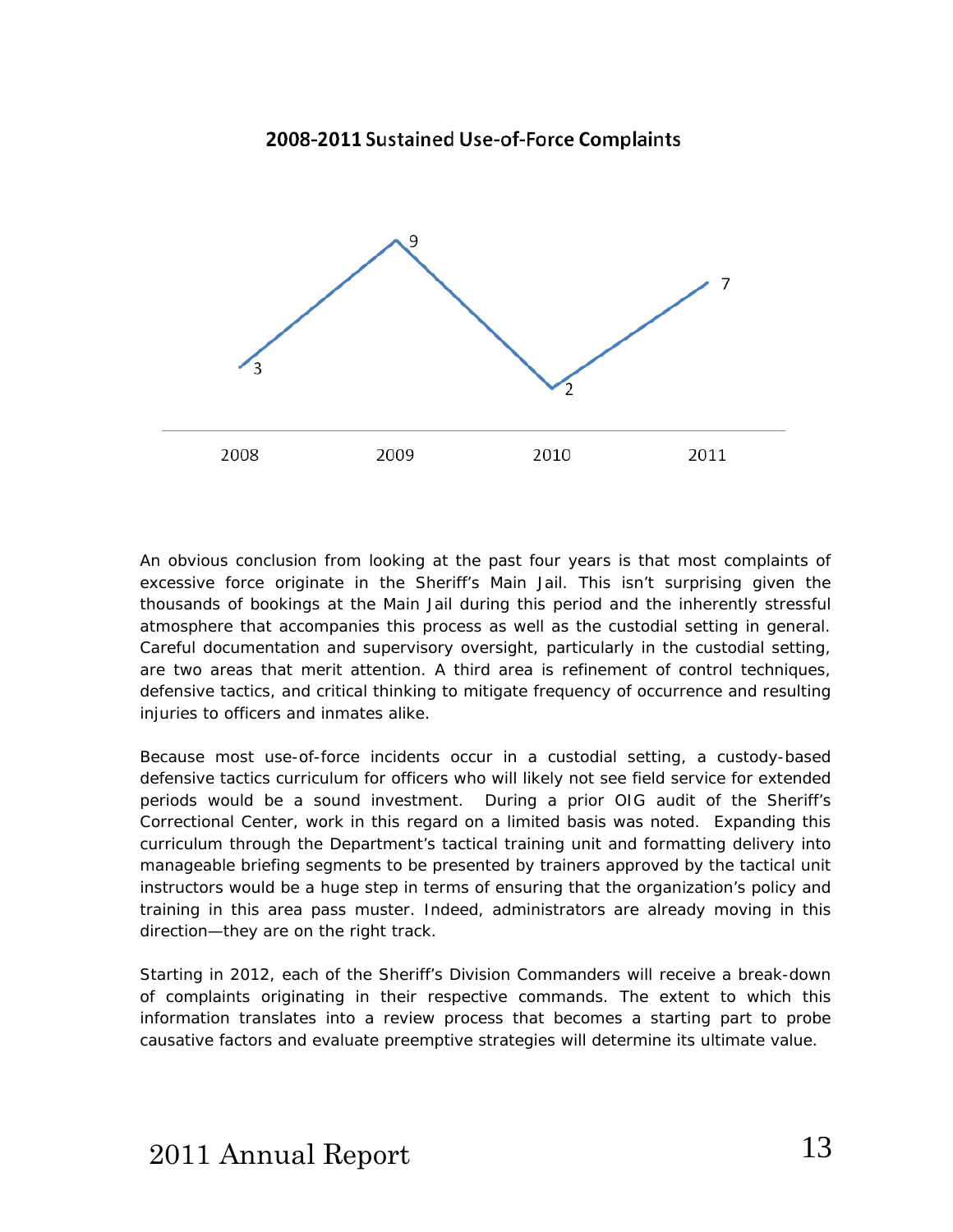During 2011, thirty-six use-of-force complaints were investigated and closed by the Sacramento Sheriff's Department (SSD) Professional Standards Division. Of these complaints ten were internally initiated, while twenty-six cases were citizen-initiated.



#### **Source of Use-of-Force Complaints**



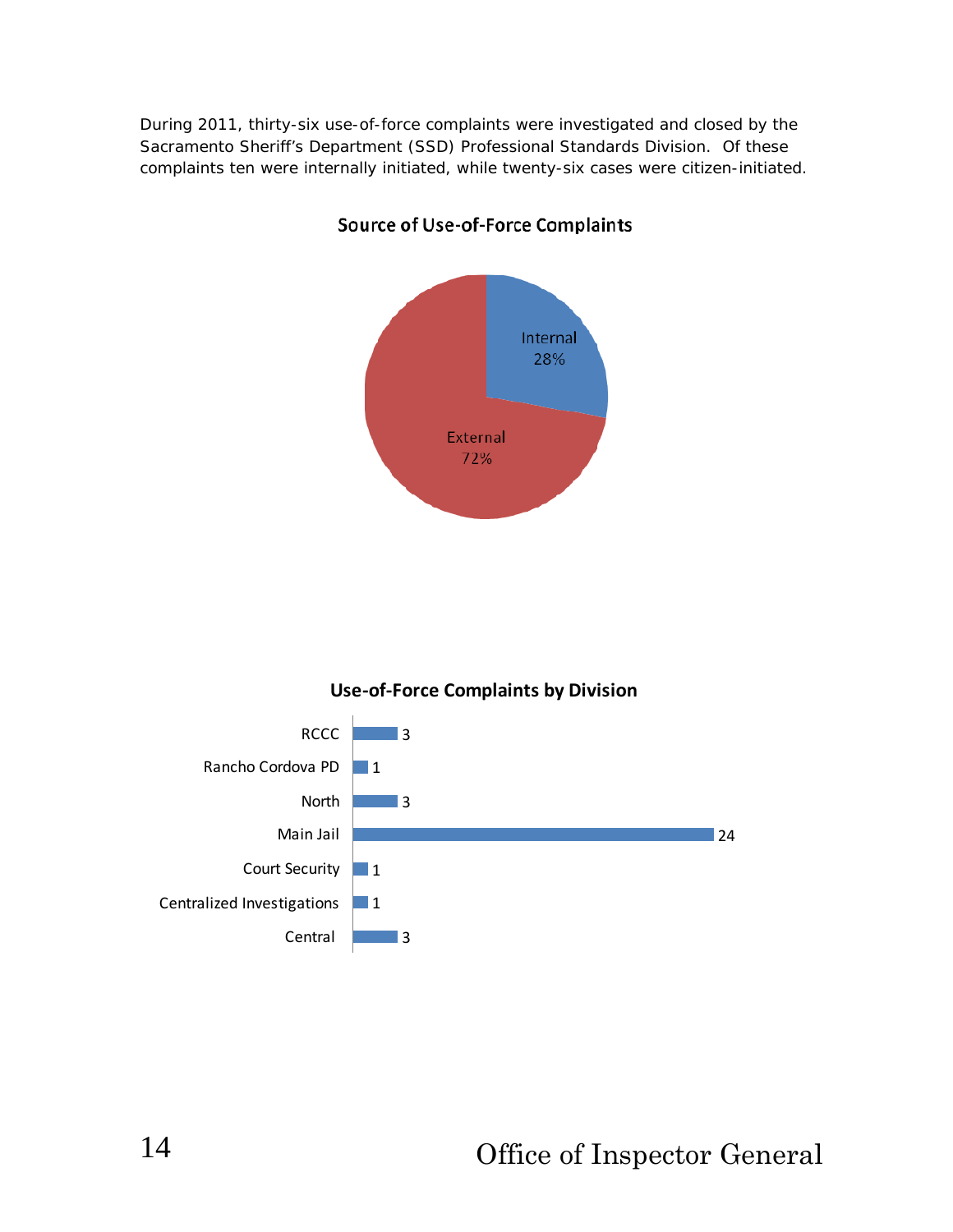

#### Definitions:

Exonerated - The investigation indicates the act occurred, but that the act was justified, lawful, and proper.

Not Sustained - The investigation discloses insufficient evidence to prove or disprove, clearly, the allegations made.

Sustained - A preponderance of evidence indicates "that the complained of conduct did occur", i.e.: it is more likely true than not true.

Unfounded - The investigation indicates the act complained of did not occur.

Withdrawn - The claim of misconduct was recanted by the claimant and available evidence did not support continuing the investigation.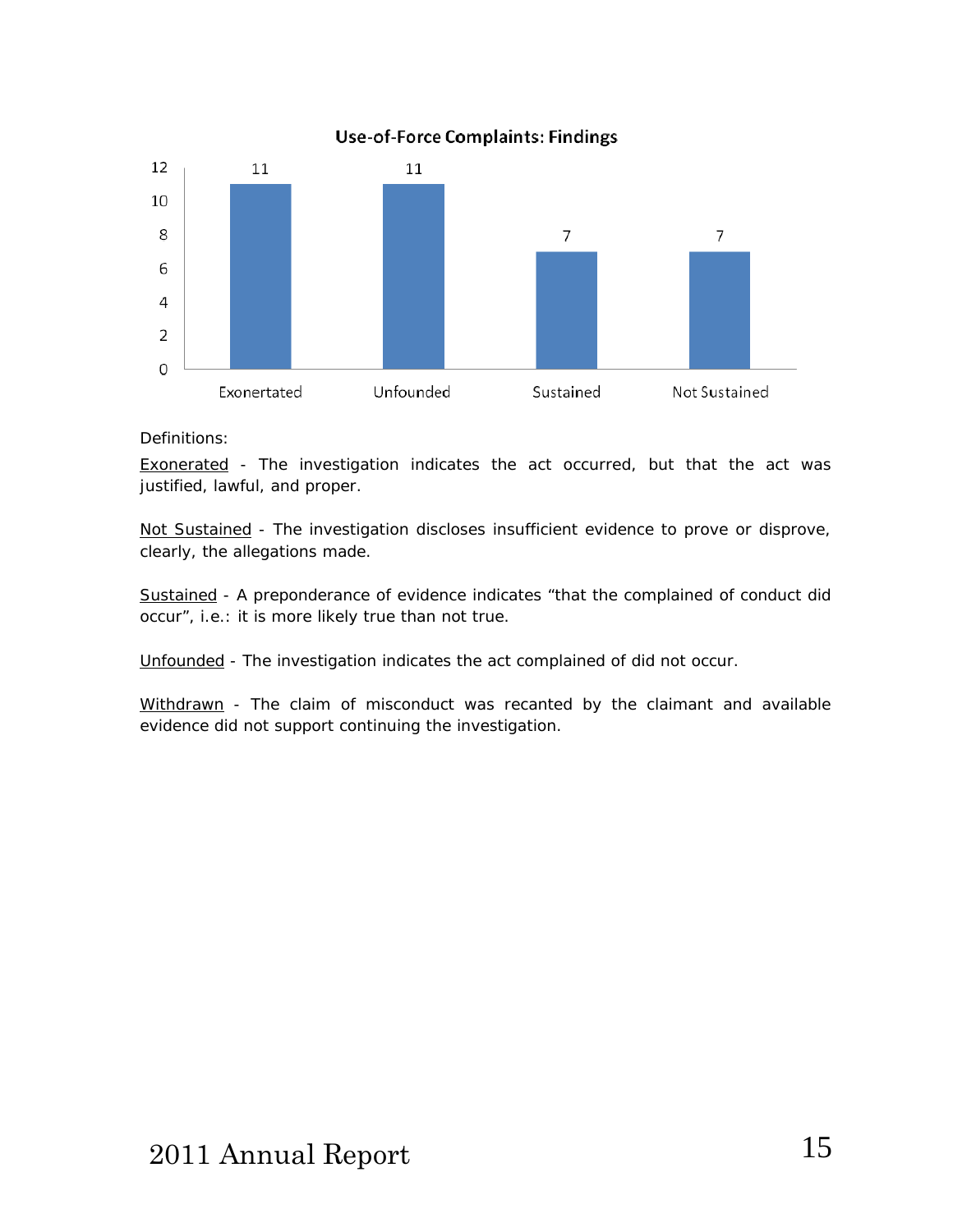

\*Records of counseling and reprimand are steps in the SSD progressive discipline system, which memorialize the incident and outline corrective measures.

The seven sustained cases involved a total of nine employees.



#### Sustained Use-of-Force Complaints by Divison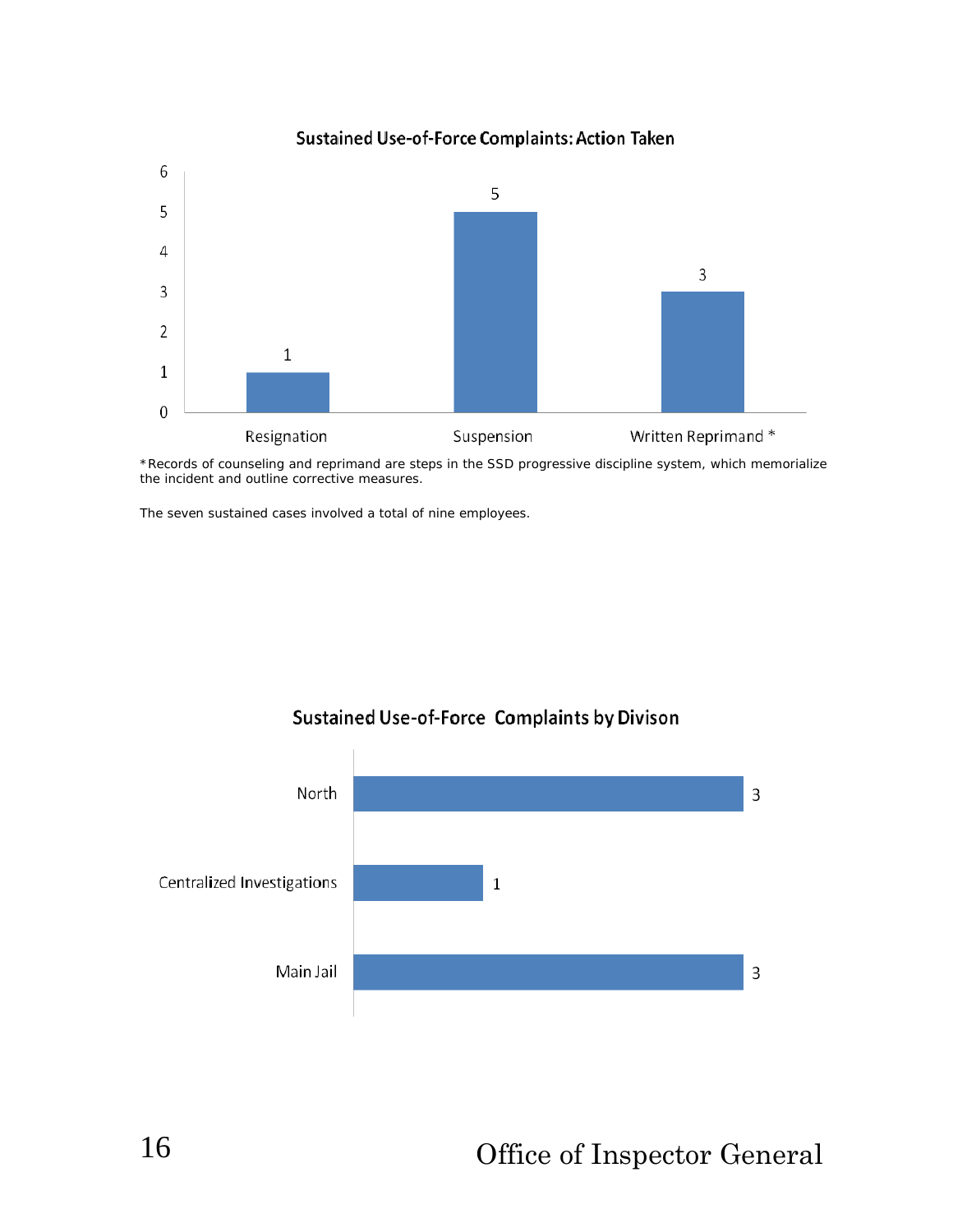<span id="page-17-0"></span>Professional Standards Division (PSD) Investigations, Excluding Use of Force

Every complaint of misconduct is investigated by the Department. Internal investigations are completed for allegations of a more serious nature, including all allegations of criminal misconduct. These investigations are conducted by the Sacramento Sheriff's Department (SSD) Professional Standards Division or by the Fair Employment Officer (FEO) when disparate treatment based on sexual harassment or protected-class status is alleged.

Forty-one employee misconduct cases not involving use of force as a primary allegation were investigated by PSD and closed during 2011. This number represents a relatively small fraction of SSD's total workforce. These cases encompass six distinct allegations. Thirty-four cases were internally initiated while seven were citizen-initiated.



#### **Source of PSD Complaints**

#### **PSD Complaints by Division**

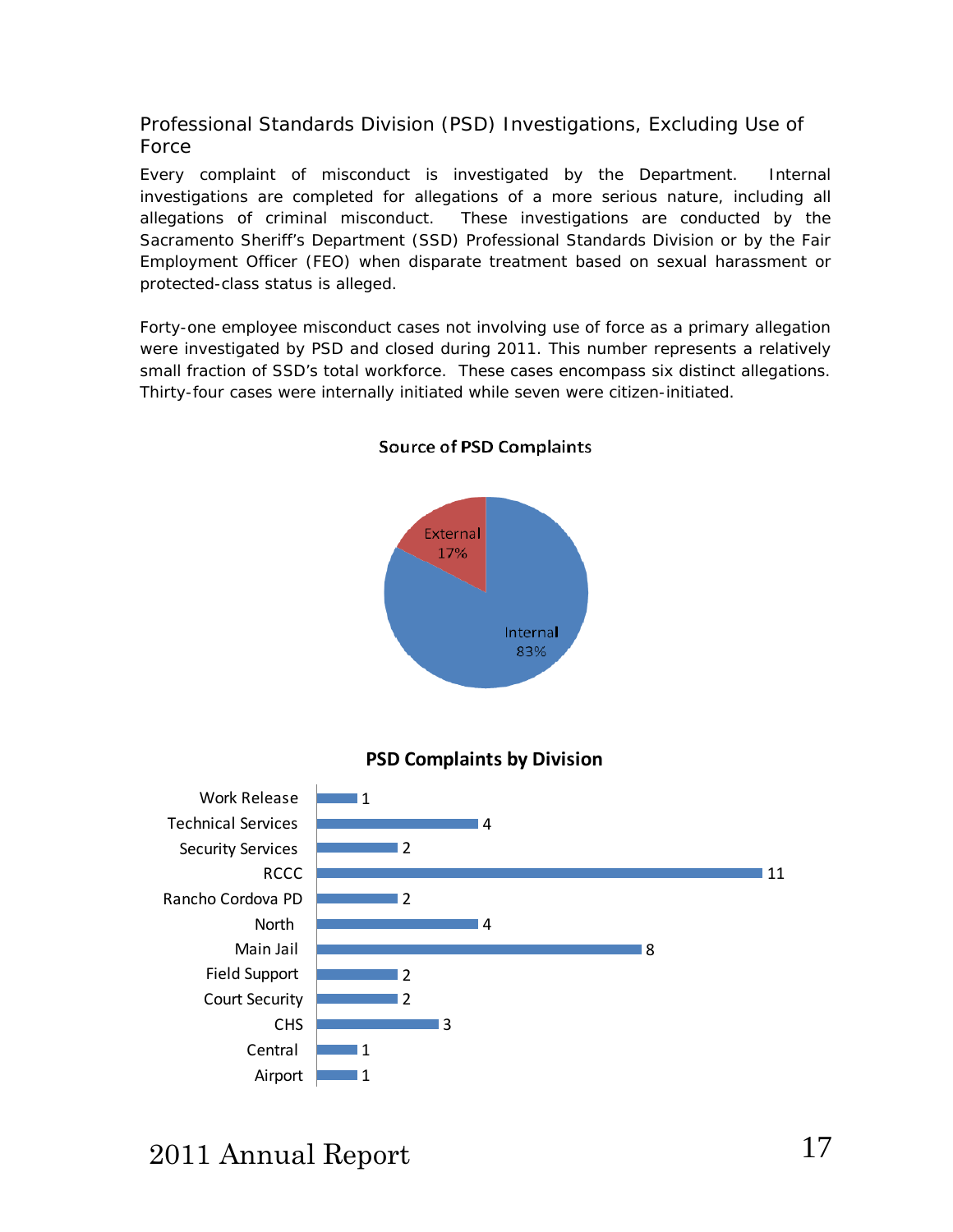#### **Misconduct Allegations for PSD Complaints**



**PSD Complaints: Disposition** 



Eight employees resigned in lieu of termination.

18 Office of Inspector General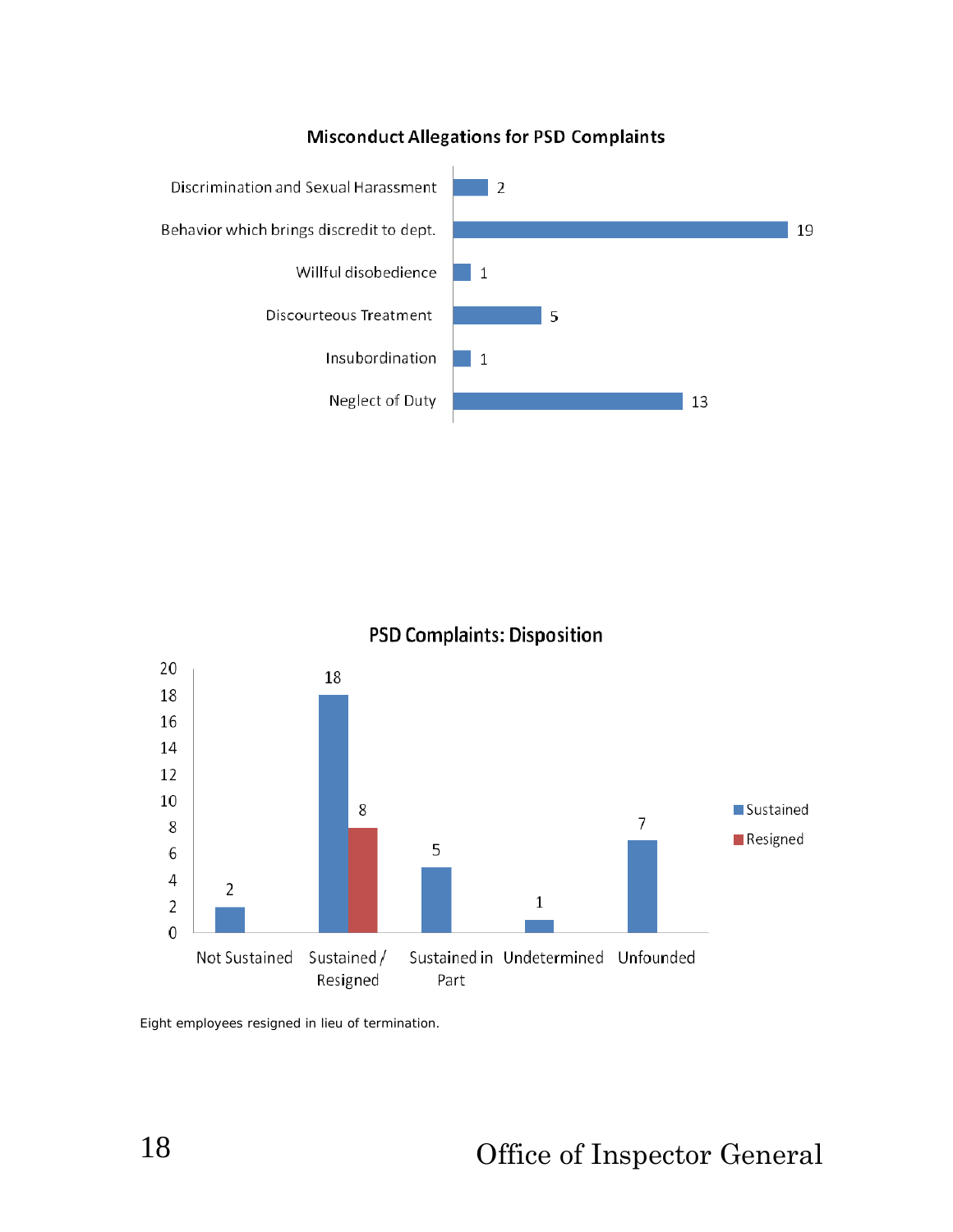

#### **Sustained PSD Complaints: Action Taken**

The thirty-one sustained cases involved a total of thirty-seven employees. (The variation in resignation reflects a case that involved multiple employees where one employee resigned in a case with a disposition of sustained.)



#### **PSD Complaints by Division**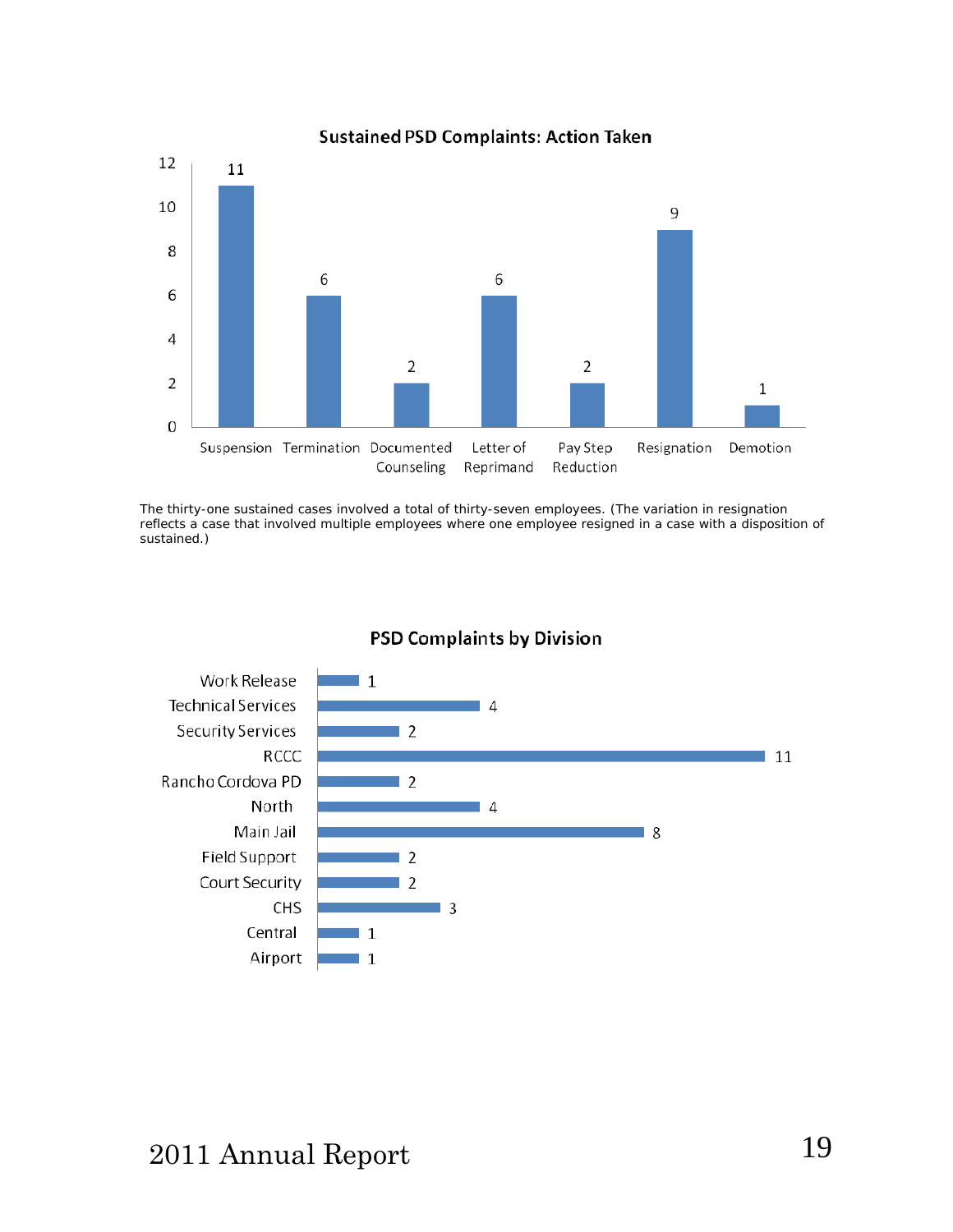#### <span id="page-20-0"></span>Divisional Investigations

Divisional investigations generally stem from complaints regarding poor service or below standard job performance, or from internal policy violations. The accused employee's immediate chain-of-command conducts these investigations.

Thirty-two employee misconduct cases were investigated by Division Commanders during 2011. These cases encompass eight distinct allegations. Thirty-one cases were internally initiated while one was citizen-initiated.



#### **Divisional Complaints by Division**

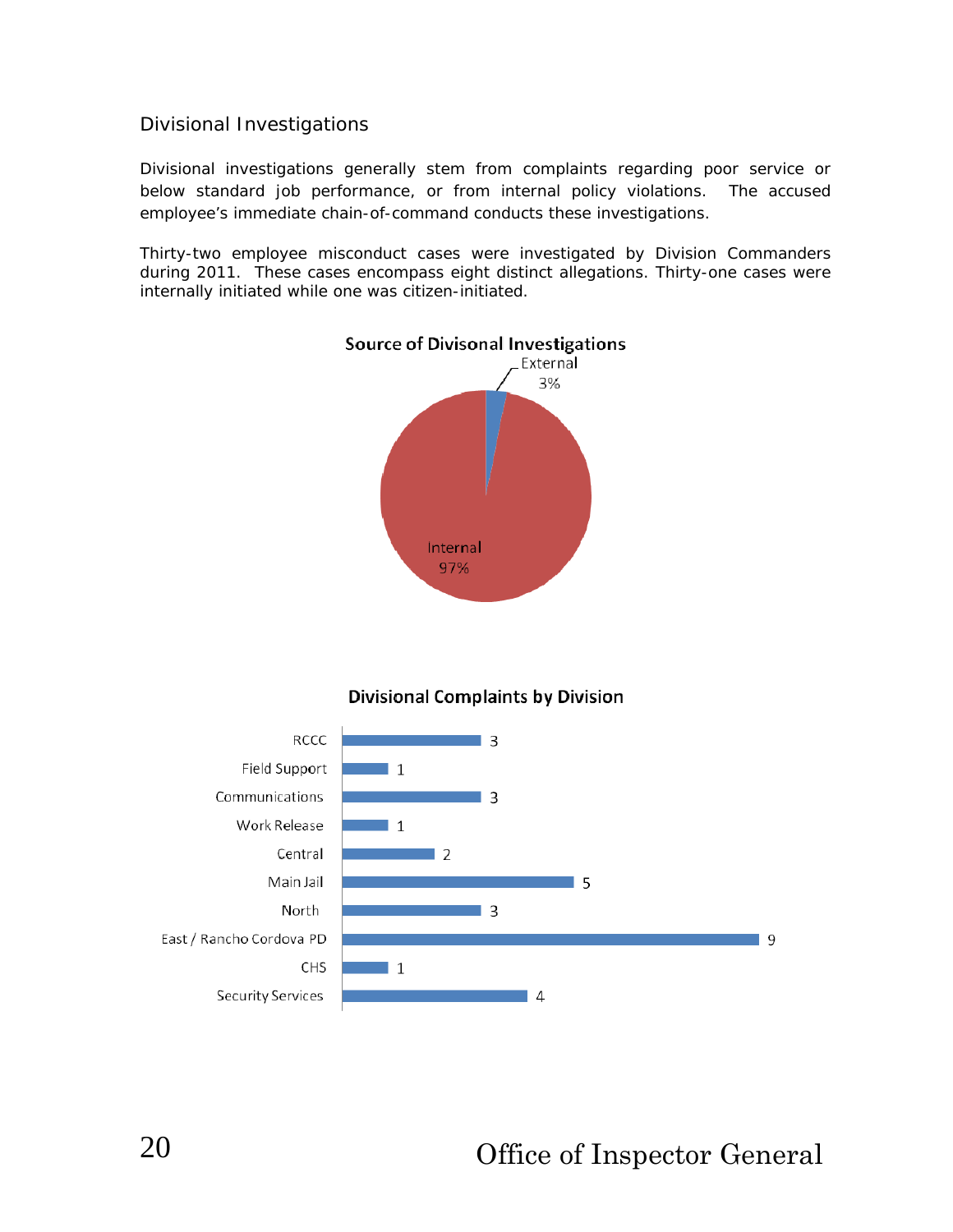#### **Misconduct Allegations for Divisional Complaints**



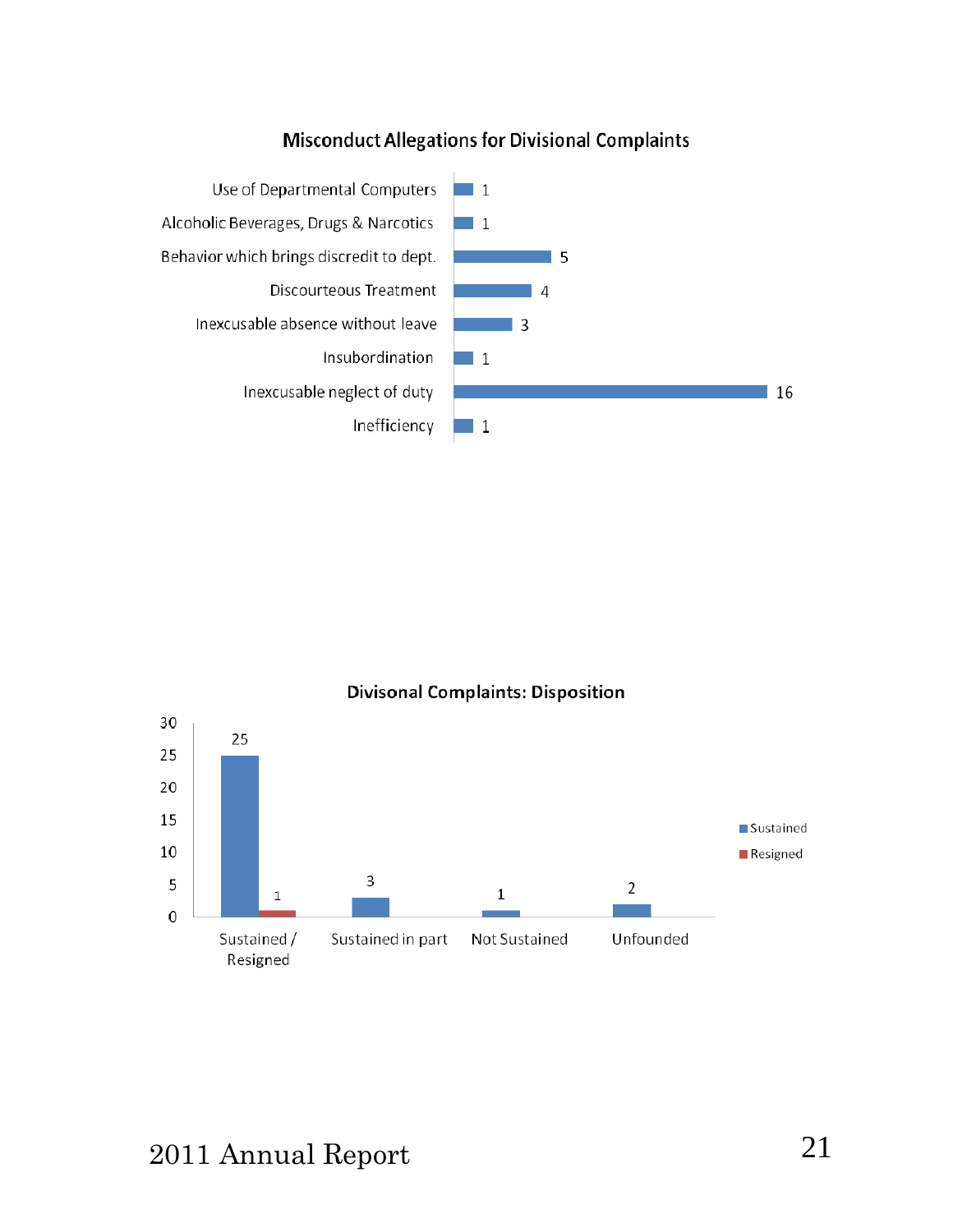

**Divisional Complaints: Action Taken** 

The twenty-nine sustained cases involved a total of thirty employees.



**Sustained Divisional Complaints by Division**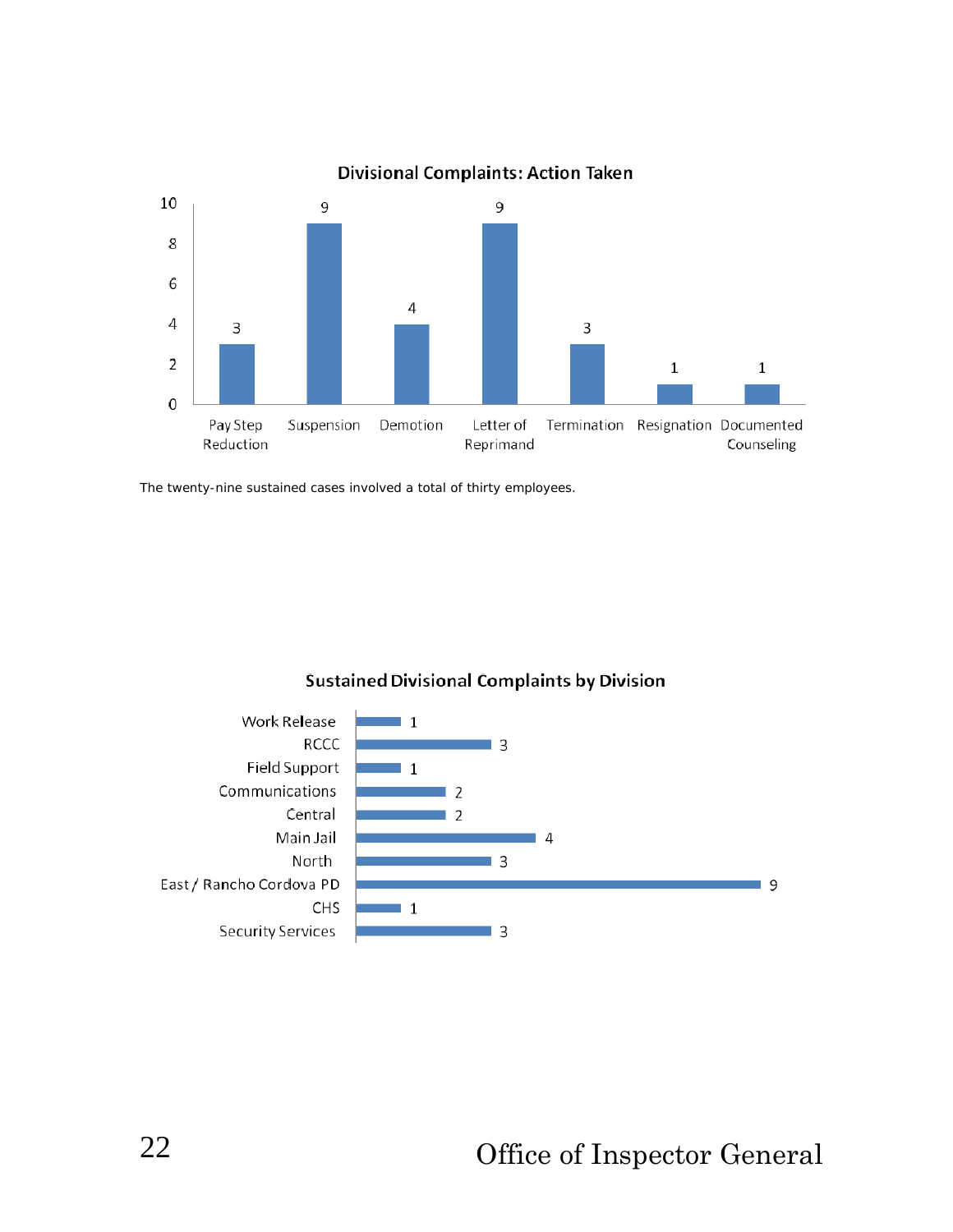### **Collaborative Outreach**

#### Project Horizon

*Project Horizon* has a single underlying purpose—to identify and track patterns of conduct by SSD employees that expose the Department and members of the organization to civil liability, in order to engage preemptive strategies in the form of policy, practice, training, and education. The goal is to proactively address inherently risky activities, problematic practices, and liability-creating conduct.

The *Project Horizon* steering group first met in July 2008. Members from the County Counsel's Office, County Risk Management, SSD Professional Standards Division, Office of the Sheriff, George Hills Company (County's claims administrator) and the OIG made up the steering group. The succeeding years have seen incremental progress toward establishing an administrative infrastructure capable of fully implementing Project Horizon—reallocation of resources county-wide to address budget shortfalls has been an impediment. The Sheriff's Professional Standards Division now has oversight of this endeavor and the coming year holds promise.

#### Internal Claims Review

Sheriff's Division Commanders are now required by policy to complete an administrative inquiry into civil claims originating within their respective areas of responsibility. This process facilitates timely transmittal of pertinent information to the county's claims adjustor, and more importantly, encourages preemptive action at the operational level to mitigate recurrence of the same or similar conduct underlying the claim.

In August of 2011, this arm of Project Horizon was re-launched. Since then, a good number of civil claims have been sent to the Division Commanders to be investigated and thereafter reviewed by the respective Service Area Chief Deputy. The information has been tracked by SSD's Legal Affairs unit and shared with County Risk Management and George Hills Company, the county's claims adjustor, in the interest of enhancing defense of frivolous claims against the Department and mitigate associated costs. A review of this internal process will be conducted at the one-year anniversary mark

#### Early Claims Resolution

This element of Project Horizon focuses on prompt and equitable resolution of low-level claims when circumstances clearly suggest the Department's liability and when a quick resolution would be in the best interest of both the claimant and the County alike. A Risk Management Response Team assesses the circumstances contemporaneous with the event, and when appropriate, assists the claimant with the claims process through the County in order to expedite payment. The team consists of the Sheriff's Professional Standards Division Commander, a designee from County Risk Management, and a representative from George Hills Company.

Although this action model was never fully implemented, the Sheriff's General Order that outlines duties and responsibilities for this endeavor has now been approved, and the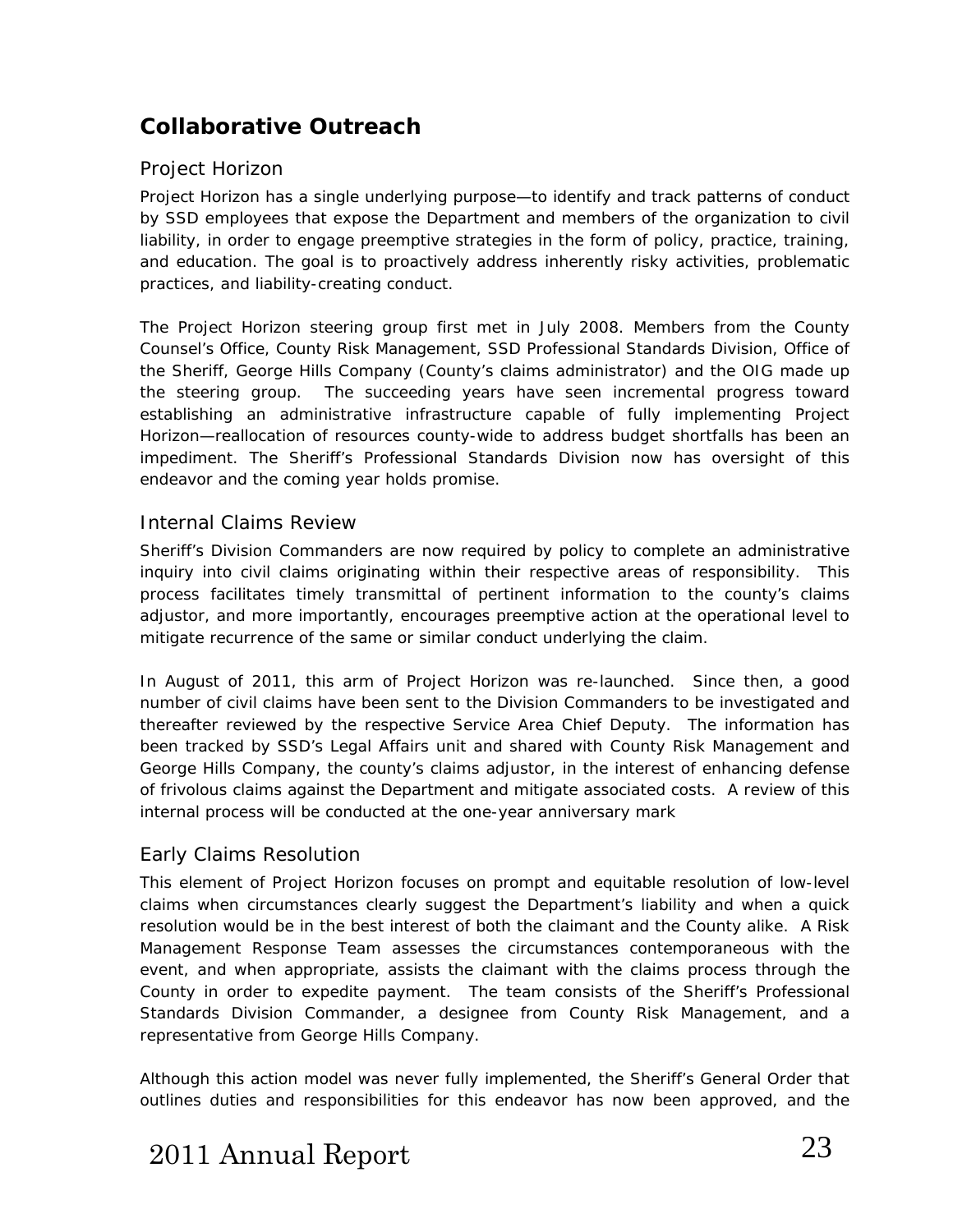Department plans to activate the Response Team in the very near future. By year's end, the time it takes for citizens to be compensated for claim-based losses that fall within the scope and intent of this directive should be measurably reduced, and the costs associated with processing such claims should likewise go down.

#### Tracking of High-Risk Activities

This element of Project Horizon is arguably the most critical, since it carries with it the greatest potential benefit. Here, the focus is on tracking those activities that come with the highest cost, relative to the bottom line as well as the health and wellness of the workforce, not to mention the potential for damaging public trust. Use of force, vehicle pursuits, vehicle accidents, shootings, and circumstances resulting in workers' compensation claims fall into this category.

There are two major challenges to the high-risk activities component envisioned by Project Horizon: First, a sustainable system for gathering the requisite data is essential. Second, a viable process to distill that data down to specific actions to mitigate risk exposure must be identified, implemented, and sustained.

#### Where things stand

For the first time in SSD's history, each Commander during calendar year 2011 began receiving quarterly reports of claims and complaints originating within their respective Divisions. This was, and remains, the original intent of *Project Horizon.* Partners in this endeavor along with the Department, are George Hills Company and the County Risk Management Division. Additionally, each Division Commander has been provided with a five-year window of claims activity for their respective area of responsibility.

Many of the claims and complaints that the Department deals with arise within one or more of the high-risk activities noted above. Thus, each Division will be in a position to gain a fluid sense of what activities are most problematic within their respective commands. What this approach lacks is the means by which to fashion an early warning system around individual conduct. It likewise does not provide the sort of database from which causative factors can more narrowly be determined within the categories tracked.

While these short-coming are indeed drawbacks, the Department is nonetheless now in a position to task Division Commanders with having an ongoing awareness of the broad picture of claims and complaints arising within their areas of responsibility. Missing from the line-up at this juncture is a well-defined reporting process to guide Commanders in uniformly assessing claims and complaints arising within their commands. Importantly, this process must encompass a provision for recommended preemptive strategies, tracking actions taken in this regard, and reporting on the impact of same.

#### Building an internal system

As noted, the Department's current approach is short of being comprehensive in terms of the data gathered and the degree to which it is analyzed—another option exists. The Department currently uses IA-Pro software to track administrative investigations,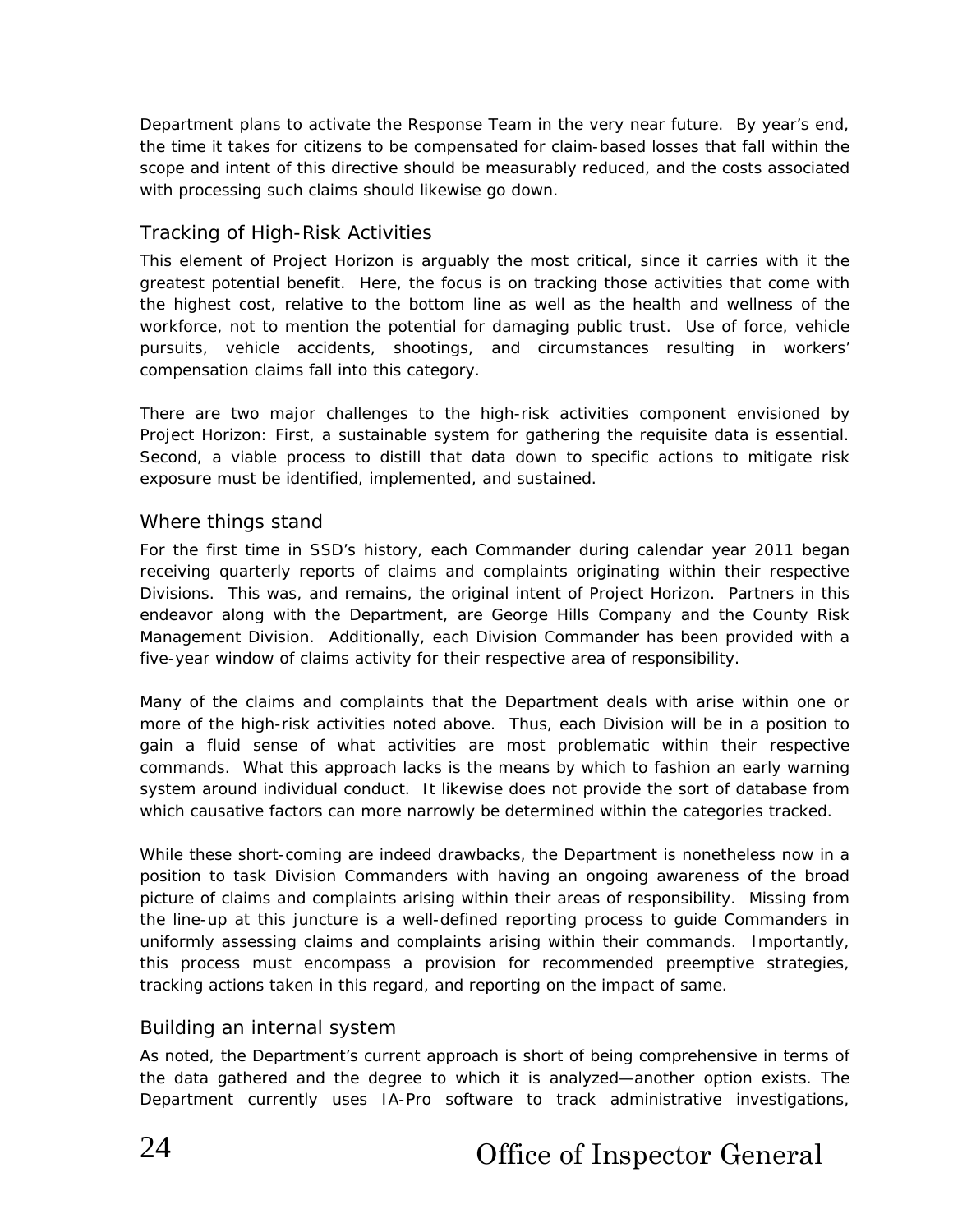lawsuits, and claims. This software has the capacity to tack all of the pertinent data to fully implement the high-risk activities arm of Project Horizon. It also has the capacity to signal an "alert" when employees exceed a prescribed threshold of high-risk activities.

Only a small fraction of the requisite activity is currently captured by the Department's IA-Pro software. The Professional Standards Division conducted a survey of over 30 agencies statewide to see what they were doing to collect this information. Many of the agencies surveyed are simply not gathering the information—those that do use Information Technology (IT) solutions created in-house or software solutions from an outside vendor.

Most notable among the software applications discovered is a product called "Blue Team." Created by the makers of IA-Pro, this web-based software is used to input data into this program. The utility of this software appears to meets the Departments needs. The Professional Standards Division reports that "Blue Team" would be the most efficient solution to its data needs. The system works flawlessly with IA-Pro; it is relatively inexpensive and would be ready to go almost immediately. The purchase price is approximately \$12,000; annual maintenance would be between \$2,000 and \$3,000.

The Department could effectively create an in-house programming solution and thus forego the cost of buying from a vendor—SSD's IT staff has the ability to make this happen. An interface to in-house forms would enhance systems compatibility, thereby making the new system relatively user friendly.

Creating an in-house system would be labor intensive and would come at the cost of subordinating other IT projects, should the direction be given to prioritize this project. Beyond this, once this system is created, IT would of course need to maintain it. In order to fairly quantify the impact here, the Professional Standards Division is recommending that IT provide an assessment of what it will take to create and sustain the programming infrastructure for "Blue Team"—this makes sense.

#### Summary

Keeping the vision of Project Horizon alive over the past four years has ebbed and flowed with influences that did not lend themselves to a precise schedule of events. There is reason for optimism moving forward. Given the thoughtful leadership afforded this endeavor under the auspice of the Sheriff's Professional Standards Division over the past year and the strong likelihood of this influence continuing in the months ahead, there is no question that this effort will pay dividends.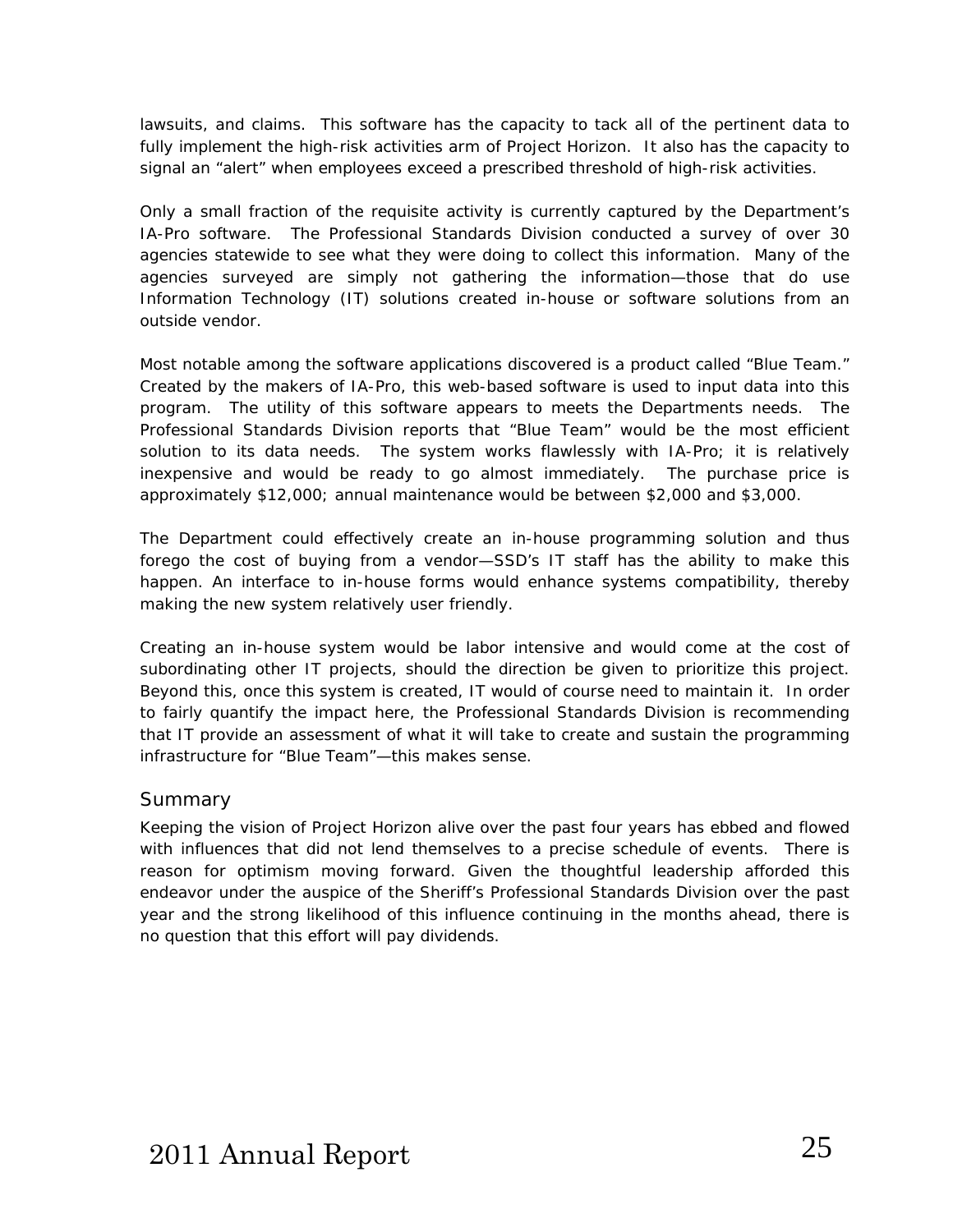### **Race and Vehicle Stops**

#### Background

Bias-based policing occurs when law enforcement officers initiate contact meant to inconvenience, frighten, or humiliate a member of a particular race or group. A less obvious form of bias is *racial profiling.* Racial profiling takes place when an officer stops or detains a person simply because he or she believes the individual's racial or ethnic group to be frequently involved in crime. Racial profiling de-emphasizes characteristics other than race, such as individual appearance and behavior, the time and place of the encounter, crime trends, perpetrator profiles, and targeted deployment of officers to reduce crime.

### Sacramento Sheriff's Department Study

To promote informed public discussion, the University Of Southern California (USC) in collaboration with the Sacramento County Sheriff's Department (SSD) conducted a study of vehicle stops by Sheriff's Deputies. On August 31, 2011 the final report was submitted to Sheriff Jones. The report in its entirety can be found at [www.inspectorgeneral.saccounty.net](http://www.inspectorgeneral.saccounty.net/). Importantly, traffic enforcement is not per se under the Sheriff's purview; thus, the "reason" for vehicle stops captured during this study should be read within this context—excerpts from the study follow.

Howard P. Greenwald, Ph.D. Professor of Management and Policy School of Policy, Planning, and Development 650 Childs Way, RGL 305 Los Angeles, CA 90089-0626

#### Executive Summary

This report presents findings from a six year and one month study of vehicle stops by Sacramento County Sheriff's deputies. The study's objectives were to determine whether, in comparison with their representation in the driving population, minorities are overrepresented among drivers stopped, and whether any overrepresentation found may reflect racial bias. The study also addressed the question of whether drivers of different races were treated differently during stops and whether differences in treatment reflected bias.

<span id="page-26-0"></span>For the purpose of this study, Sheriff's deputies were required to report characteristics of each vehicle stop they made, including the driver's race, age, gender, and residence, as well as the legal authority for the stop and its duration and disposition. Sheriff's deputies also reported on whether a search had taken place and, if so, whether suspicious items or contraband was found. This report covers 73 months of data collection (December 1, 2003 through December 31, 2009) and is based on records of 193,139 vehicle stops.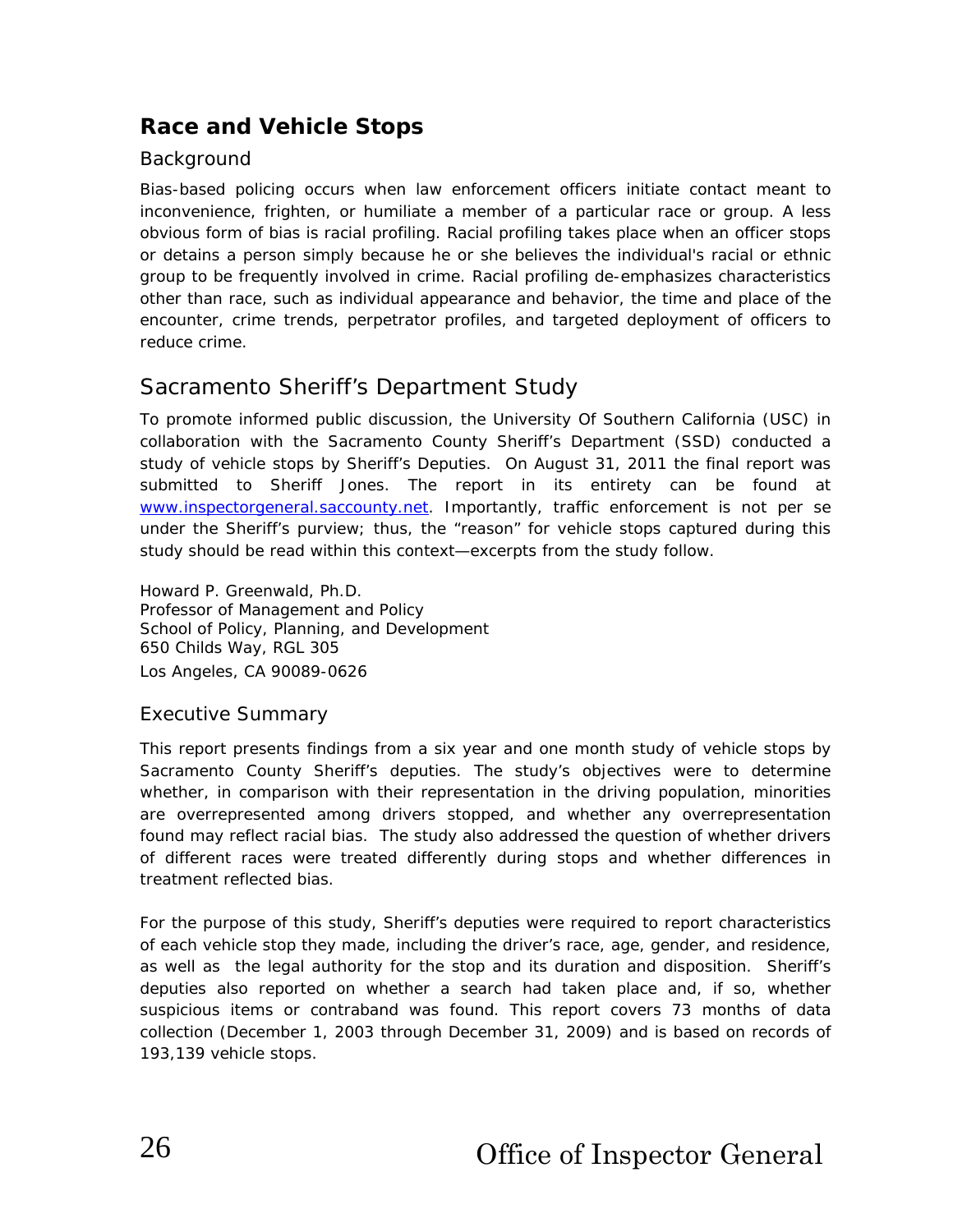The USC research team compared percentages of drivers stopped in each racial group with the percentages of driving age individuals in Sacramento County as a whole and the portion of Sacramento County that comprises the Sheriff's Department jurisdiction. In comparison with both baselines, African-Americans were found to be overrepresented among drivers stopped. Overrepresentation was greater among drivers residing in the City of Sacramento than those residing in the actual Sheriff's Department jurisdiction, that is, areas outside the City of Sacramento within Sacramento County. No other racial group appeared to be overrepresented among drivers stopped.

Differences were found among racial groups in likelihood of being searched, with Sheriff's deputies searching Hispanic and African-American drivers more often than Caucasian drivers. These searches yielded no suspicious items or contraband with about equal likelihood in these three races. Hispanic and African-American deputies were more likely than Caucasian deputies to stop Hispanic and African-American drivers.

The presence of video cameras in Sheriff's Department vehicles resulted in no substantial change in the percentages of drivers of each race stopped or searched. A comparison of the characteristics of stops as reported by deputies and recorded via video camera supports the reliability of the deputy reports. Correspondence of crucial variables such as the visibility of a driver's race prior to his or her being stopped was found to be high.

Differences in calls for service and crime rates across areas within the Sacramento Sheriff's Department jurisdiction help explain the overrepresentation of African Americans among drivers stopped. Licensure status completely explains the overrepresentation of Hispanic drivers among those searched. However, this study cannot completely rule out bias among officers, at least as individuals. These findings have implications for continued alertness to the possibility of biased policing and future training needs.

#### **Introduction**

To promote informed public discussion, the University of Southern California has conducted a collaborative study with the Sacramento County Sheriff's Department of vehicle stops by Sheriff's deputies between 2003 and 2009.

The objectives of the Sheriff's Department and USC have been: to ensure that accurate data on vehicle stops are available for analysis; to interpret the data to provide a clear picture of how and why stops are made; to help identify possible training needs; and, to foster a constructive dialogue between the community and law enforcement. The study's impetus has been to assist the Sheriff's Department's in finding ways to better serve the community.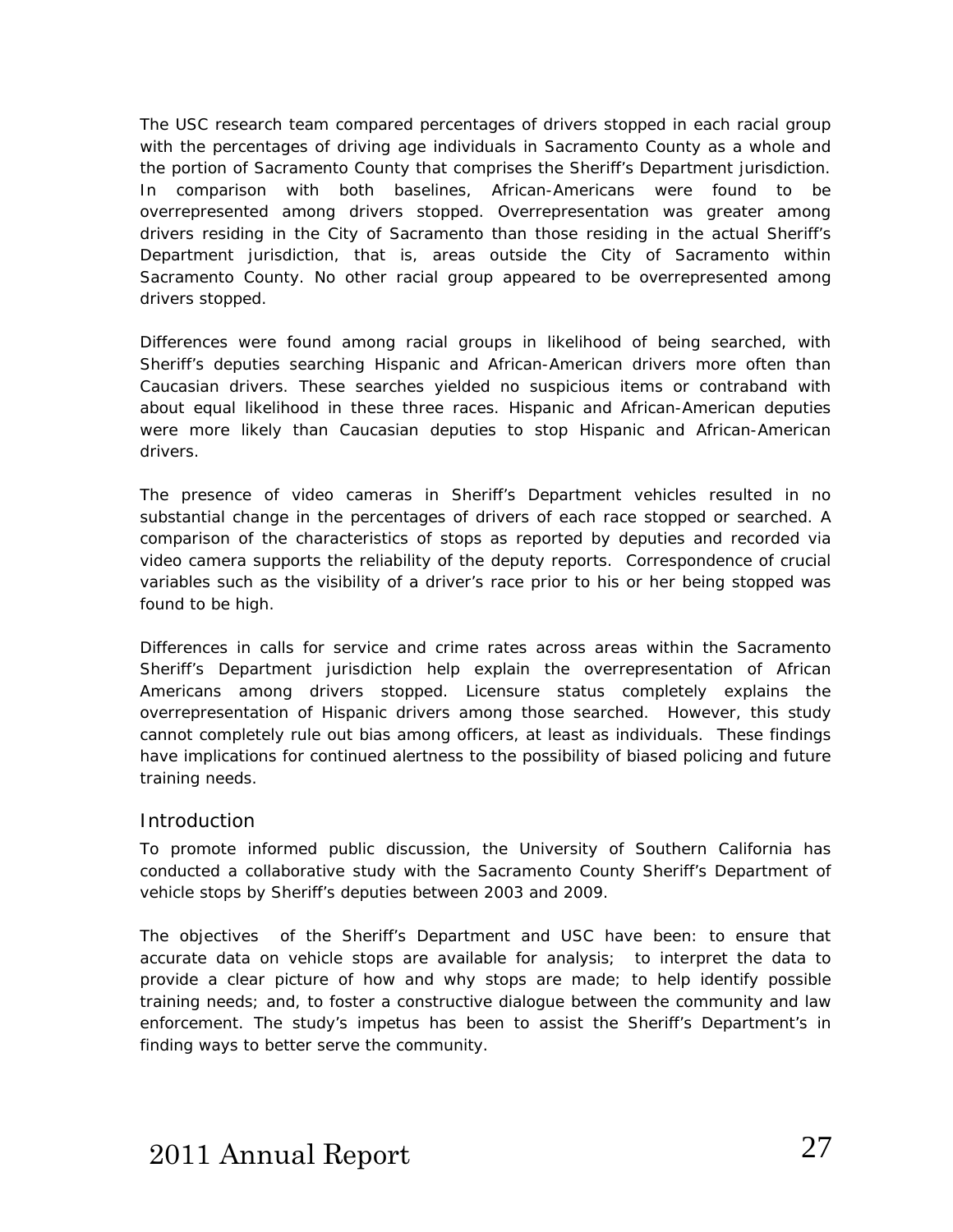#### Biased Policing as a National Concern

Today, the question of racial bias confronts law enforcement officials throughout the United States. At its most obvious, bias may involve *harassment*: initiating contact to inconvenience, frighten, or humiliate a member of a particular race or group. A less obvious form of bias is *racial profiling*. Racial profiling takes place when an officer stops or detains a person simply because he or she believes the individual's racial or ethnic group to be frequently involved in crime. Racial profiling de-emphasizes characteristics other than race, such as the citizen's appearance and behavior, the time and place of the officer's encounter with the citizen, or actual crime patterns within the jurisdiction.

The matter of racial profiling presents challenges from a research, policy, and training perspective. It is impossible to determine whether a particular vehicle stop, for example, represents an instance of racial profiling. Police officers in some locations may indeed disproportionately stop members of certain ethnic groups. But their action cannot automatically be attributed to racial profiling. Law enforcement officers are more likely to stop individuals who fit a "criminal" profile, whatever their ethnicity may be. Without being able to assess an officer's actual thought process, it is impossible to determine for sure whether racial stereotyping, profiling, or simply good policing has been involved.

Likewise, members of the public may feel that they have been profiled when they have not. Members of ethnic groups that account for a high proportion of the crimes in a particular area are relatively likely to be stopped. After repeated stops, it is difficult for a person to believe he or she has *not* been profiled. This problem is aggravated when law enforcement officers leave the citizen with the feeling that he or she is generally regarded as a suspect.

Addressing the issue of racial profiling requires a better understanding by both the public and the law enforcement officer. The public need to understand why officers sometimes stop individuals in a particular ethnic group more often than their representation in the driving age population seems to warrant. Law enforcement officers need to better understand why citizens feel they have been subject to bias, and what they can do to reduce such an impression. This report is intended to promote these educational objectives, encouraging dialogue with the aid of large-scale data on vehicle stops.

#### Defining Bias-Based Policing

More recent thinking about race and law enforcement has come to reflect the complexity involved in a police officer's decision to initiate an encounter with a specific citizen. The term "biased-based policing" goes beyond the criterion of sole or predominant reliance upon race in initiating police action.

A widely-read Police Executive Research Forum (PERF) document conceives of biasbased policing as "law enforcement (which) inappropriately considers race or ethnicity in deciding with whom and how to intervene in an enforcement capacity." This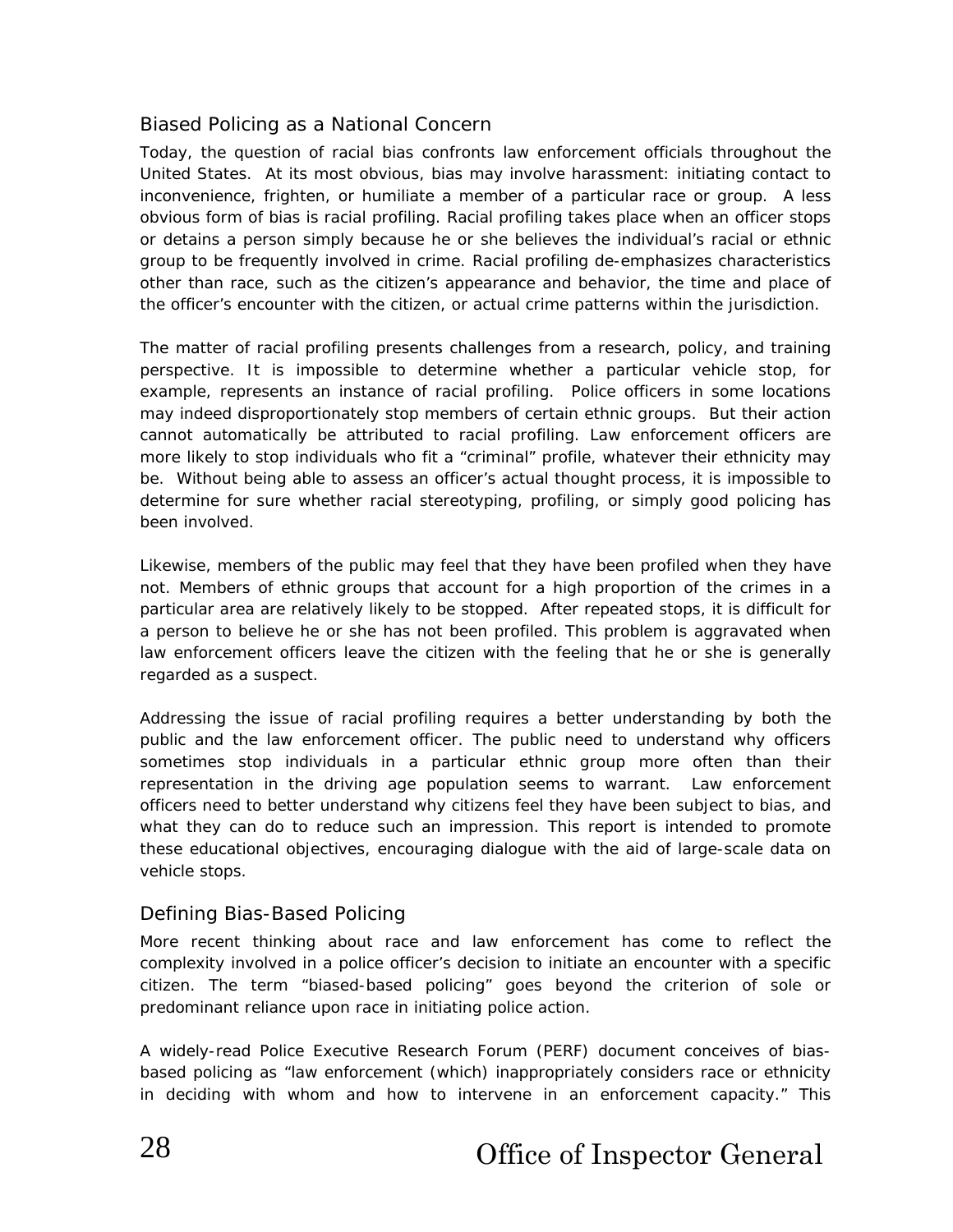definition is more flexible than the traditional definitions of racial profiling. As considered by PERF in its discussion of racially-based policing, *sole* use of race and *reliance* upon race are set aside in favor of *appropriateness* of race as the test of whether bias does or does not exist. Emerging from this discussion is the possibility that a police officer may use race as an important—though not exclusive—reason for stopping a citizen.

An important perspective generated by the PERF document is that overrepresentation of one or more minority groups among citizens apprehended or drivers stopped does not necessarily indicate that racially-biased policing has occurred. Biased-based policing, the document indicates, does not occur when an officer initiates an encounter with a citizen under conditions in which "trustworthy, locally-relevant information links a person or persons to a particular unlawful (incident or incidents)." Thus, in a geographical area where a particular race was often involved in crime, it would not be unexpected that good police work would result in a large number of contacts between officers and members of that race.

#### Overrepresentation of Minorities in Vehicle Stops and Searches

Although overrepresentation of minority drivers in vehicles stops does not in itself indicate racial bias, such overrepresentation is widely apparent. A review of 12 studies published over the ten years preceding this report (please see *Appendix 1*) in jurisdictions throughout the United States indicates that African-Americans are often overrepresented in stops of drivers relative to their representation in the population. Studies in eleven jurisdictions found African-American drivers to be overrepresented by a margin of at least 10 percent compared with their representation in the driving population. In two jurisdictions, African-Americans were between twice and 2 ½ times as likely to be stopped as the percentage they comprised of the driving-age population. Eleven studies reported data on Hispanic drivers, and four of these indicated that Hispanics were stopped more frequently than their representation in the driving-age population would have suggested.

Six of the above studies indicated reported racial differences in searches taking place during vehicle stops. Five of these studies suggest that African-American drivers are more likely to be searched than Caucasians. Four suggest that Hispanic drivers are more likely to be searched than Caucasians.

#### Sacramento County Sheriff's Department Study Research Methods

In 2003, the Sacramento County Sheriff's Department contracted with the University of Southern California to assist in a study to examine possible racial bias in vehicle stops made by Sheriff's deputies. This report presents conclusions from that study.

In collaboration with the University of Southern California, Sacramento Sheriff's Department personnel developed a data collection system capable of reporting the number and characteristics of vehicle stops made by deputies. Quantitative data used in this report were obtained in whole or in part through this system. To obtain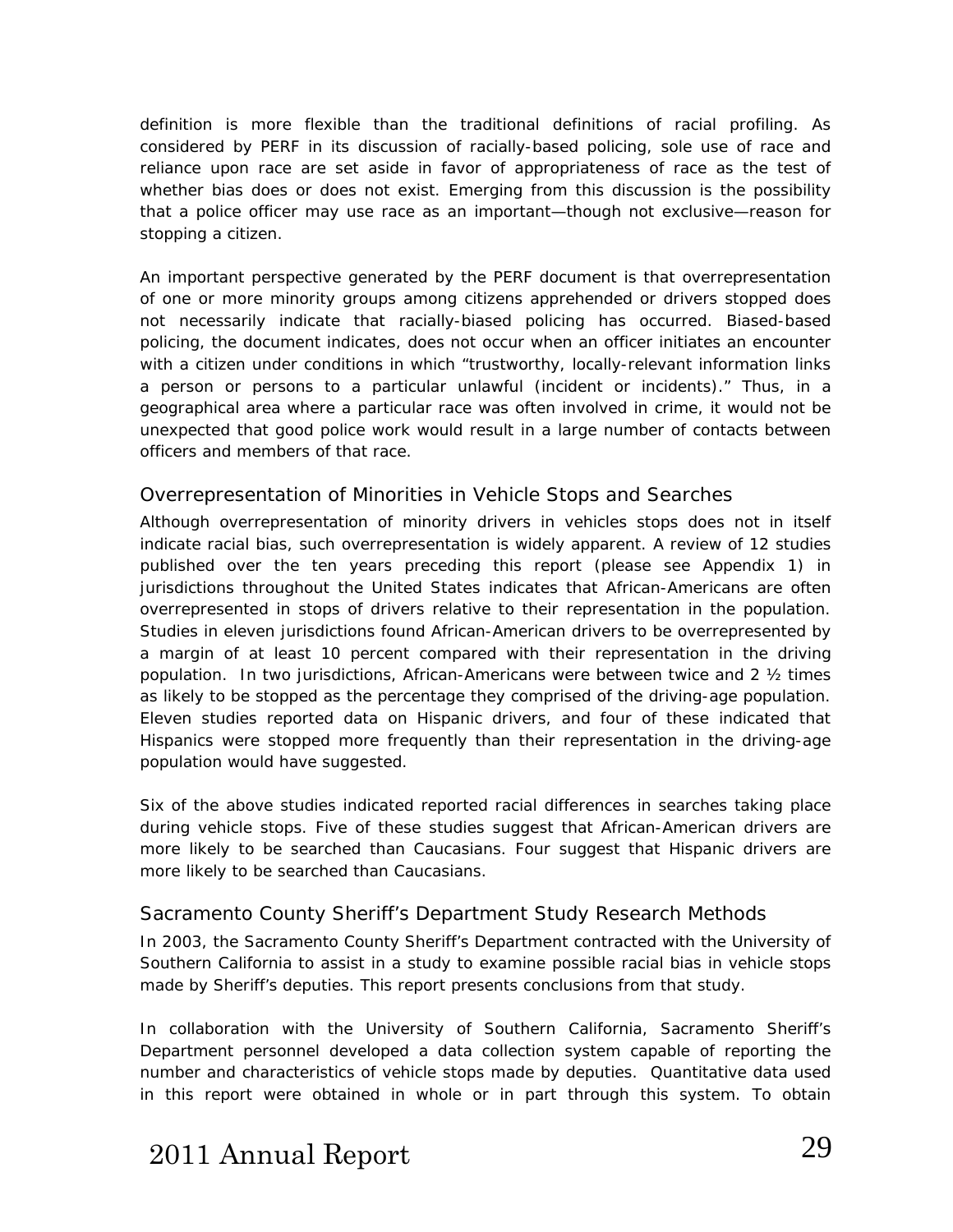background and guidance in data analysis, University of Southern California personnel also interviewed deputies of several ranks, accompanied deputies on ride-alongs, and observed roll calls and operations at the department's dispatch unit and at the Sacramento County Jail.

The core component of the data collection system was a screen which appeared on computer terminals installed in the Department's patrol vehicles (hand-held data entry devices were issued to motorcycle officers). Using this screen, deputies reported information such as the time the stop began and ended, the location of the stop, the driver's perceived race, gender, age, and residential zip code, the reason for the stop, whether a search was conducted, whether illegal items were found in a search, and what disposition resulted from the stop. An item on the screen asked deputies to indicate whether they were able to identify the driver's race prior to the stop.

A full illustration of the screen is presented as *Appendix 2* of this report. Data entered by deputies were immediately transmitted to the Department's Computer-Aided Dispatch (CAD) system. Deputies were unable to clear the stop and proceed to their next assignment until the information was transmitted.

The data base for the study reported here includes one record for each vehicle stop. In each stop record, the officer-reported data described above were supplemented with data from Sheriff's Department records on the deputy involved. Data of this kind included the deputy's gender, race, age, years of service, and unit assignment.

This final report covers the data collected during the entire study period (December 1, 2003, through December 31, 2009) and records of 193,139 vehicle stops. Because all data obtained on vehicle stops were based on self-reports by deputies, a separate study of the reliability of these reports was conducted. The results of this study (please see *Appendix 3*) generally support the reliability of information transmitted by deputies to the CAD system.

#### Study Findings

Analysis of data was divided into four parts. First, the analysis focused on the distribution of drivers stopped and how this distribution compares with that of the relevant populations of drivers. Second, the analysis considered developments and events taking place after the stop had been initiated. Third, the analysis addressed possible explanations for decisions by deputies such as the deputy's race, experience, and perception of the driver before actually stopping the vehicle. Fourth, the analysis examined impact of video cameras deployed in Sheriff's Department vehicles during the study period. Finally, the analysis examined neighborhood characteristics and crime patterns as a possible explanation of which drivers are stopped.

Key findings are presented in the text as graphs and illustrations labeled Figure 1 through Figure 8. The text also refers to a number of tables, labeled Table 1 through Table 16.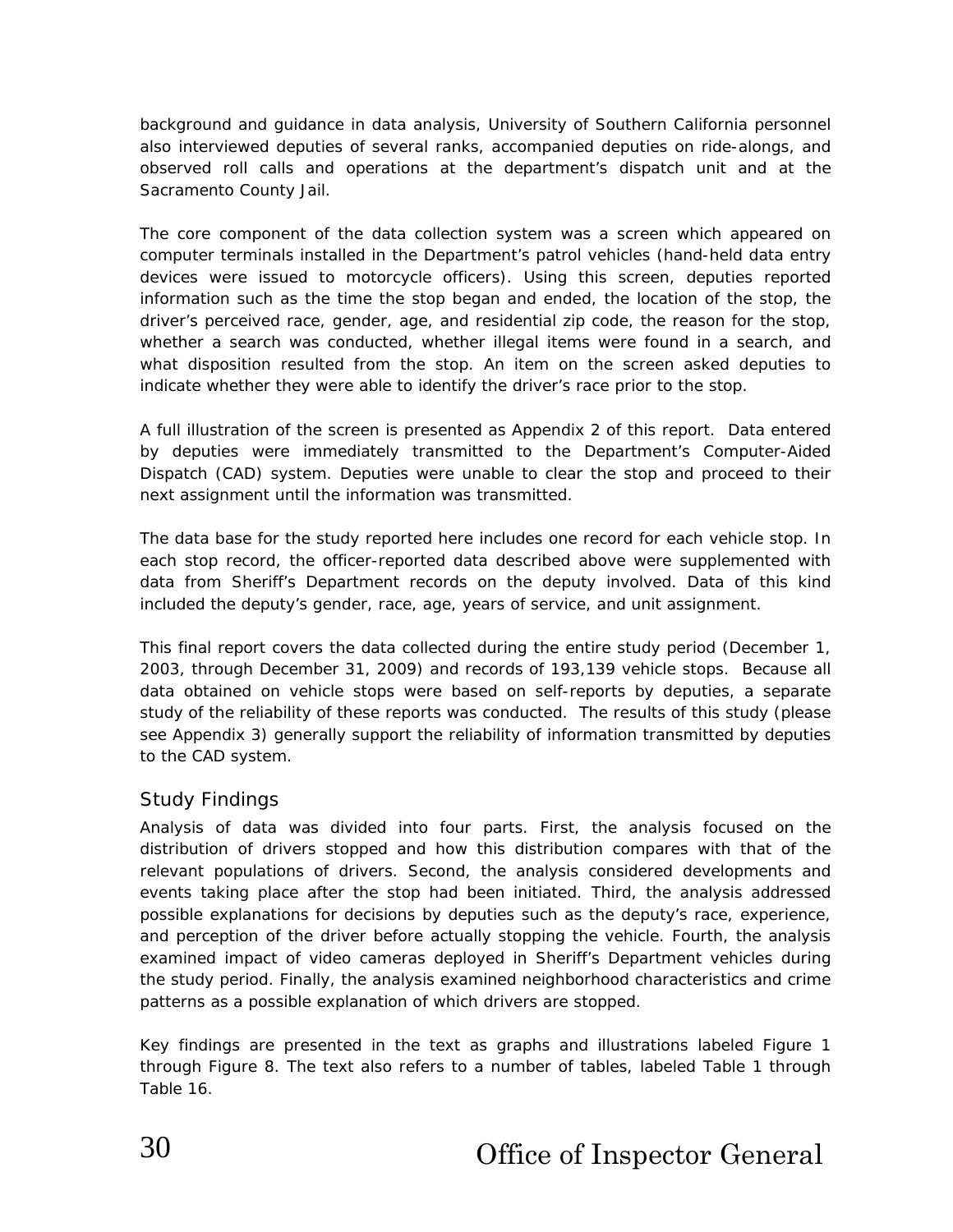Several of these tables correspond to graphic representations, providing more precise percentages than can be conveniently represented in graphic display. The tables referenced in the text appear in a section (*Statistical Tables*) located at the end of this report.

#### Events following the vehicle stop

In terms of a driver's perception of bias, a stop's intrusiveness may be more important than the stop itself. "Intrusiveness" is understood here to mean the degree to which the driver experiences inconvenience, discomfort, or compromise to privacy. For most drivers, perceiving that a stop is excessive in duration and being subject to a search are likely to contribute to the perception of the stop as intrusive. Tables 5 and 6 report the percentages of drivers in each racial group who experienced a particularly lengthy stop or were searched.

Among African-American drivers, 16.7 percent were stopped 30 minutes or longer. A slightly smaller percentage (14.6 percent) of Caucasian drivers was stopped for this length of time. A clearly higher percentage (20.8 percent) of Hispanic drivers than either African-Americans or Caucasians were stopped for 30 minutes or longer. In comparison with drivers of these races, smaller percentages of Asian/Pacific Islander and Other/Multiracial drivers were detained for 30 minutes or longer.

Of all individuals stopped, 20.1 percent were searched. Among Hispanic drivers stopped, 24.4 percent were searched. Among Caucasian drivers stopped, 17.9 percent were searched. Among African-American drivers stopped, 25.4 percent were searched. In comparison with Caucasians who are stopped, Hispanics and African-Americans have a moderately greater chance of being searched. Asian/Pacific Islanders and drivers in the Other/Multiracial category again appear less likely to be searched than Hispanics, Caucasians, or African-Americans. Native Americans are too few in number to generate reliable findings.

Overall, searches of drivers on probation or parole, whom deputies often have the right to search at their discretion, comprise the highest number and percentage. Parole and probation was the most frequent justification for all racial categories. A strong relationship exists between the carrying out of a search and stop duration. While the vast majority of those searched in all racial groups were detained for 30 minutes or more, only small percentages of those not searched experienced detention of this length. The fact that a search has taken place explains differences in the rates at which members of each racial group are detained for 30 minutes or longer.

Within the three racial groups comprising the bulk of the stops, very small and quite similar percentages of those with valid licenses were searched. Table 10 reports on the frequency with which searches of individuals from each racial group yielded items potentially associated with crime. Of the 37,117 individuals represented in this table, all of whom were searched, items (including cash, controlled substances, weapons, other items, or the vehicle itself) were seized from 5,615 (15.1 percent).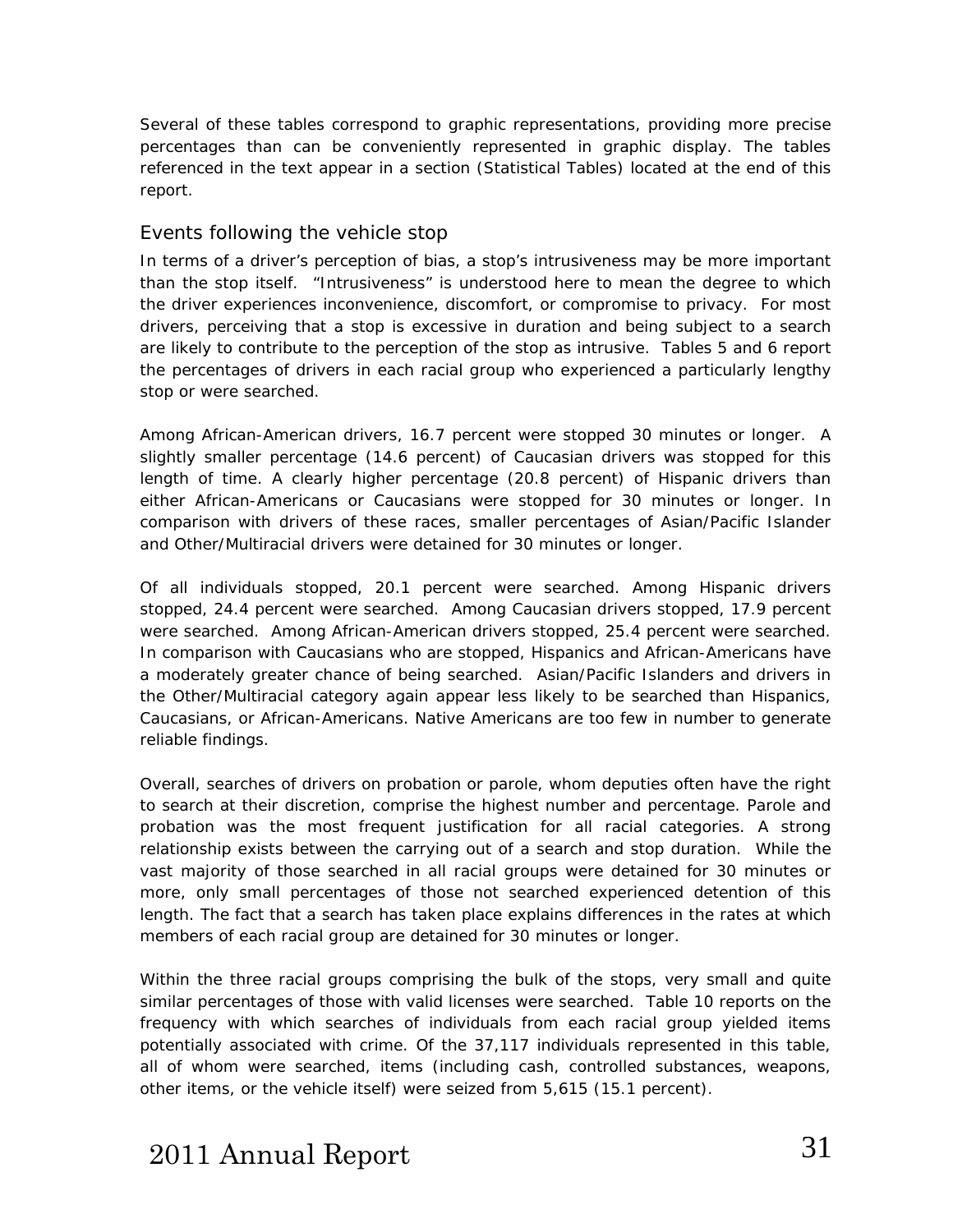It is notable that among the three most frequently represented races, rates at which the searches yielded no suspicious items or contraband were highly similar, ranging from 82.9 percent for Caucasians to 87.6 percent for African-Americans.

#### Video Camera Impact

Gradual deployment of high-resolution video cameras in Sheriff's Department vehicles between December, 2006 and December, 2009 provided an important resource for this study. By directly recording interactions between deputies and citizens, the video cameras ensure a high degree of public accountability. It may be expected that, all things being equal, deputies in vehicles with cameras would apply the strictest of professional and legal standards in stopping drivers and conducting associated procedures. According to this reasoning, apparent bias in stopping or subsequent treatment of drivers would be greater among deputies in vehicles without cameras. The absence of differences in stops and procedures among deputies in vehicles with and without video cameras could be taken as evidence that racial bias occurred in few if any cases.

Deployment of video cameras had negligible impact on the racial percentages of drivers whom Sheriff's Department deputies stopped. The percentages of drivers in each racial group stopped by deputies in vehicles with and without cameras hardly differed. Deputies in vehicles with cameras were less likely to detain drivers for 30 minutes or longer than were deputies in vehicles without cameras. However, members of all races were about equally less likely to be detained 30 minutes or longer by officers in vehicles with cameras. Table 16 indicates no differences in the percentages of drivers in any race who were searched by deputies in vehicles with and without cameras.

#### Neighborhood Characteristics and Crime Patterns

In general, the areas to which deputies are assigned, as well as the parts of assigned areas where they spend their time during a shift, may affect the racial distribution of the drivers they stop. It is apparent that high concentrations of calls for service and vehicle stops generally occur in the same locales, for example, nearby the same segments of selected arterials and the same street intersections.

#### **Conclusions**

Interpretation of the data presented in this report must be made in the light of several limitations. As noted elsewhere, data elements in the reporting protocol were subject to varying degrees of completeness. Data elements such as driver and deputy race were available with very few omissions. But data on license status of the driver, search authority, probation status, and zip code were often missing. Census tract, which needed to be manually coded, was not available for a majority of the vehicle stops. Still, the data in this study, 193,139 observations over a period greater than six years, represents a more extensive effort to determine the presence and extent of biased policing than many previously conducted by a law enforcement agency in the United States.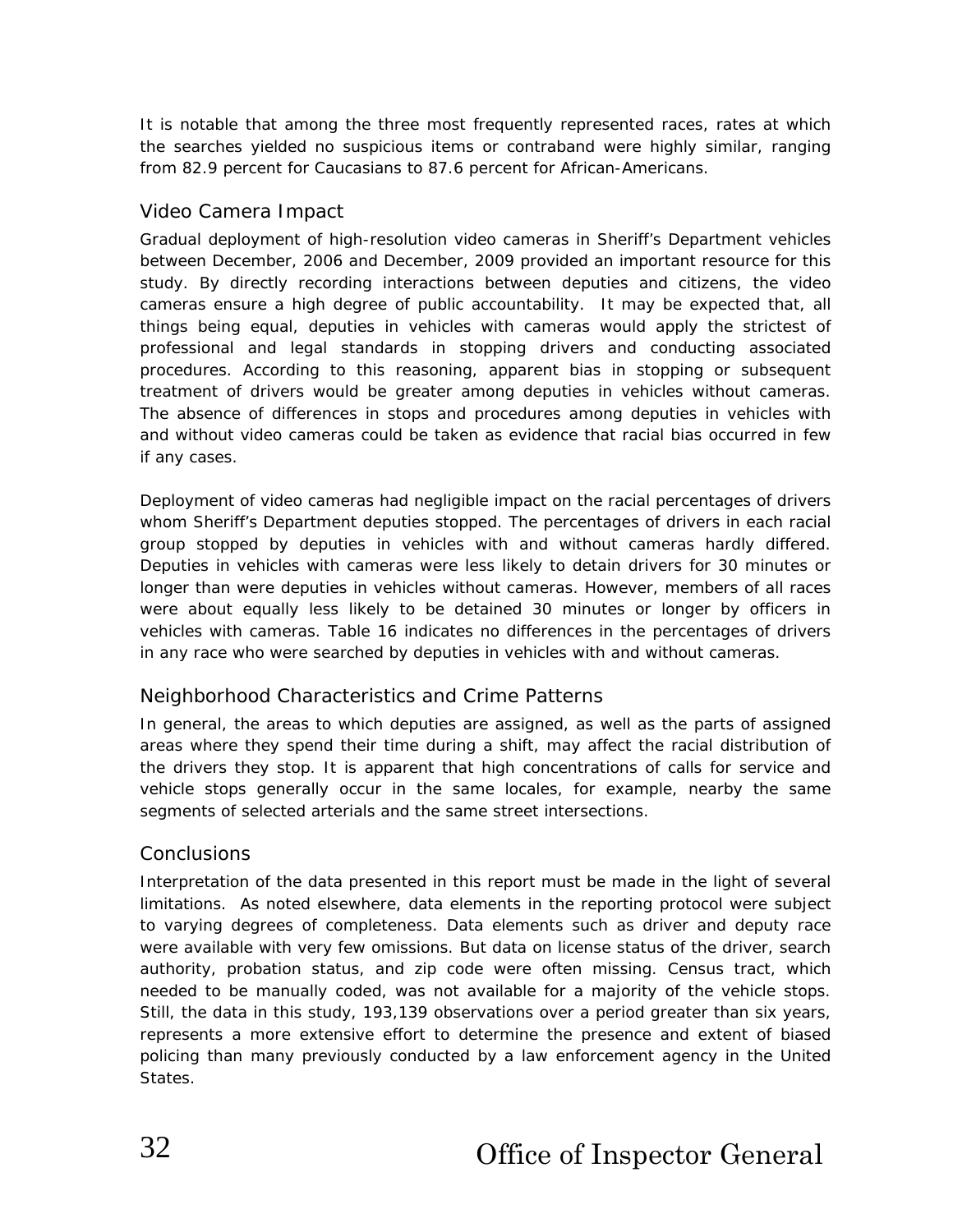Comparison of the resident driver population with drivers stopped clearly indicates that African-American drivers are overrepresented among those stopped by Sacramento Sheriff's deputies. African-Americans comprise 9.7 percent of driving age individuals residing in Sacramento County and 7.8 percent of driving age individuals residing in the Sheriff's Department's jurisdiction. Yet African-Americans comprise 22.2 percent of the drivers stopped.

Other than African-Americans, no other race appears overrepresented. The rate at which Hispanic drivers are stopped differs by less than ten percent from the proportion they represent among driving age individuals in both baselines, residents of Sacramento County and the Sheriff's Department jurisdiction. Other/Multiracial drivers are stopped at above their expected rate, but relatively small numbers in this category make inferences unreliable. Asian/Pacific Island and Native American drivers are underrepresented among individuals stopped.

In addition to overrepresentation of African-American drivers among those stopped, this study detected differences across racial groups in events taking place during the stop itself. Both Hispanics and African-Americans were more likely to be searched in comparison with drivers of other races. When stopped, Hispanic drivers were more likely to be detained 30 minutes or longer than drivers of other races.

The decision to interpret differences of ten percent or more as meaningful in this study represents a strict approach to potential bias in policing. It is intended to flag differences of potential importance rather than to indicate that they have resulted from bias. Several observations in this study suggest that reasons for key differences observed result from causes other than biased policing.

The limited ability of deputies to determine the race of a driver before he or she is stopped argues against deliberate bias. The claim by deputies that they cannot usually identify a driver's race appears highly credible. The reliability study conducted in connection with this report confirms the claim. Researchers reviewing videos of a random sample of stops were in no instance able to identify a driver's race prior to the stop.

Similarly, differences in patterns of vehicle stops among deputies of different races are inconsistent with the large-scale practice of biased policing. According to data analyzed here, Caucasian deputies are less likely to stop minority drivers than Hispanic and African-American deputies.

Close examination of the tendency of Hispanic and African-American drivers to be searched more often than other drivers also supports an explanation other than bias. Deputies routinely search cars of individuals found to lack valid licenses. Among validly licensed drivers, the overrepresentation of African-Americans among drivers searched is greatly diminished, and Hispanics are searched *less* frequently than Caucasians.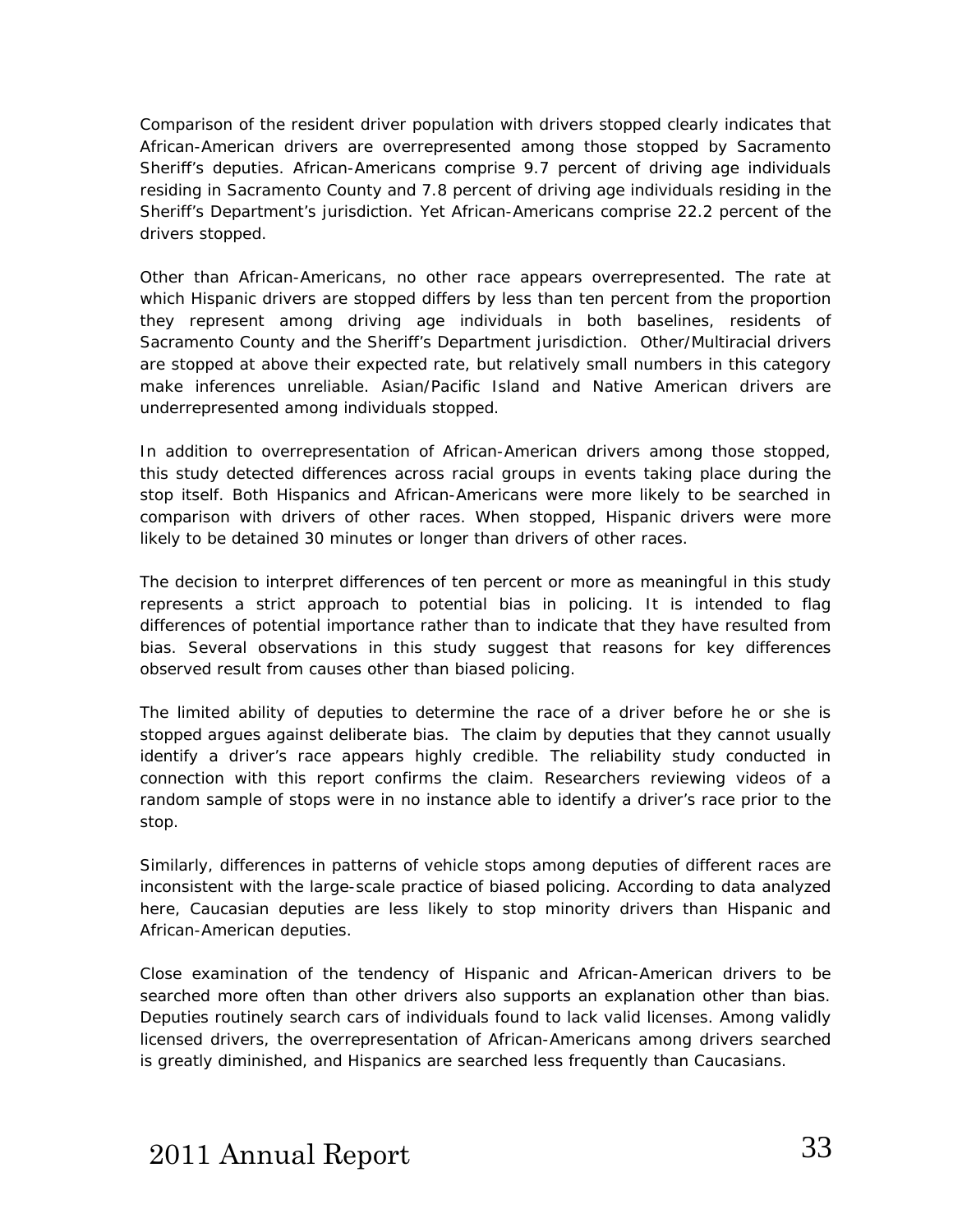Deployment of video cameras in Sheriff's Department vehicles enabled the researchers to assess the impact of increased visibility and accountability. No differences were found in the distribution of races of drivers stopped by deputies whose cars were equipped *versus* not equipped with video cameras. The fact that no change in the racial distribution of drivers stopped was associated with increased surveillance of deputies *via* video camera is inconsistent with a likelihood of large-scale bias before the cameras were deployed.

A likely contributing factor in overrepresentation of African-Americans among drivers stopped by Sacramento Sheriff's deputies is a geographical correspondence between calls for service, crime, and African-American residence. Such a correspondence is found in many areas throughout the United States. Areas of high crime and frequent calls for service tend to be home to low income earners and minority group members. Simply stated, African-Americans often live in areas where much law enforcement effort is deployed, and, when driving, are more likely to come into contact with law enforcement personnel.

All things considered, evidence collected in this study does not suggest significant bias in vehicle stops by Sacramento Sheriff's Department deputies. However, several issues should remain of concern to the Sacramento Sheriff's Department and the community. Phenomena such as the overrepresentation of African-Americans among individuals stopped and searched, and detention of Hispanics for periods longer than non-Hispanics even when not searched, have yet to be fully explained.

It cannot be denied that African-Americans and Hispanics who have no connection whatever with crime are often viewed with suspicion by law enforcement personnel. Individual officers may develop such orientations on the basis of on-the-ground experience or pre-existing personal prejudice. Action by agencies such as the Sacramento Sheriff's Department should focus on maintaining an organizational culture that encourages viewing minority group members as individuals and discourages biases that deputies may individually harbor. Of great importance is adoption of training interventions that promote favorable contacts with citizens who are not perpetrators of crime. Training should enable deputies to transmit to members of the public the feeling that they are respected, that officer and citizen are members of the same community, and that both have an interest in working together.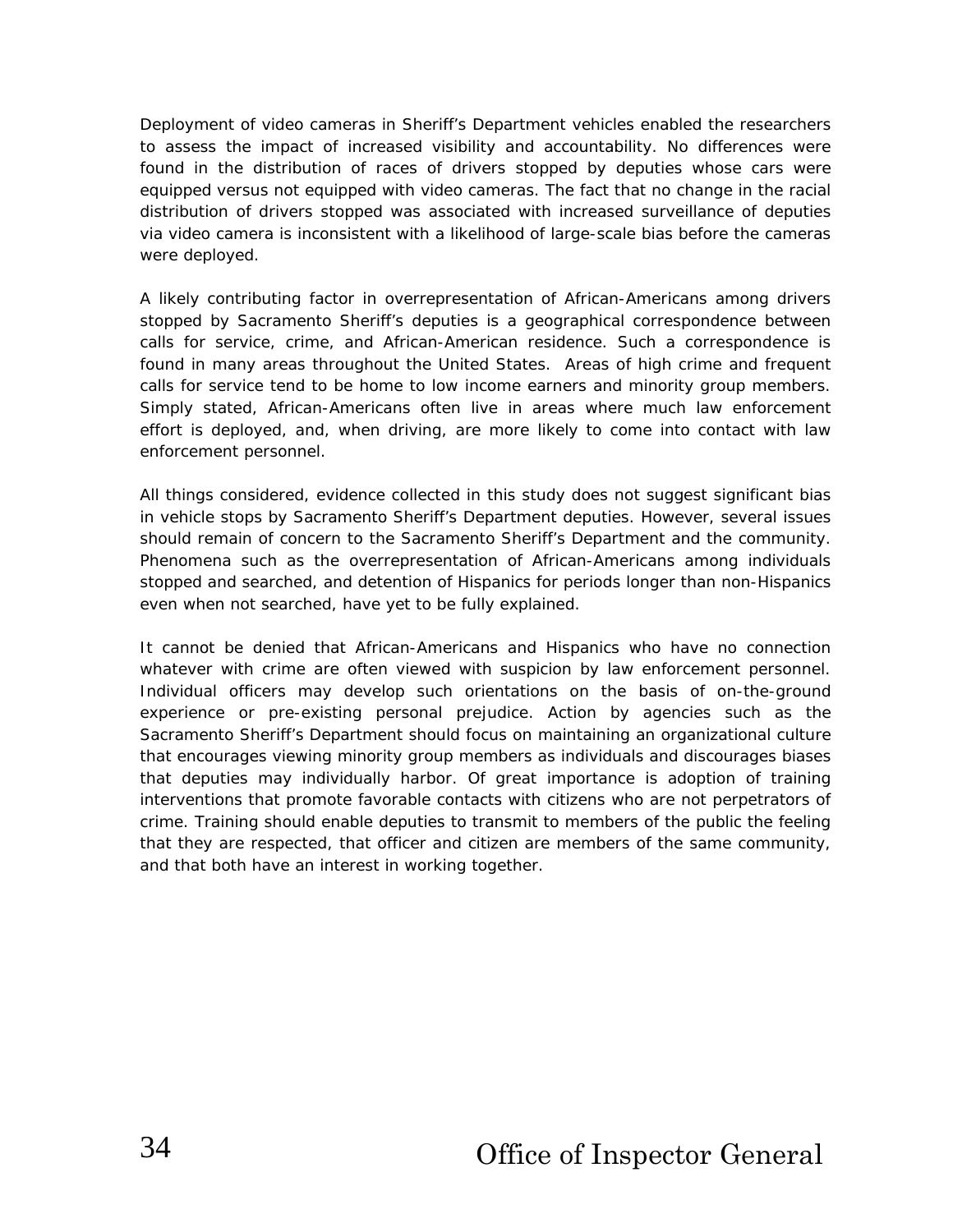### <span id="page-35-0"></span>**Critical Events**

The Office of Inspector General (OIG) monitors critical events handled by the Sheriff's Department. A critical event for this purpose is any occurrence which poses a degree of risk to public or officer safety which is outside the mainstream of day-to-day law enforcement operations. Such events often involve the threatened or actual loss of life or serious bodily injury. Critical events over the preceding year are reported here.

#### Officer-Involved Shootings

**On January 9, 2011, shortly after 3:00 a.m.**, California Highway Patrol officers attempted to stop a motorist for traffic violations in the area of McClellan Park in north Sacramento County. The driver of the vehicle failed to yield, and led officers on a pursuit through residential neighborhoods in the North Highlands and Foothill Farms areas. Sheriff's patrol officers joined the pursuit and the driver eventually turned onto Palm Avenue that dead-ends east of Walerga Road.

The driver attempted to flee the scene by driving his vehicle at pursuing officers, striking both Sheriff's and CHP patrol vehicles. Believing that they were in imminent danger, two Highway Patrol officers fired their weapons at the driver striking him multiple times and ending the pursuit. Paramedics were called to render medical treatment to the driver. No officers from either agency involved sustained any injuries.

The driver and sole occupant of the vehicle, a twenty-seven year-old male, was transported to Mercy San Juan Hospital with non-life threatening injuries. Sheriff's Homicide detectives conducted the investigation, which is standard practice for any officer-involved shooting that occurs in the Sheriff's Department's jurisdiction

In accordance with the California Highway Patrol's policies and procedures both officers will be placed on paid administrative leave pending the outcome of the investigation. The officers involved are assigned to the California Highway Patrol's North Field Division, and each has approximately five years of service with the agency.

After being medically cleared for incarceration, the driver was booked into the Sacramento County Main Jail for evading a peace officer and assault with a deadly weapon on a peace officer.

**On March 25, 2011 shortly after 4:30 a.m.**, Sheriff's deputies responded to an apartment complex on Marconi Avenue in response to a call of gunshots being fired. A female called from inside the complex to say that a male adult had fired an automatic weapon and had a knife in his hand. Additional information stated that the subject had retreated into an apartment after the shooting.

Deputies arrived at the location and attempted to contact the suspect by announcing their presence and knocking on the apartment door. Deputies were immediately confronted by a male adult who opened the door and began to step outside. As he did so, deputies observed him holding a knife over his head and advancing rapidly toward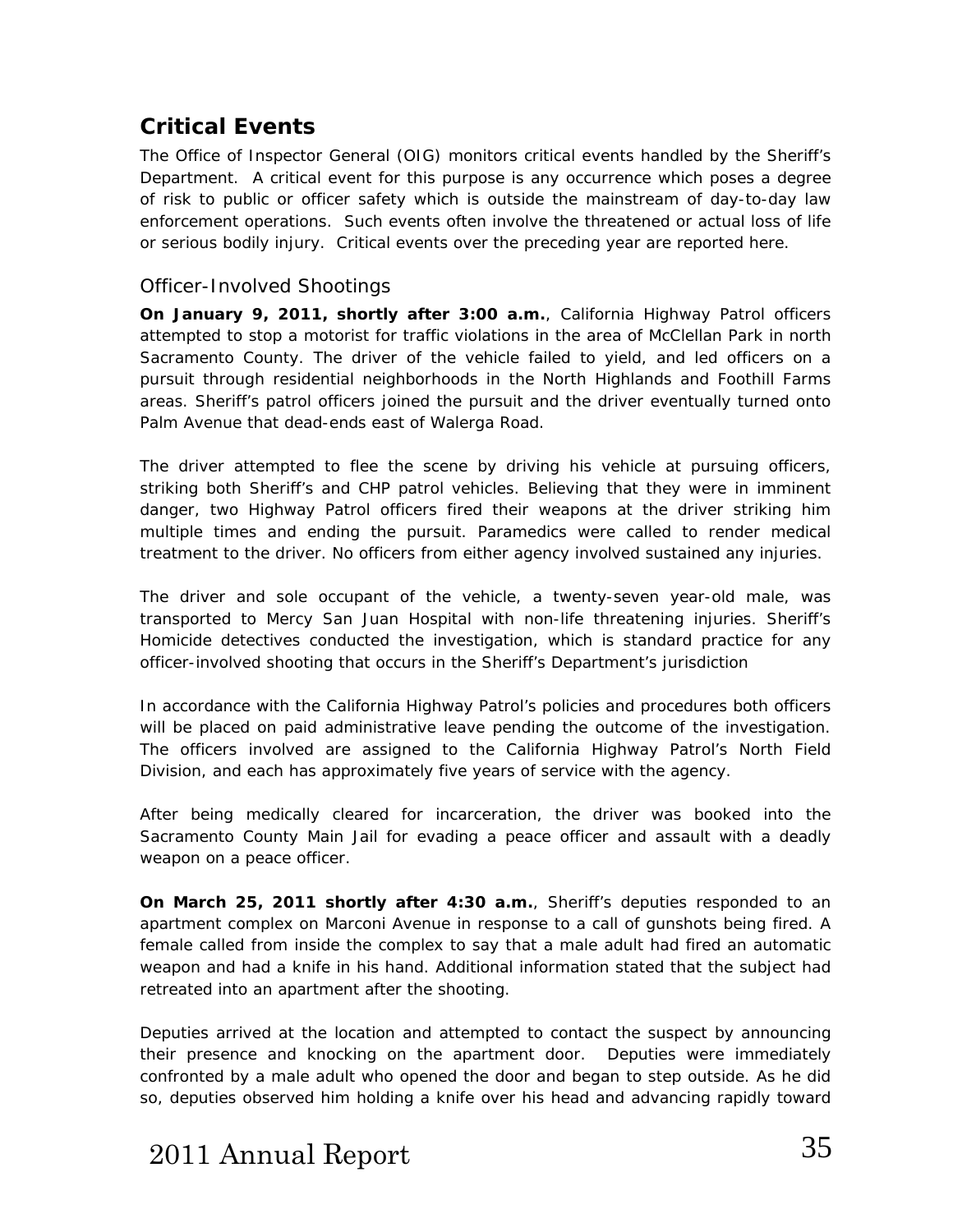them. Faced with imminent danger to their lives, two deputies fired their service weapons at the subject. The male sustained a single gunshot wound to his upper body, at which time he dropped the knife and retreated back into the apartment.

Deputies immediately initiated emergency medical response and entered the apartment to ensure the safety of any other persons inside. Finding only the male suspect inside, the deputies detained him and waited for the arrival of medical personnel. The subject was later transported to an area hospital; his condition was not life-threatening. After he was medically cleared for incarceration the suspect was booked into the Sacramento County Main Jail for charges that include assault with a deadly weapon on a peace officer.

Members of the Sheriff's Homicide Bureau and the Professional Standards Division conducted an investigation, standard practice for shooting involving Sheriff's personnel. In accordance with Sheriff's Department policies and procedures both deputies were placed on paid administrative leave pending the outcome of the investigation. The deputies involved are assigned to the Sheriff's Department's North Patrol Division; one has thirteen years of service and the other nine years of service with the Sheriff's Department.

**On May 31, 2011 shortly after 12:05 a.m.** Sheriff's deputies responded to a report of an armed subject in a neighborhood near Pomegranate Avenue and Delta Pointe Way in south Sacramento. A passerby in a vehicle reported that he had been confronted by a male adult who pointed a gun at him. While deputies were en route to the location, other callers reported that a man with a gun was shooting out windows to vehicles, that someone had been shot, and that a male subject was holding a female hostage at gunpoint. Each caller gave a similar description of the gunman.

When deputies arrived they observed a male subject matching the description given by callers walking down the middle of the street. The deputies observed that the subject was holding a handgun, which he pointed in the direction of the deputies at the time they contacted him. Faced with imminent danger, two deputies fired their weapons at the gunman, striking him multiple times. Paramedics transported the gunman, a male in his twenties, to a nearby hospital where he died of his injuries shortly thereafter.

The Sheriff's Homicide Bureau and Professional Standards Division will be conducting the investigation into this incident, standard practice for any deputy-involved shooting that occurs within the Sheriff's Department's jurisdiction.

In accordance with the Sheriff's Department's policies and procedures both deputies were placed on paid administrative leave pending the outcome of this investigation. The officers involved in the incident are assigned to the Central Field Services Division; one has nine years of service and the other and fourteen years of service with the Sheriff's Department.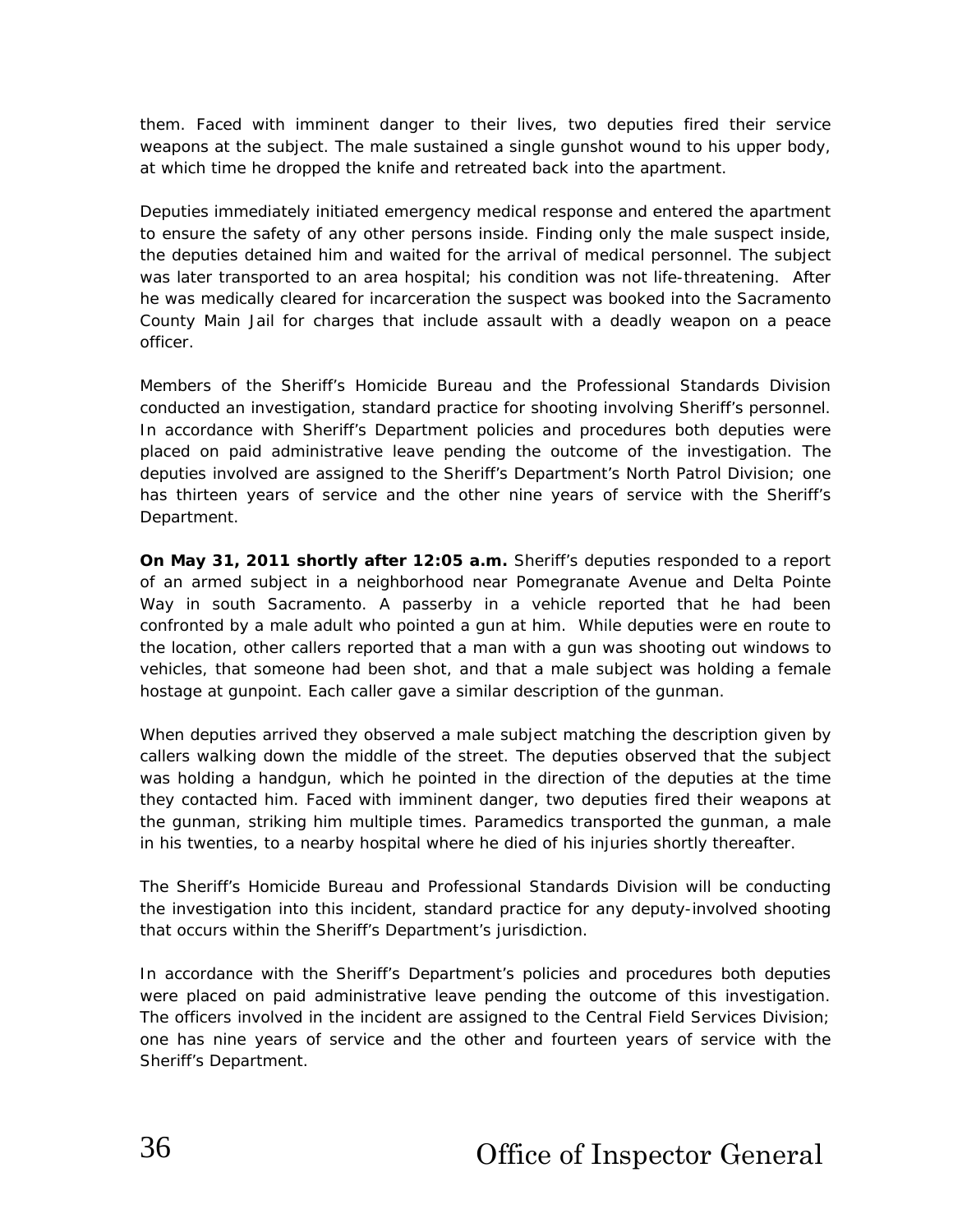**On July 3, 2011, at approximately 9:20 p.m.**, Sheriff's deputies responded to an incomplete 9-1-1 call from a residence in the 3400 block of Morrow Street. A loud argument could be heard on the phone line, although the exact nature of the disturbance was unknown to deputies.

Several minutes later, the first arriving deputy staged on Whitney Avenue, around the corner from the residence where the 9-1-1 call had come from, in order to await the arrival of another deputy. While waiting for his cover unit, the deputy heard loud yelling coming from the area where the 9-1-1 call was generated. The deputy drove around the corner and observed a male adult standing outside near the street, armed with a rifle. The subject fired the rifle at the deputy, striking his patrol vehicle. The deputy returned fire, at which time the suspect retreated toward his residence.

The deputy immediately requested additional units, and promptly retreated back around the corner from Morrow Street onto Whitney Avenue. Shortly thereafter, a second patrol deputy arrived at the scene. As the deputies were in their vehicles on Whitney Avenue, the subject who had fired a rifle at the first deputy came walking quickly around the corner from Morrow Street onto Whitney Avenue. As he proceeded aggressively toward the deputies, they could see that he was holding a handgun.

Deputies ordered the man several times to stop and drop his weapon. The gunman ignored repeated commands to stop and relinquish his weapon, at which time the deputies shot the subject. The gunman collapsed in the middle of Whitney Avenue and deputies immediately requested emergency medical personnel. Paramedics pronounced the subject dead at the scene. Neither of the deputies involved was injured during the incident.

Investigation into this incident will be conducted by the Sheriff's Department's Homicide Bureau and the Professional Standards Division, which is standard practice for any officer-involved shooting by department personnel that occurs in the Sheriff's Department's jurisdiction.

In accordance with the Sheriff's Department's policies and procedures both deputies were placed on paid administrative leave pending the outcome of the investigation. The deputies involved in the incident are assigned to the Sheriff's North Patrol Division; one has thirteen years of service and the other and fourteen years of service with the Sheriff's Department.

**On August 18, 2011 shortly before 11:00 a.m.**, an officer with the Twin Rivers Police Department was on patrol in North Highlands. The officer was driving on Stephen Drive, when he observed two juveniles, a male and female, in Strizek Park. As the officer approached the subjects on foot the male fled eastbound down Stephen Drive toward Channing Drive and the officer gave chase, repeatedly ordering the subject to stop. As the subject fled, a gun fell from the waistband of his pants and landed on the ground.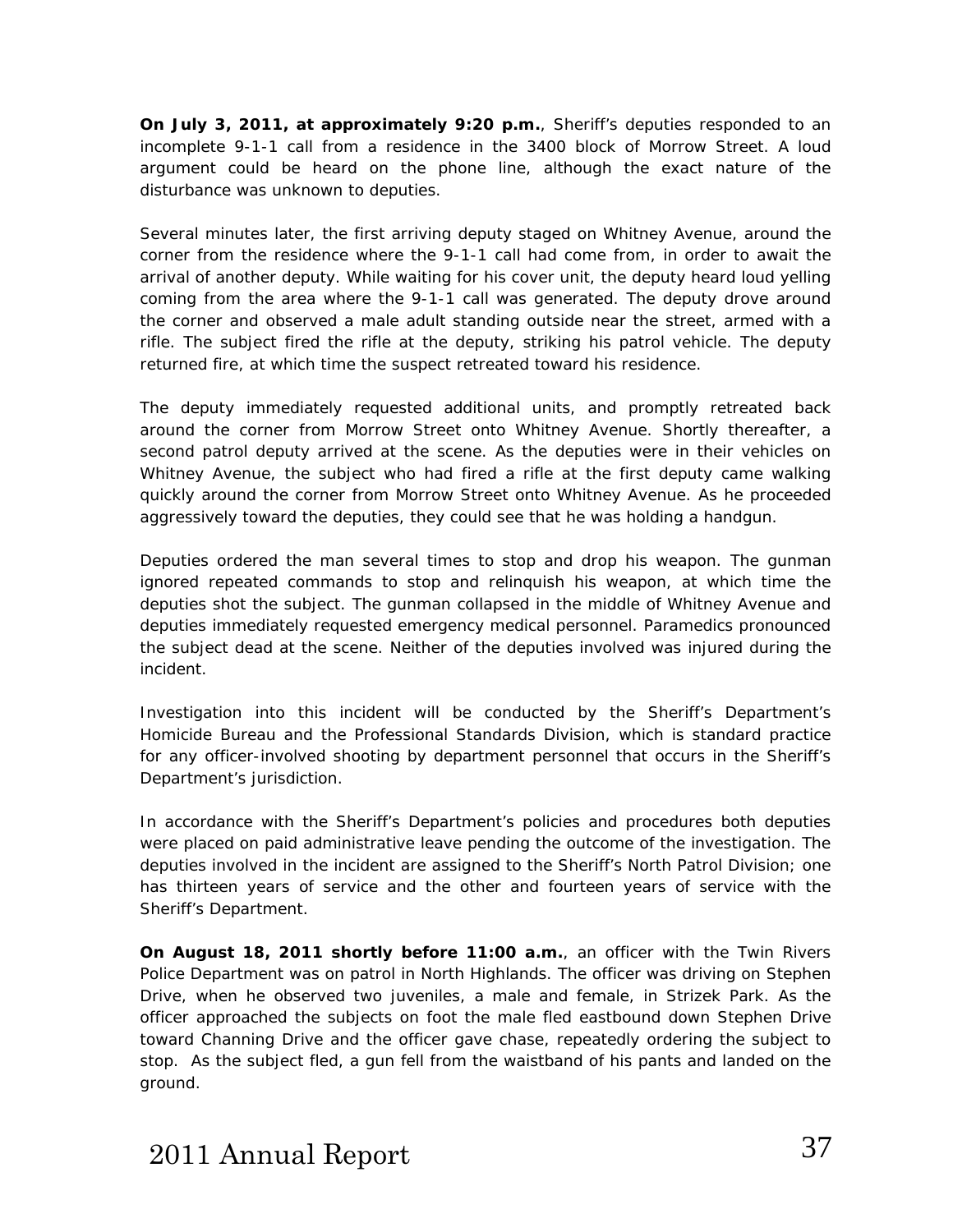The officer stopped, drew his weapon, and ordered the suspect to stop. Instead, the suspect turned around and advanced towards the gun, which lay on the ground. The suspect ignored repeated commands by the officer to stop and reached for the gun. Fearing for his safety, the officer fired his weapon several times, striking the suspect.

Additional officers from the Twin Rivers Police Department, Sacramento County Sheriff's Department, and the Sacramento Police Department responded to the scene. While awaiting the arrival of emergency medical personnel, officers performed CPR on the suspect and recovered a semi-automatic handgun next to where he was lying. Paramedics arrived at the location and pronounced the suspect deceased.

This incident will be investigated by the Sacramento County Sheriff's Homicide Bureau, standard practice for any officer-involved shooting that occurs within the Sheriff's Department's jurisdiction. The Twin Rivers Police Department will conduct its own administrative investigation.

In accordance with the Twin Rivers Police Department's policies and procedures the officer involved in this incident, a two and one-half year member of the department, was placed on administrative leave.

**On September 18, 2011, at 9:25 p.m**., Sheriff's deputies responded to the report of a man shooting a shotgun into the air in the 6500 block of Melrose Drive. When deputies arrived they saw the suspect, later identified as a 54-year-old white male, sitting on the front porch of a house and pointing a shotgun at a white female adult. When the suspect saw the deputies he retreated into the house. As deputies yelled to the woman the suspect fired multiple shots at her from inside the residence. The victim, later identified as the suspect's 71-year-old wife, was wounded in the head and upper body. One of the deputies fired his weapon when he witnessed the suspect shoot the victim. The suspect was not struck by the deputy's gunfire.

The victim was able to crawl toward deputies who rescued her and evacuated her to a nearby ambulance. The victim was transported to a local hospital for treatment. The suspect was taken into custody without further incident after a brief standoff. The couple's 4-year-old grand daughter, who was inside the home at the time of the shooting, was unharmed and was reunited with her parents. The suspect was booked into the Sacramento County Main Jail and faces multiple felony charges including assault with a deadly weapon and domestic violence.

In accordance with the Sacramento County Sheriff's Department's policies and procedures the deputy involved in this shooting, a 10-year department veteran, will be placed on paid administrative leave. The circumstances surrounding the shooting will be investigated by the Sacramento Sheriff's Department's Homicide Unit and the Professional Standards Division.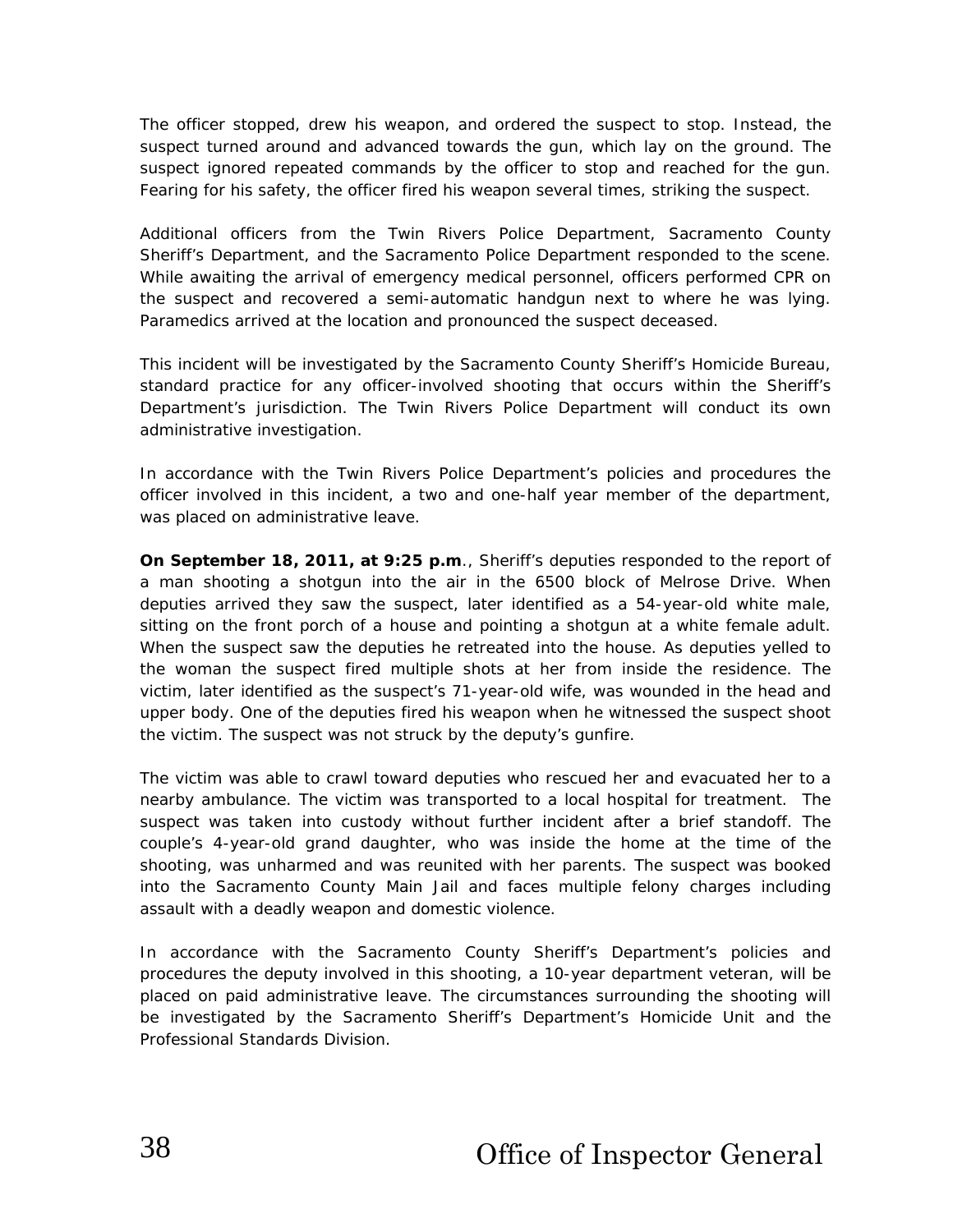**On September 29, 2011, shortly before 11:45 a.m.**, a California Highway Patrol officer was on routine patrol in south Sacramento when he observed a male adult walking westbound on 23<sup>rd</sup> Avenue approaching Del Norte Boulevard. The officer observed that the man was holding a handgun as he walked through a residential neighborhood.

The CHP officer commanded the man to stop and put the gun down. The subject refused numerous commands and began to flee in a westerly direction. The officer repeated his commands several times but the subject fused to heed these directives.

The officer called for backup via his portable radio, and at that moment, observed the subject attempting to chamber a round in the weapon that he was holding. Believing that the individual had readied his weapon to fire, and based on his repeated refusal to relinquish the gun, the officer believed that he was in imminent danger. As a result, he fired his duty weapon at the gunman several times. The gunman was struck once in the upper body, and fell down in the yard of a residence at the corner of  $23<sup>rd</sup>$  Avenue and Del Norte Boulevard.

Officers from the Sacramento County Sheriff's Department, California Highway Patrol, and emergency medical personnel responded to the scene. The gunman, a twenty-one year old, was transported to the UC Davis Medical Center with non-life threatening injuries. Sheriff's Homicide detectives will be conducting the investigation, standard practice for any officer-involved shooting that occurs in the Sheriff's Department's jurisdiction.

In accordance with the California Highway Patrol's policies and procedures the officer was placed on paid administrative leave pending the outcome of the investigation. The officer involved is assigned to the south Sacramento field office. He has six and onehalf years of service with the agency.

**On October 21, 2011 at 2:00 p.m.** Rancho Cordova police officers responded to the area of Folsom Boulevard and Dawes Way regarding a call of a man armed with weapons riding a bicycle. The caller stated that the bicyclist had a bayonet, and that he had pulled a handgun from his pocket while riding his bicycle down the roadway.

Approximately ten minutes later, officers arrived in the area and began to search for the suspect. Two Rancho Cordova police officers observed a man matching the suspect's description, in the parking lot behind Diamond Billiards in the 10300 block of Folsom Boulevard. The suspect was riding his bicycle eastbound through the lot, and officers could see a machete mounted on his back along with a backpack.

Officers approached the suspect in their vehicles from behind, and ordered him several times to stop and get on the ground. Upon hearing these commands, the suspect jumped off of the bicycle, throwing it to the ground. He then turned swiftly in the direction of the two officers directly behind him.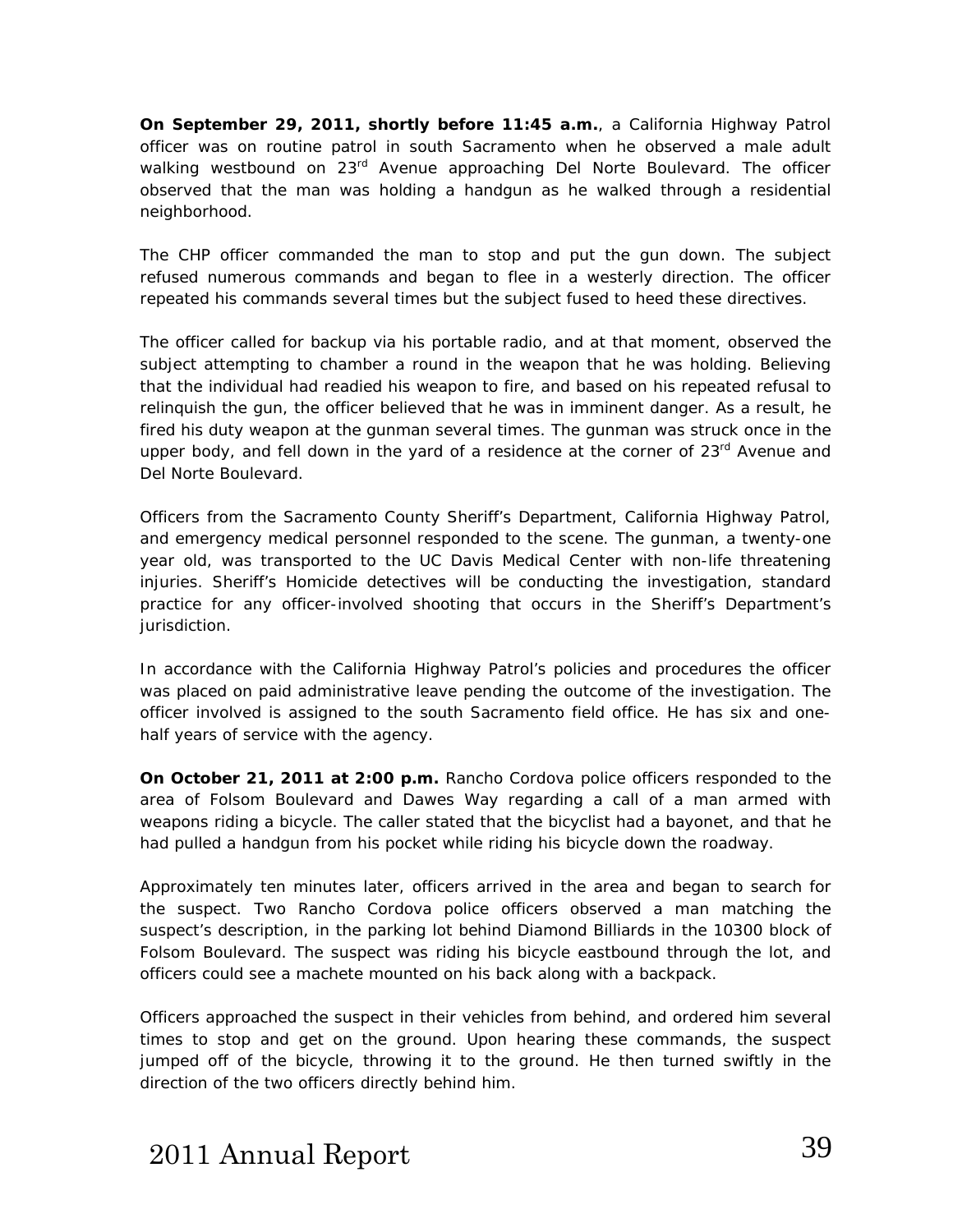Based on the information that the suspect was in possession of a handgun, his repeated failure to obey officers' commands, and the fact that the suspect turned aggressively toward them, officers believed they were in imminent risk of danger. One of the officers fired his duty weapon three times, striking the suspect in the upper body and one of his extremities.

The suspect fell to the ground, at which time officers saw a handgun fall next to the suspect's side. Officers then moved toward the suspect a replica firearm. They rendered until the paramedics arrived shortly thereafter and transported the suspect to a local hospital where he later died of his injuries.

Members of the Sheriff's Homicide Bureau and Professional Standards Division conducted the investigation into this incident, standard practice for any officer-involved shooting with department personnel that occurs within the Sheriff's Department's jurisdiction.

In accordance with the Sheriff's Department's policies and procedures the officer involved in this shooting was placed on paid administrative leaving pending the outcome of the investigation. The officer is assigned to the contract city of Rancho Cordova in the patrol division; he has eleven years of service with the Sheriff's Department.

**On November 13, 2011 shortly before 5:30 p.m.**, a California Highway Patrol officer initiated a traffic stop on highway 99 south of Elk Grove Boulevard. The vehicle's sole occupant was a male adult. The officer requested a back-up unit and a second CHP officer arrived on the scene within minutes.

During the course of the contact with officers, the suspect produced a handgun and fired at one of the officers, striking him two times. The other CHP officer returned fire, at which time the suspect tried to flee from the scene in his vehicle. The suspect vehicle veered southbound along the freeway for a short distance, before rolling over the shoulder and overturning.

The primary CHP officer immediately requested cover units and additional officers from the CHP and the Elk Grove Police Department arrived at the scene within minutes. As the wounded officer was tended to by other officers and a civilian witness, a team of officers began to approach the suspect's vehicle.

As CHP and Elk Grove police officers advanced toward the suspect's vehicle, they observed him to be conscious and moving around within the vehicle. Officers gave the man numerous commands to put his hands in the air, and he ignored their commands. An Elk Grove officer, fearing for his safety and the safety of others, fired two rounds striking he suspect who was pronounced deceased at the scene by paramedics. The officer who was struck by gunfire was taken to a nearby hospital and treated for his injuries.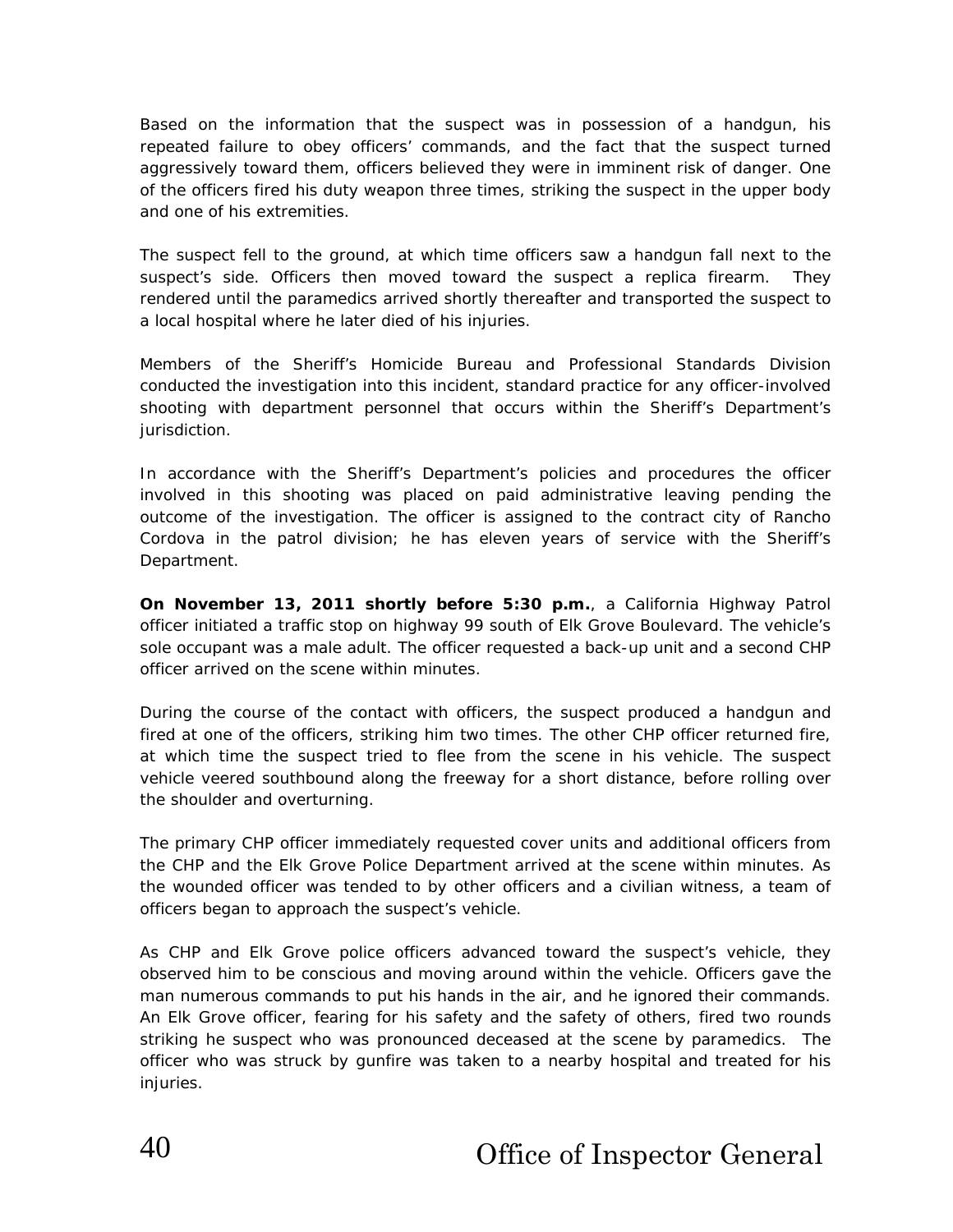Sheriff's Homicide detectives will be conducting this investigation, standard practice for any officer-involved shooting that occurs within the Sheriff's Department's jurisdiction. In accordance with the policies and procedures of the California Highway Patrol and the Elk Grove Police Department both officers involved in this shooting were placed on paid administrative leave pending the outcome of the investigation.

The CHP officer involved is assigned to the south Sacramento field office, and has approximately four years of service with the department. The Elk Grove police officer is assigned to field services and is a five-year veteran of the police department.

### In-Custody Deaths

Notification procedures for inmate deaths are outlined in Correctional Services Operations Order 3/10 and General Order 7/04. Early in 2010, the following procedures were implemented to ensure that the Office of the Inspector General receives timely notification of deaths occurring within the Sheriff's jail facilities.

Upon notification of an in-custody death, the Chief Deputy of Correctional Services, or his designee shall alert the Office of the Inspector General (OIG) of the death and any known circumstances at the time of the notification. The supervisor in charge of the incident shall ensure that all available documentation is completed and submitted within 48 hours from the time of death. This documentation shall include an overview of the prisoner's incarceration period and a description of pertinent events. Following review by the chain of command, this documentation will be forwarded by the Corrections Chief Deputy to the OIG as a follow-up to the initial notification.

Prisoner deaths shall be thoroughly investigated and reported in accordance with the California Code of Regulations, Title 15, Article 4, Section 1046 and California Government Code section 12525. The *Management Summary Report* produced by this investigation is contained in what is commonly referred to as a *"Death Review Binder".* This information is reviewed by the following individuals:

Originating Watch Commander Assistant Division Commander Division Commander Homicide Supervisor (if applicable) Chief of Correctional Health Chief Deputy of Correctional Services Undersheriff **Sheriff** 

Once this review process is complete, the Chief of Correctional Services will advise the OIG, who may conduct an on-site review of the information. This review shall occur at a mutually agreed upon location and time consistent with direction from the Correctional Services Chief Deputy.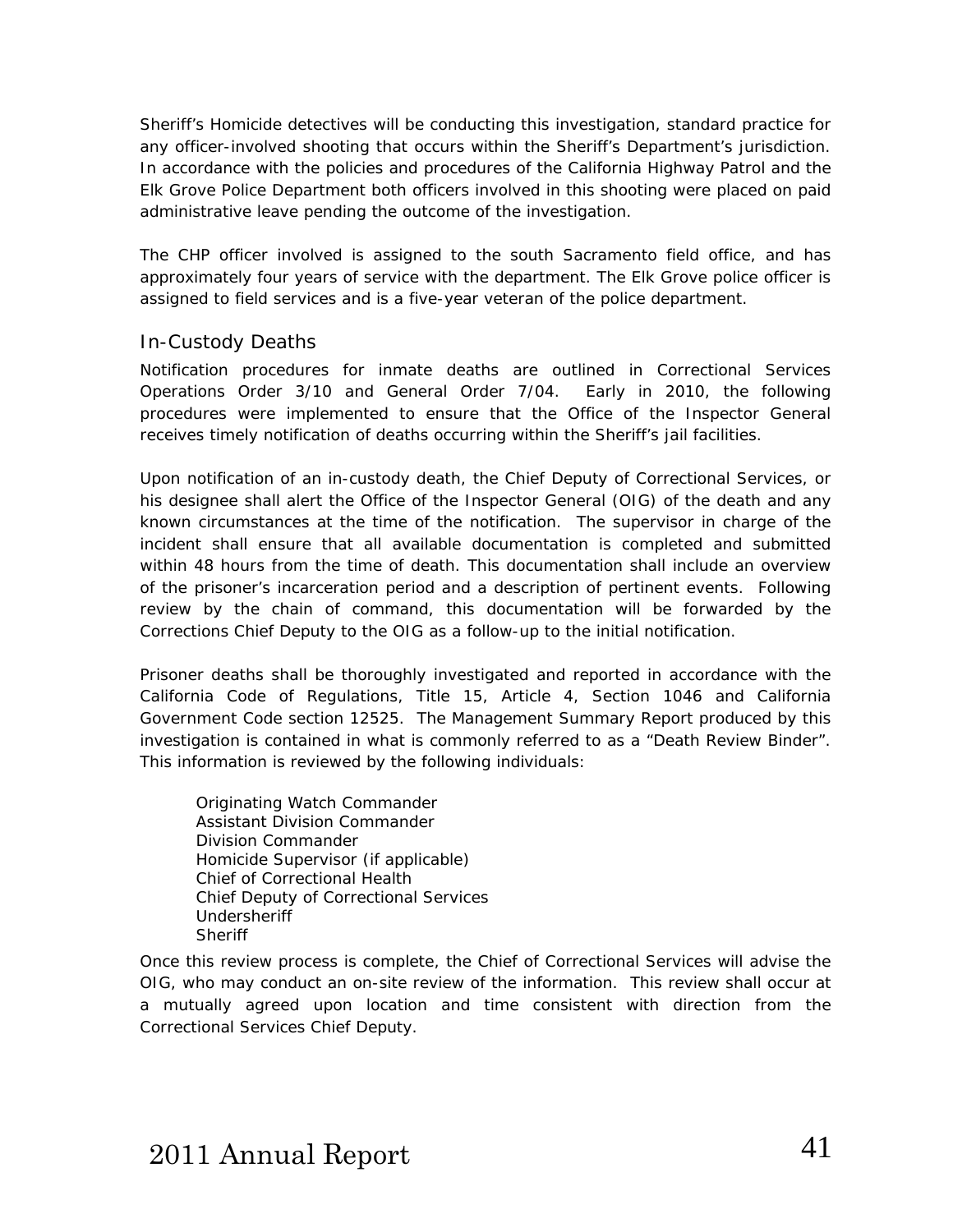Frequently this review will occur before administrative reports from outside agencies are available. As a result, the OIG may request an additional review of the *Management Summary Report* once those documents are available.

The internal "peer-review" process conducted by sheriff's staff is statutorily protected from outside scrutiny. The extent to which this applies to the Office of Inspector General may become a timely question, should unique circumstances in a specific future event present what is believed to be a compelling interest in favor of access by the OIG to information generated from the "peer-review" process. In such instance, the OIG will work through the Office of County Counsel and the Correctional Services Chief Deputy to resolve the issue.

**On March 26, 2011**, a fifty-eight year old Main Jail inmate died at an area hospital after he was transported for treatment of injuries sustained in a physical altercation with another inmate the previous day. The Sacramento County Coroner's Office determined that the inmate died of blunt force trauma resulting in swelling of his brain. The Sheriff's Homicide Bureau investigated the incident and arrested the inmate suspect. It was determined that the suspect struck the fifty-eight year old victim in the head following a verbal encounter in one of the common areas. The deceased inmate was in custody for grand theft and disorderly conduct.

**On May 16, 2011**, a fifty–year old Main Jail inmate died while awaiting release from custody. The inmate had been in custody since the previous day on a charge of public intoxication and was in a holding cell with other inmates to be released. Shortly before midnight the inmate became unresponsive. Deputies and jail medical staff performed CPR and paramedics responded for emergency medical treatment, but the inmate was pronounced dead at the scene. The coroner determined that the cause of death was *alcohol withdrawal syndrome* and pathology related to chronic and long-standing alcoholism. Jail staff and Correctional Health Services administrators conducted a comprehensive review of internal procedures pertinent to the incident.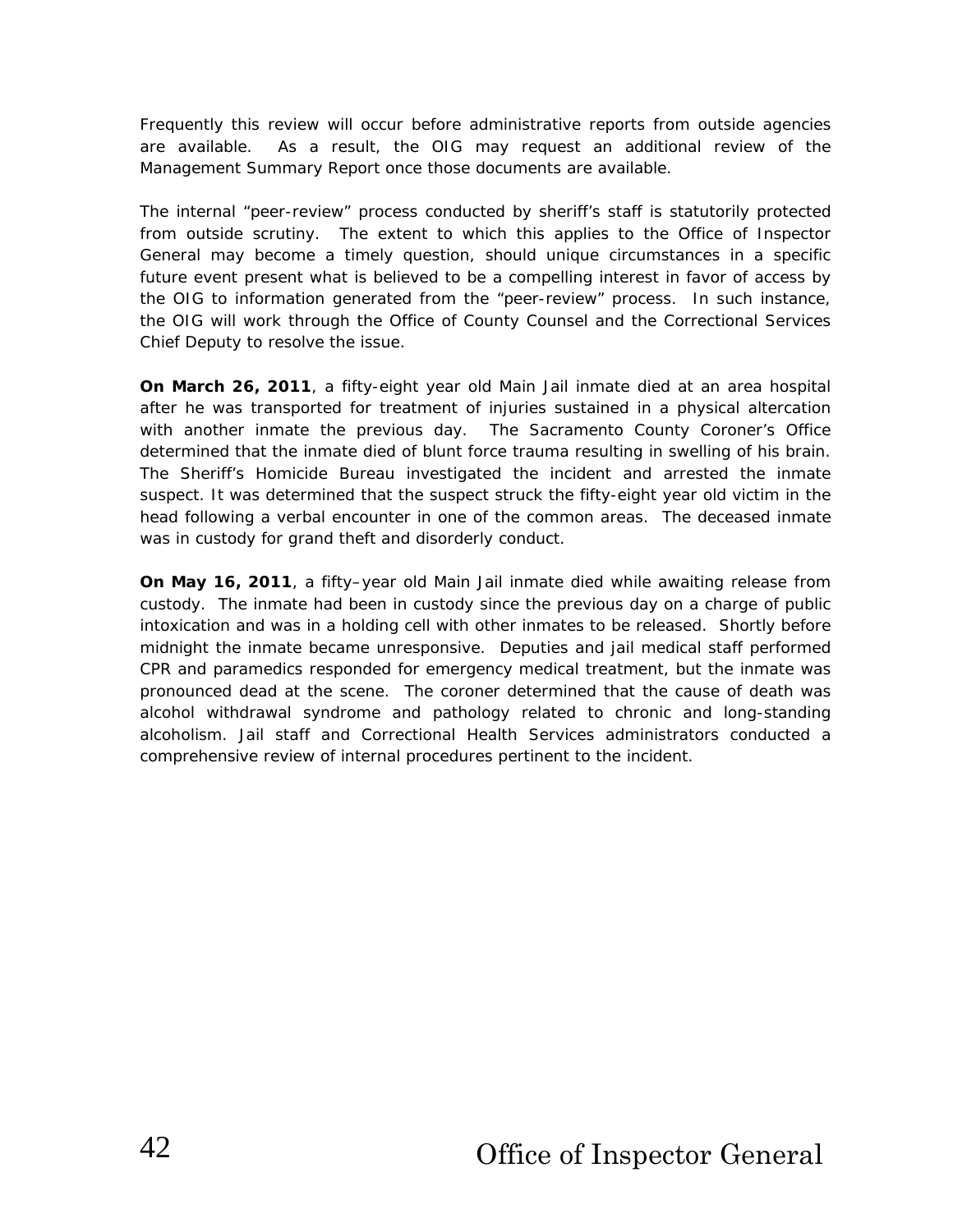# **Sheriff's Jail Operations**

## **Special Report on Corrections "Realignment"**

The impact of *"Public Safety Realignment"* under California Assembly Bills 109 & 117 is a story yet to be fully told between and among California's diverse counties. More untrained and unprepared inmates are being redirected to local authorities for purposes of both incarceration and supervision upon release from custody—jails are starting to fill with offenders who are serving sentences far beyond the previous one-year maximum set for county facilities. In some cases, local officials have little choice but to grant early releases from custody for certain inmates.

Now, as never before, there is a compelling need to creatively weave together and expand educational and vocational partnerships at the local level to achieve a viable reentry program for ex-offenders returning to communities which they last called home. Indeed, many good efforts are already underway, as illustrated by collaborative ventures between and among the Sacramento County Office of Education, local school districts, and the Sacramento Sheriff's Department. This report provides a springboard for discussion and a conceptual action-model to advance this urgently needed work.

### What Changed

Under realignment, certain prison inmates, (collectively the Post-Release Community Supervision population, or PRCS), will henceforth be released to county supervision in their county of last residence. These inmates are those who were incarcerated for an offense classified as non-violent and non-serious; sex offenders, third-strike offenders, and mentally disordered offenders are likewise not included in this group.

*Public Safety Realignment* also changes the California Penal Code and sentencing laws so that offenders whose current or past offenses are non-violent, non-serious, or nonsex related, will serve their sentences locally. It is anticipated that local sentences will include combinations of county jail detention, probation supervision, and a variety of "detention" alternatives.

Finally, most parole and PRCS revocations will no longer be served in state prison. All parole revocations, other than those for inmates with life terms, will be served in county jail, and will be limited to 90-days after good-time credit is applied. Additionally, the Superior Court, rather than the State Board of Parole Hearings, is now responsible for parole and PRCS revocation hearings.

### Where to from here

The reality of "realignment" is beginning to settle in. Two types of supervised *parolees* are now part of the mix; those on *state* parole and those subject to post-release *county*  supervision. As noted, the latter are classified as non-violent, non-serious offenders this is based on the parolee's *incarceration* offense, not their criminal history—many individuals with serious and violent criminal *histories* will now be held in local jails for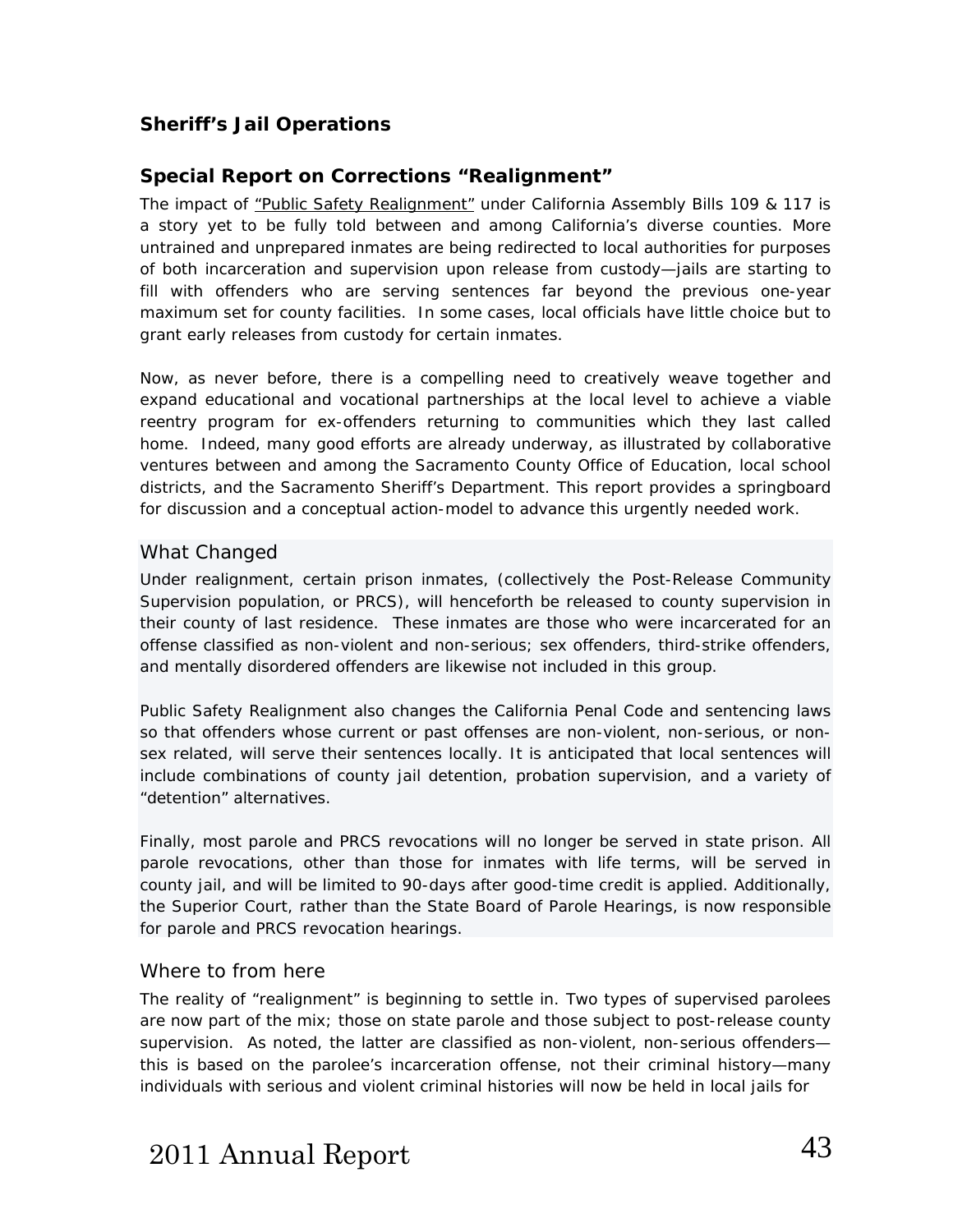extended periods and "supervised" by probation officers upon release from custody. This includes street-gang members and affiliates as well as recognized prison-gang members.

No matter how you slice it, realignment is the greatest single challenge to public safety to come along in decades—there is little disagreement here. The hard truth is that *realignment occurred because the policy side of things for decades in State corrections failed to respond to need*. Whether and to what extent this past failure is perpetuated at the local level remains to be seen.

Simply put, most local jail systems are ill-equipped to handle long-term incarceration of *prison* inmates at the volume anticipated under realignment—in a nutshell, this is the **infrastructure** half of the dilemma. *For example, during the first three months of realignment, the Sacramento Sheriff's Rio Cosumnes Correctional Center received 176 prisoners with sentences ranging from 16 months to 8 years.* This added length of commitment time will require an innovative approach.

While prosecutorial policy and sentencing practices may impact the number of inmates who ultimately find themselves doing time in county jails, one way or the other, taking a wait and see approach does nothing to address the underlying problem of entrenched recidivism that has plagued California for decades and brought the California Department of Corrections and Rehabilitation to near collapse.

The **program** half of the equation under the auspices of probation officials is equally illprepared to provide the kind of reentry services needed to make a dent in California's ex-offender 75% recidivism rate. Most county probation offices have undergone substantial budget cuts that imperil their ability to proactively address this dilemma. Overlay this with finite resources in the District Attorney's Offices and the Courts and you have the recipe for a meltdown.

Most of California's counties are at cross-roads. One sure-fire way to deflect the kind of leadership needed to get the upper-hand on realignment is divisiveness around resources. An agreed-upon and carefully orchestrated plan is needed to deal with the impact of realignment and the very real public safety implications it raises. *Such a plan must anticipate: a hierarchy of needs, maximum utilization of resources, alternatives to incarceration, an inside-outside approach to reentry, and reliance on evidence-based programs to actually reduce recidivism.* 

### Community Corrections Partnership

California Penal Code section 1230 provides for a Community Corrections Performance Incentives Fund for receipt of State-allocated realignment funds. Assuming they create such a fund, each county must also form a Community Corrections Partnership (CCP) to spend its allocation. Section 1230 prescribes CCP membership, to include the Chief Probation Officer as chairperson. CCPs are in a position to solidify a shared vision around realignment that builds upon a multi-dimensional service structure representing CBO, private, and government resources. Designing a flexible model under the auspice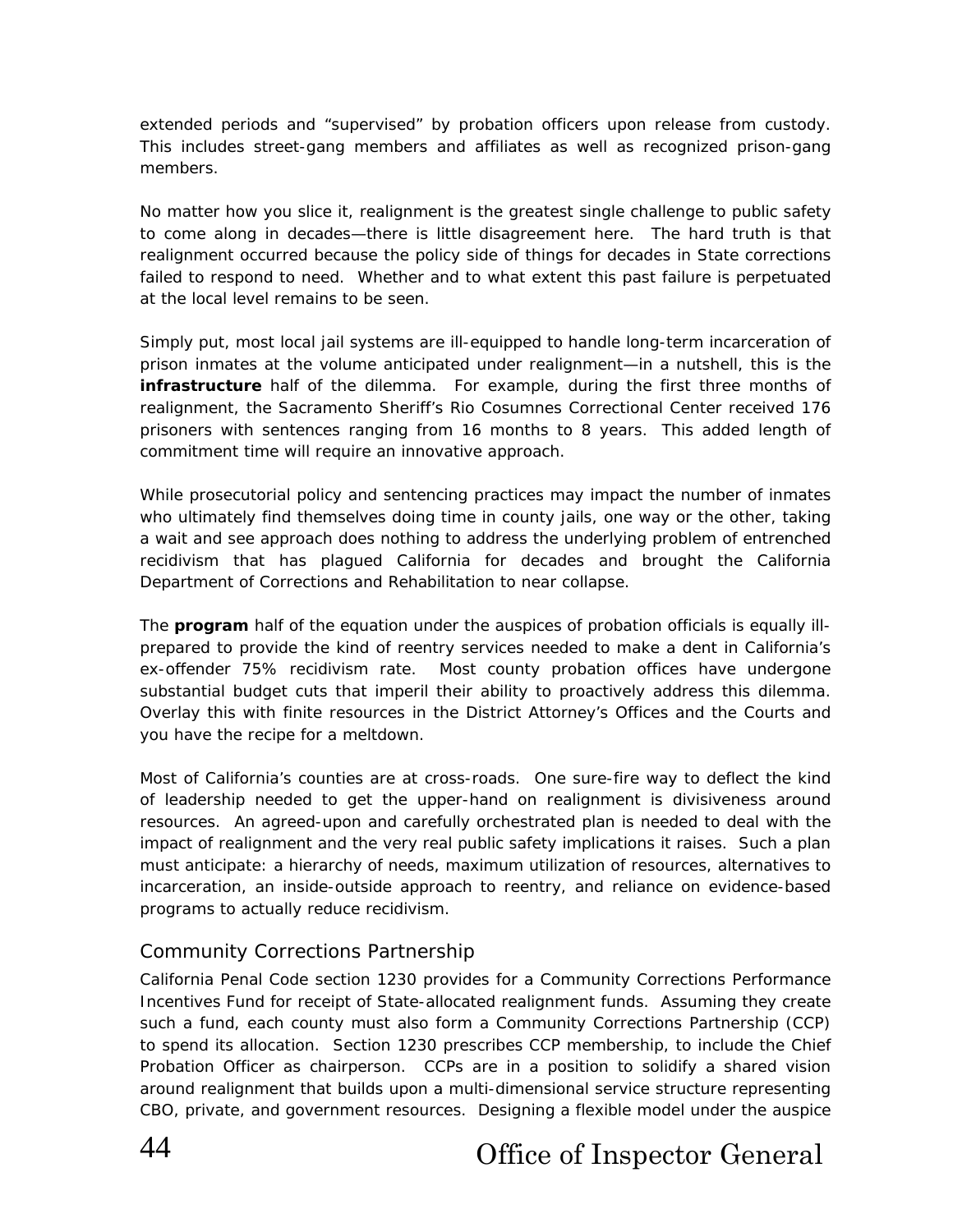of the CCP that contemplates the following elements is essential if this vision for *Public Safety Realignment* is to be realized:

#### **Community Corrections Partnership (CCP) requirements**

A certain portion of funds allocated to the counties *shall* be used to provide: risk and needs assessments; expanding intermediate sanctions; rehabilitation programs, job training and employment services.

#### **Reductions in recidivism rates**

When ex-offenders stay out of trouble, crime drops. Reentry programs have worked to reduce recidivism elsewhere and they can continue to work throughout California's diverse counties.

#### **Jail overcrowding mitigation**

A broad range of alternative "sentencing" measures will provide a mechanism for discretionary accelerated release in conjunction with reentry programs, ranging from home detention, work project, the Sheriff's Parole Program (PC 3075), and electronic monitoring.

#### **Positive public relations**

If you live in California you have probably heard or read about "realignment." There have already been, and will continue to be, program failures that legitimately raise a heightened level of public awareness and concern. Agencies that have taken a proactive approach to dealing with realignment will be better able to deal with these setbacks—no one is looking for miracles, just a bona-fide plan to deal with things.

#### **Flexibility to meet needs**

Benchmarking best practices is intended to be an unwavering part of the conceptual model that follows. There is every good reason to replicate success, such as the Twin Rivers School District vocational education truck-driving program in Sacramento County that boasts a 7% nominal recidivism rate.

Yet another example is the *"Points of Reentry"* program approved for grant funding and awarded to eight school districts nationally—to include the Elk Grove School District in Sacramento County. Developed through the Prisoner Reentry Institute, John Jay College, this forward-thinking program outlines certain success criteria for making reentry programs work.

#### **Maximizing cost savings**

A collective of social service organizations funded by community-based support, grants, endowments, and other charitable sources are written into the Reentry Center model to provide goods and services at minimal cost to the program. Partnering with academia for internships to facilitate delivery of the "life-skills" curriculum is yet another example of cost-cutting, collaborative resourcing.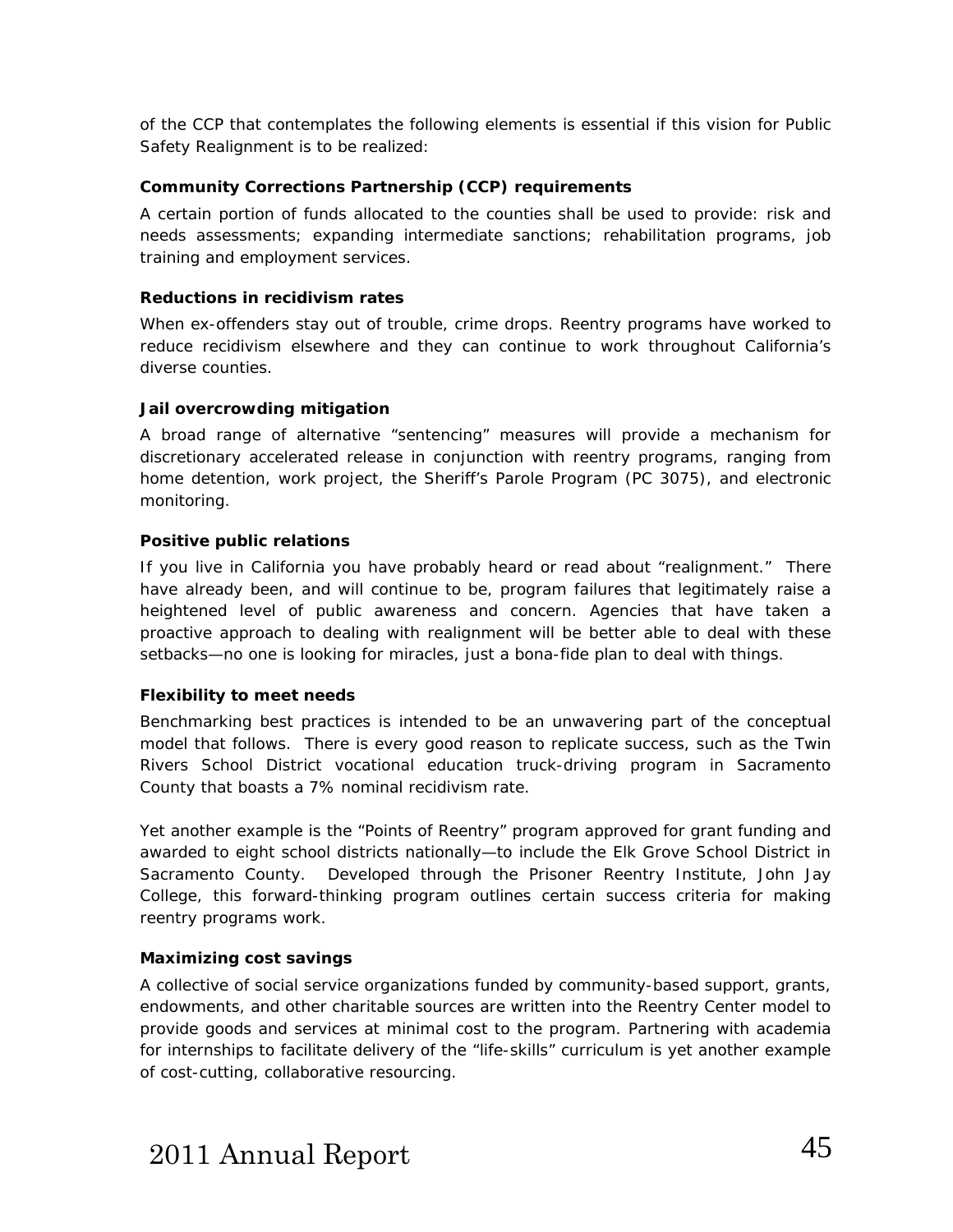### Just the Beginning

It will take a sustained effort over time for a substantive reentry model to become fully functional. Absent a shared vision of this sort, the same failed policies of the past that led California's correctional system to the doorstep of collapse will come to roost at the local level. Top administrators who work collaboratively with a long-view of building a legacy that will outlive their tenure will see success, and their respective communities will be the beneficiaries. With this in mind, the model that follows is designed to achieve a realistic balancing of duties between and among custody operations, postrelease supervision, and reentry services at the local level.



# **County "Realignment" Model**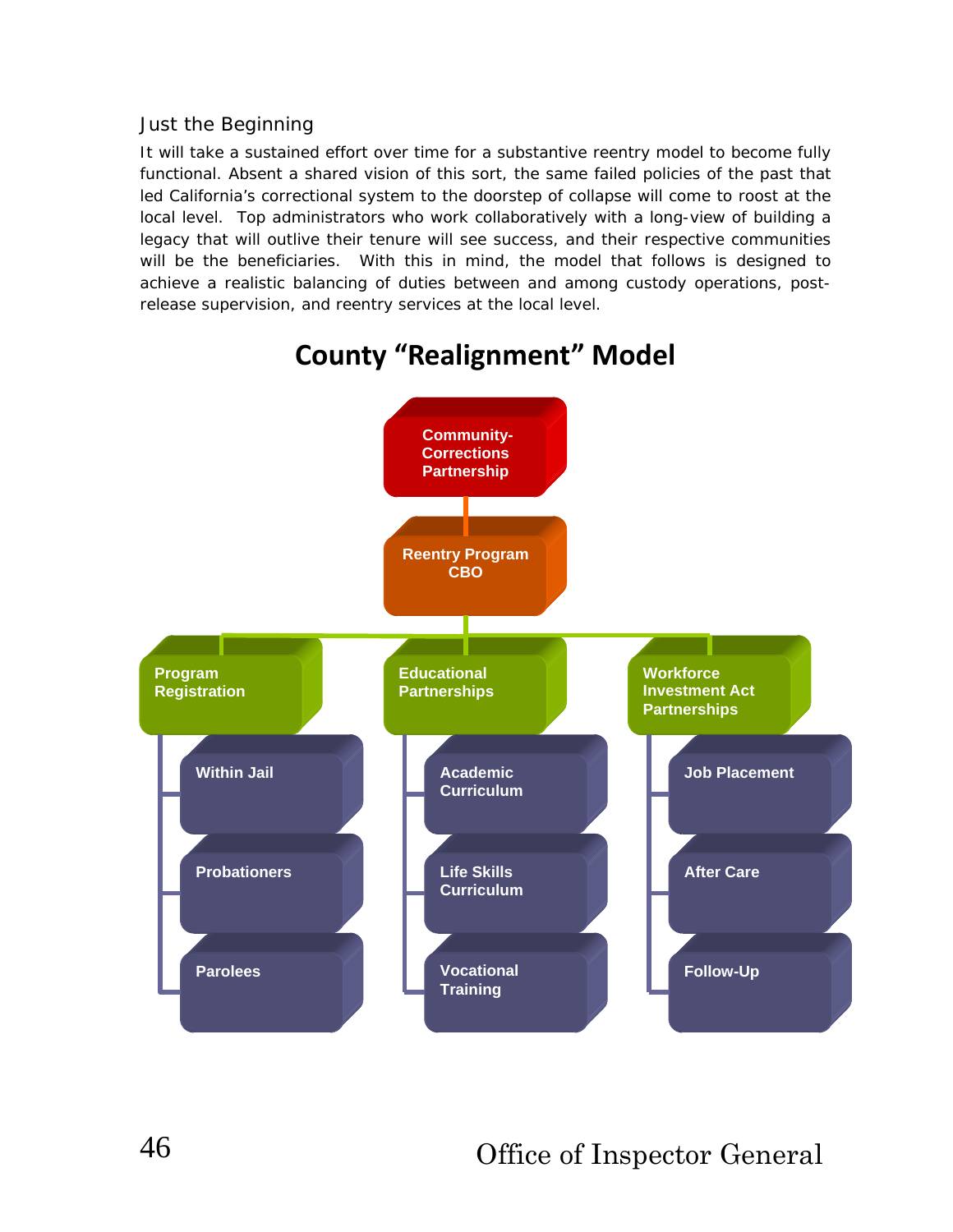### The Reentry Center Concept

The Reentry-Center concept is designed around a simple premise—providing exoffenders a fighting chance to break-away from the entrenched recidivism cycle that has dominated California corrections for decades is a win-win proposition. The emphasis is on offenders who stand the greatest chance of re-offending once they are released back into the community—i.e., those with no job, no marketable skill-sets, no support structure, and most often, those with substance abuse and/or emotional challenges.

Reentry-Centers should not be located in a residential neighborhood or close to a school or park. The Center should have meeting rooms, classrooms, a library, offices and study areas. One or more vocational training classes may also be located at the Center that can serve as a hub for ex-offenders where they receive support services. Transitional housing is a critical support element—whether co-located with the Reentry-Center or elsewhere, this need must be addressed. Carefully screened personnel with suitable professional skills and acumen for the job can provide Reentry-Center security under contract.

A corner-stone of the model outlined is the "**PACT"** (Probation and Community Team) meeting, a mandatory "coming home" orientation that brings together the ex-offender, law enforcement, service providers, and training providers. This meeting is scheduled weekly, bi-weekly or monthly depending on the volume of ex-offenders returning to the community.

The Reentry-Center is essentially a hub through which services and vocational training for ex-offenders will be provided. Part of the mix will be a number of rehabilitative programs to help ex-offenders adapt to life in the community; i.e., drug and alcohol avoidance, family relations, anger management, budgeting, time management, and others. Keys to success include:

- Grant writer / manager on staff (could be consultant position);
- Carefully crafted screening and placement criteria that focuses squarely on offenders who have been shown most likely to recidivate;
- $\triangle$  Low-cost "life skills" component built around credentialing interns;
- Start with and build upon proven vocational training programs;
- Emphasize learning continuum; life-skills, high school diploma, vocational training.

Life Skills and academic curriculum can be offered either on-site at the Reentry-Center by Adult Charter School (ACS) instructors or at another ACS site. Counseling should be provided to assist the ex-offender in successfully completing the program. All vocational training courses should be designed with a specific end-in-mind—helping the ex-offenders land a livable-wage job. Continual labor market studies can help to ensure that ex-offenders are trained in skill sets which lead to employment.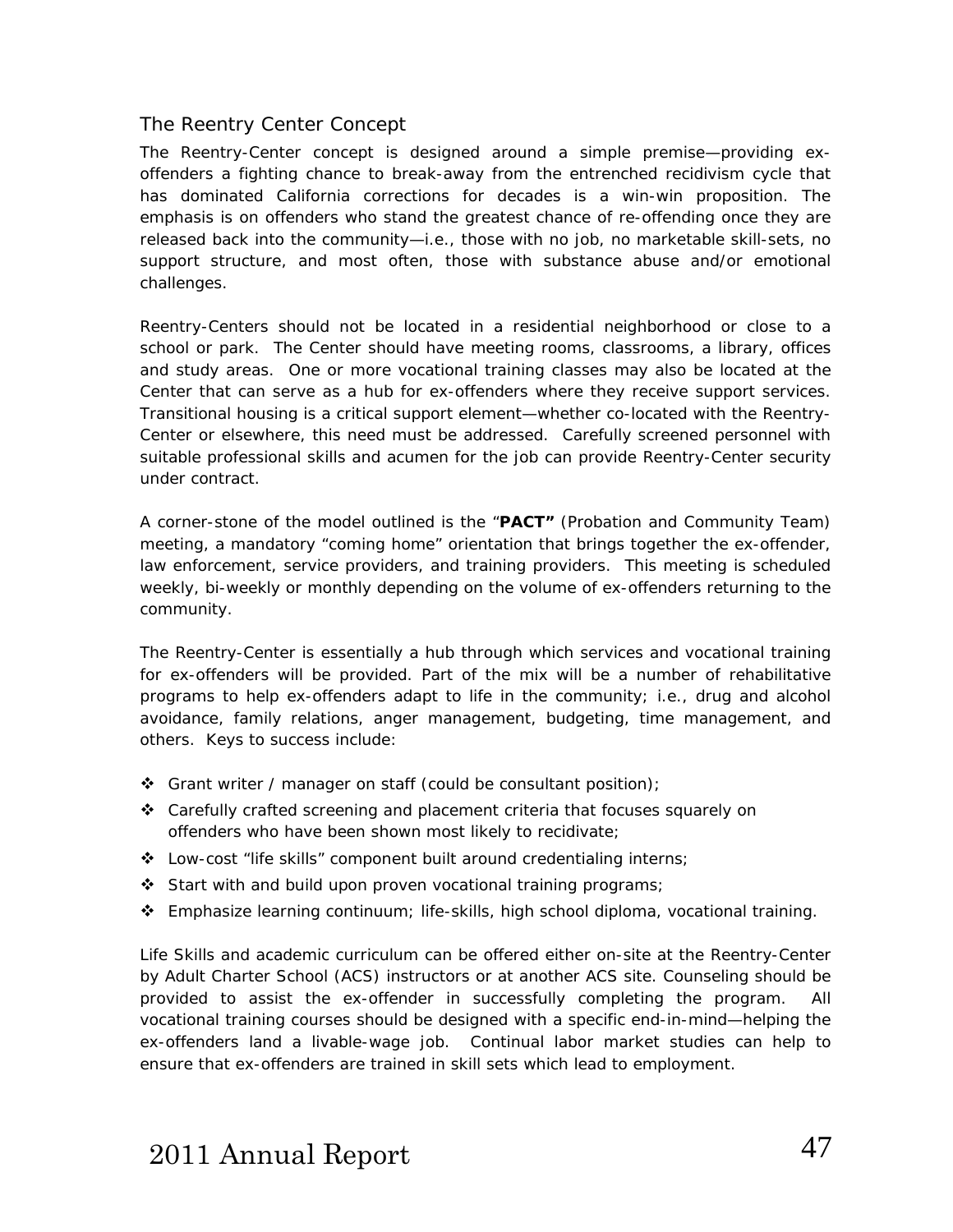A few examples of vocational training are:

- ❖ Truck and Bus Driving
- ❖ Welding and Metal Fabrication
- ❖ Heavy Equipment Operator and Mechanic
- Automotive Technician / Mechanic
- Railroad Equipment Repair
- ❖ Moving and Storage, Driver and Helper
- Forklift Operator / Warehouse Worker
- Auto Body/Glass Repair and Auto Detailing
- Custodial-Entry Level and Supervision
- $\triangleleft$  Chef Culinary Arts
- ❖ Green Construction
- Electronic Technician
- ❖ Heating and Air Conditioning
- Building Maintenance Technician
- Landscaper/Landscape Maintenance
- Union Apprenticeships (Ironworker, Laborer, Carpenter, Plumber and Pipe fitter, Electrician, Stagehand, Masonry, and others)

#### Program Components

Each offender participating in the Reentry Program must undergo screening, orientation and assessment, and must complete training programs in accordance with phase I through IV of the program. The following services should be available through the Reentry-Center.

**Individualized Service Plan**— This element is the basis for the offender's participation in Reentry Program; A case manager develops the plan.

**Substance Abuse Testing for Alcohol and Drug Use**— Substance abuse history and supervision level will determine placement in this program under the auspice of the supervising probation officer.

**Substance Abuse Treatment**— This sixteen-week program includes anger management, life skills (competencies required for daily life, such as balancing a checkbook, shopping, etc.), and parent and family reintegration.

**Anger Management**— This element addresses the emotional tools to control anger and aggression.

**Domestic Violence Education and Prevention**— The focus here is on breaking the cycle of violence in the home.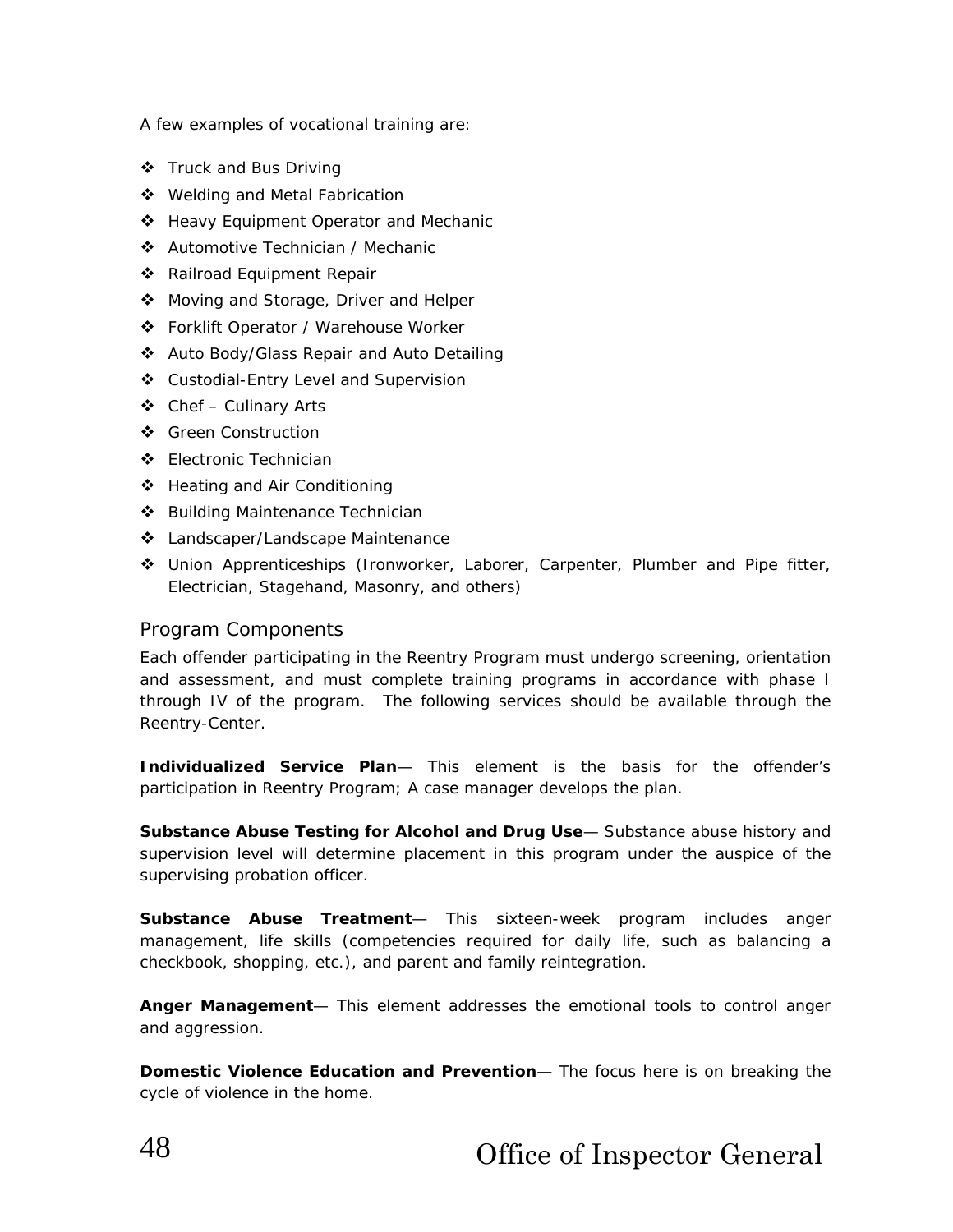**Cognitive and Life Skills Development**— This element encompasses counseling sessions under the direction of a Marriage and Family Therapist or related discipline.

**Community Service**— Each ex-offender in the program should participate in at least 200 hours of community service work.

**High school diploma or GED Preparation**— Programs offered by either the Local Education Agency (LEA) or an Adult Charter School (ACS) under the umbrella of the LEA. (NOTE: In this way, the LEA can collect ADA monies from the State to help the counties defray costs).

**Job Readiness/Job Search/Job Placement**— Services to prepare the ex-offender for employment either by assisting with job placement if the ex-offender is already qualified for a particular job or by providing vocational training.

**Transitional Housing**— This is a crucial element in helping the ex-offender to avoid returning to custody. The Reentry Center Social Services Coordinator will access areawide housing providers to transition homeless ex-offenders.

**Aftercare and Tracking**— Successfully completing the Reentry program is important, but continued success is the ultimate goal for both the ex-offender and the program. A Case Manager and Aftercare Worker should continue to track and document the whereabouts and activities of the ex-offender as-needed.

### Program Delivery Phase I: Assessment

This phase encompasses screening, service assessment, and service planning—it is where the inside component of an "inside-outside" approach begins, and forms the foundation from which the remaining phases will unfold. A review of the offender's educational level will be performed with special emphasis on language and math skills.

All offenders who do not have a high school diploma or equivalent should automatically be enrolled in one or both of these programs. An overarching theme in this phase is to minimize idle time for offenders.

Length of stay in this phase will vary depending on individual circumstances, and may extend to post-release services through the Reentry-Center. In all cases, Phase-I includes post-release Reentry-Center orientation (rules, expectations, role of participants and staff, etc), and issuance of a photo ID card. A Case Manager in concert with a qualified therapist will conduct an intake Interview to review the offender's service plan and assess individual health issues. This will include a review of the offender's most recent test results applicable to their service plan.

Weekend Parenting and Family Reintegration Groups designed to assist the offender and family members in developing coping skills as a requisite to effective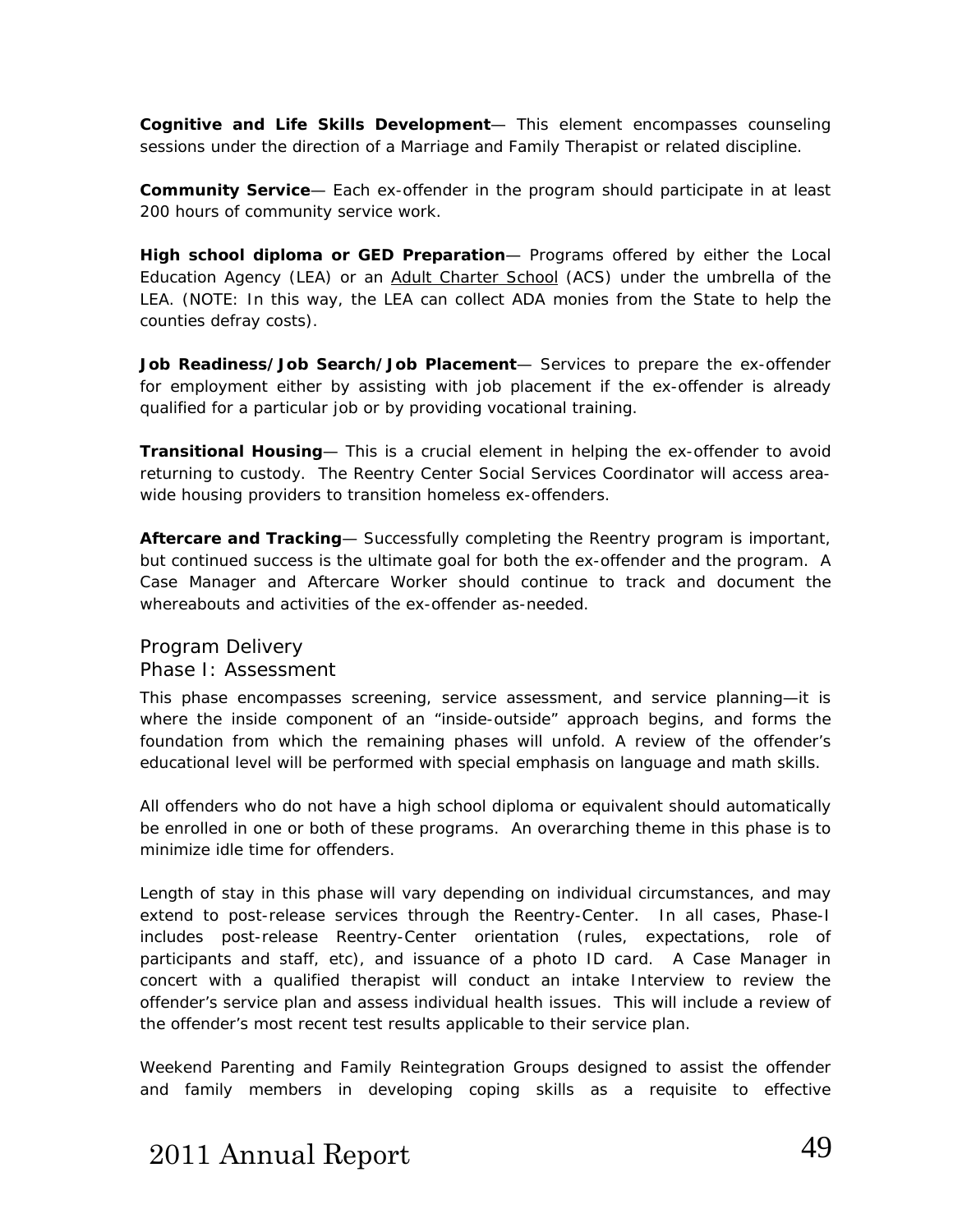communication, problem solving, building relationships, using appropriate parenting strategies, and encouraging school attendance can be included on a case-by-case basis as part of an offender's service plan.

### Phase II: Implementation

Phase II will focus on continued delivery of services identified in the offender's Individual Service Plan, to include components of the reentry curriculum started but not completed prior to an individual's release from custody. Participants should be in close contact with the Reentry-Center during this phase, if not actually reporting to the Center five days a week, eight hours per day and four hours on weekends until their individual goals for services are met.

Length of stay in this phase will vary but is expected to range from 16-weeks to double this time-frame depending on the ex-offender's vocational and educational needs. The Reentry-Center Education and Vocational Training Coordinator will select and coordinate community service activities. The ex-offender has the option of completing 200-hours of community service requirement in Phase II or III. Active participation in small control group counseling to confront individual values contributing to substance abuse and criminal behaviors is expected during this phase.

During this phase, most program participants should be enrolled in a program encompassing Substance Abuse, Anger Management, Cognitive Behavior Training, Domestic Violence Prevention, and Parenting and Family Reunification either as a continuation of life-skills training began on the inside, or otherwise, as a means to an end insofar as nurturing mental and physical wellness toward completion of their educational and vocational training.

### Phase III: Completion

Here, the focus is on completing the Reentry Program as determined in the exoffender's Individual Service Plan. During this phase, each participant is expected to be gainfully employed or be a full-time student. The length of stay in this phase is dependent upon each participant's progress. Generally this phase does not exceed 60 days, depending on the course requirements for vocational training/education and job placement.

Ex-offenders may continue to participate in service treatment programs through the Center during and after Phase III, focusing on securing and maintaining full-time employment. During this period high-risk ex-offenders and family members (as appropriate) will participate in a weekend class called "Stay-Out" to develop cognitive and life skills to help them function successfully in the community.

By this time, an ex-offender should also have completed his/her minimum 200 hours of community service work. A Job Developer and Aftercare Case Worker will monitor the ex-offender's progress via jobsite, home, and school visits to provide support.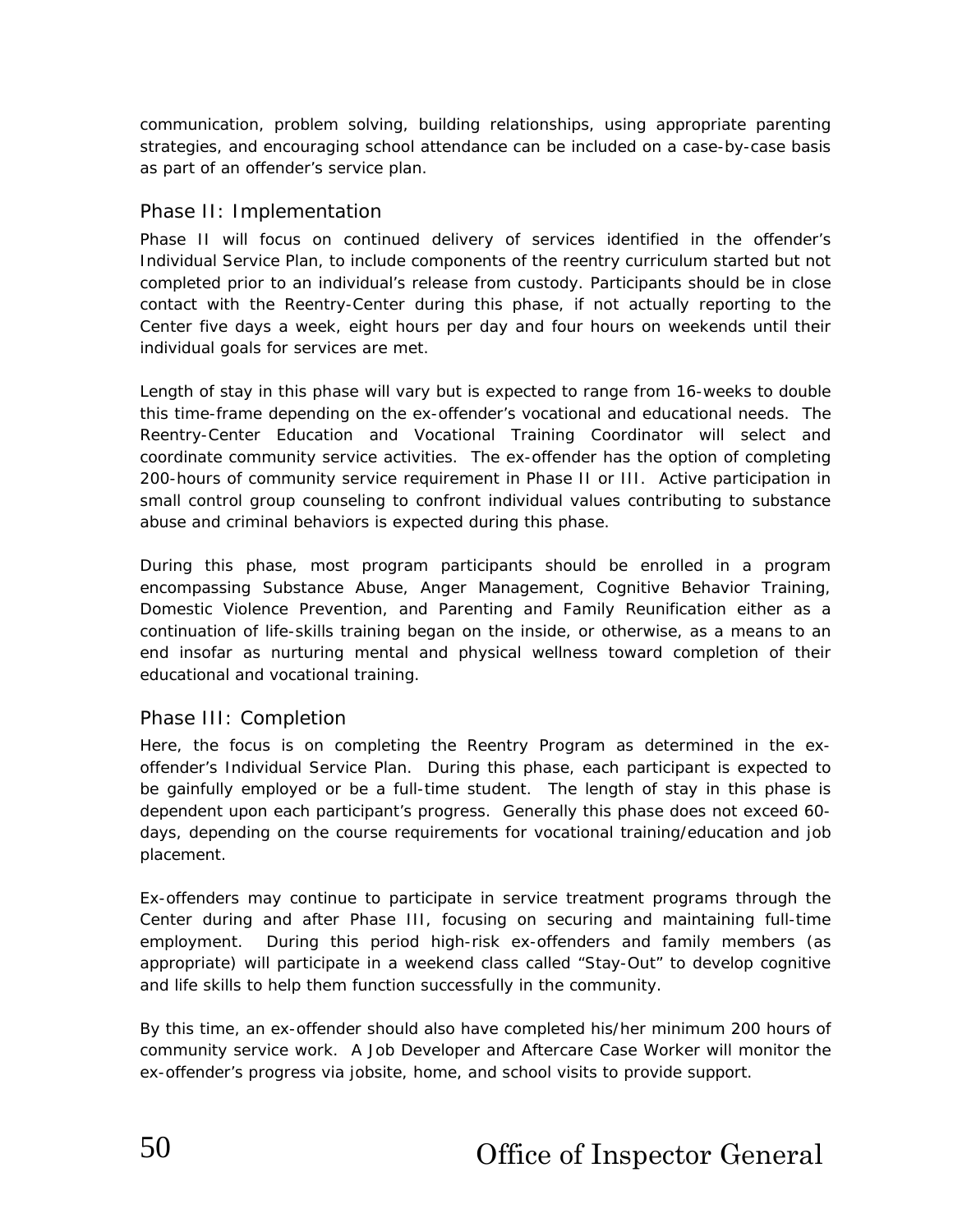### Phase IV: Aftercare

This phase includes ex-offender check-in at the Reentry-Center at least once a week. The Aftercare phase may include a variety of social service intervention support group activities like Alcoholic/Narcotic Anonymous, Anger Management, Family Reintegration and Community Services.

The Aftercare Counselor should conduct a minimum of one personal or phone contact with the ex-offender each week to monitor the ex-offender's attendance and progress at designated social services programs to ensure the ex-offender is in compliance with his/her goals to complete the program. All ex-offenders entering the Reentry-Center program will be tracked during their parole period to ensure successful reintegration into the community.

Reentry-Center staff should maintain regular communication between the supervising case agents and participating ex-offenders in order to share information regarding an ex-offender's progress. The most important objectives are social services support for substance abuse treatment, the avoidance of drugs and alcohol, completing the program, and obtaining livable-wage employment. At the end of the Aftercare Phase, data on the ex-offender's goals, attendance, activities and performance should be collected, recorded and analyzed.



# **County Ex‐offender Reentry Network**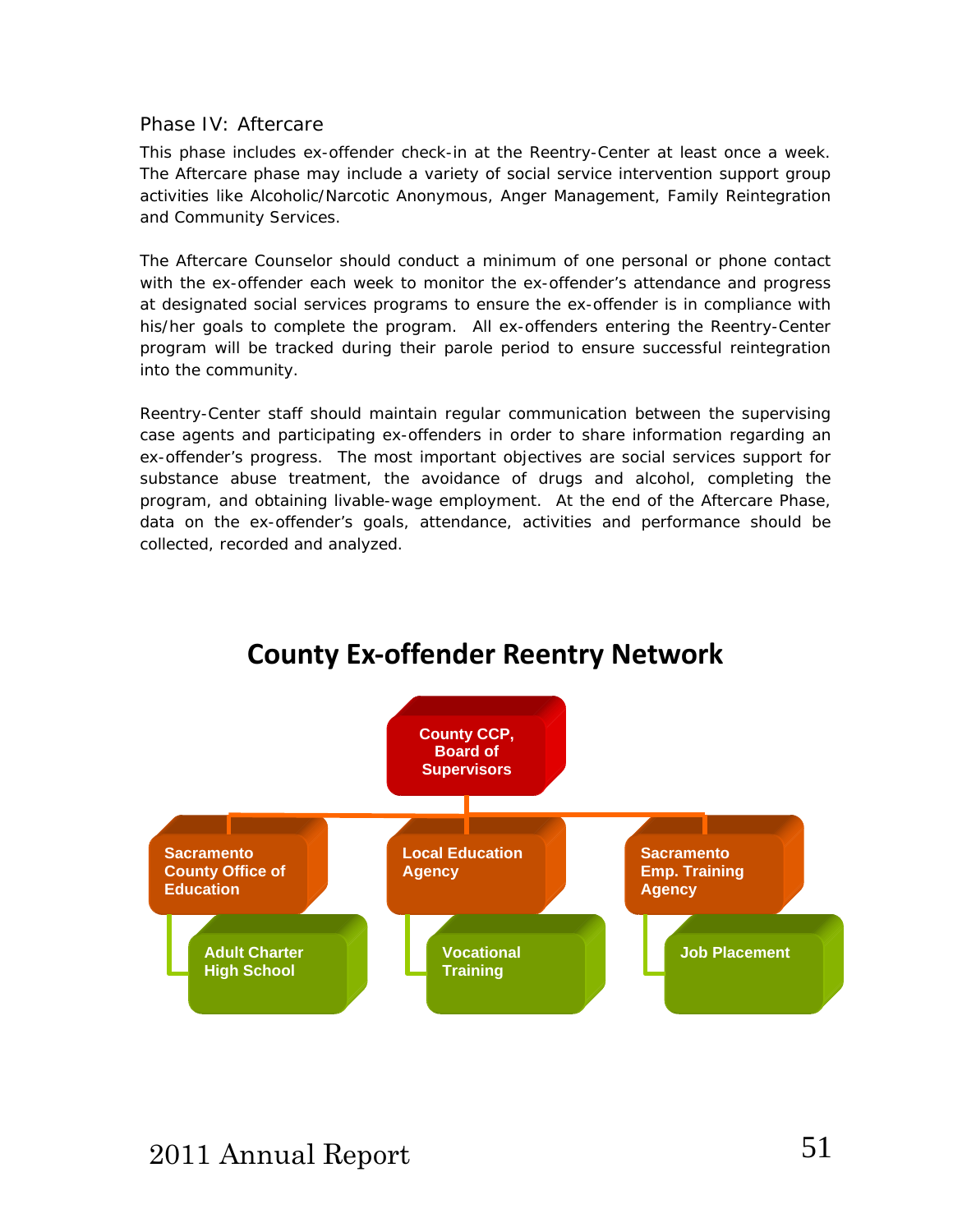## Efforts Already Underway

An illustration of efforts currently underway can be found in Sacramento County where the Sheriff's Rio Cosumnes Correctional Center (RCCC) has become increasingly proactive in starting the "reentry" process for inmates well in advance of their release. They have built upon a longstanding relationship with the Elk Grove Unified School District (EGSD) dating back to 1976, when the Board of Supervisors authorized the establishment and maintenance of classes in connection with jail facilities for the education and vocational training of prisoners.

These jail training and education programs have helped many prisoners turn their lives around. In the 2010-11 school year there were 2,529 students enrolled in one of the programs. Fully 211 of these students gained new computer and technical skills, 300 improved basic reading, writing and math skills, 104 improved parenting skills through CPS approved curriculum, 209 worked towards their GED, 276 earned CTE certificates, and 26 earned their GED. If a student begins the GED testing process while incarcerated they can continue with the 5-part series free of charge at an adult education site established by the EGSD on Gerber Road. The Sacramento Employment Training Agency also has a "one-stop" center (one of eleven in Sacramento County) colocated at this location. The program provides for a "job readiness coach" both on-site and post release. Components of the program include:

#### **Academic programs**

*ABE –* Adult basic education is offered to help students improve their reading, writing, and math skills. This course is designed to improve skills to an eighth grade level.

*ESL –* Students learn basic verbal communications skills pertinent to the employment arena and limited everyday social interaction.

*GED –* Preparation covers math, English language arts, social science and science content assessed by the GED examination. Students take practice tests and prepare to take the five-part examination. Students take the official GED exams once they have passed the practice tests. The fee for these tests is paid for through the Sheriff's Department.

#### **Vocational programs**

*Career Preparation and Re-entry* – Students set long and short term goals for postrelease employment. They are connected to support systems and the local career center. They also receive an opportunity to build a resume and cover letter, get interview practice and learn soft skills needed to gain and retain employment.

*Culinary Arts –* Students learn core culinary skills and are provided with basic training that enables them to get employment in the food service industry.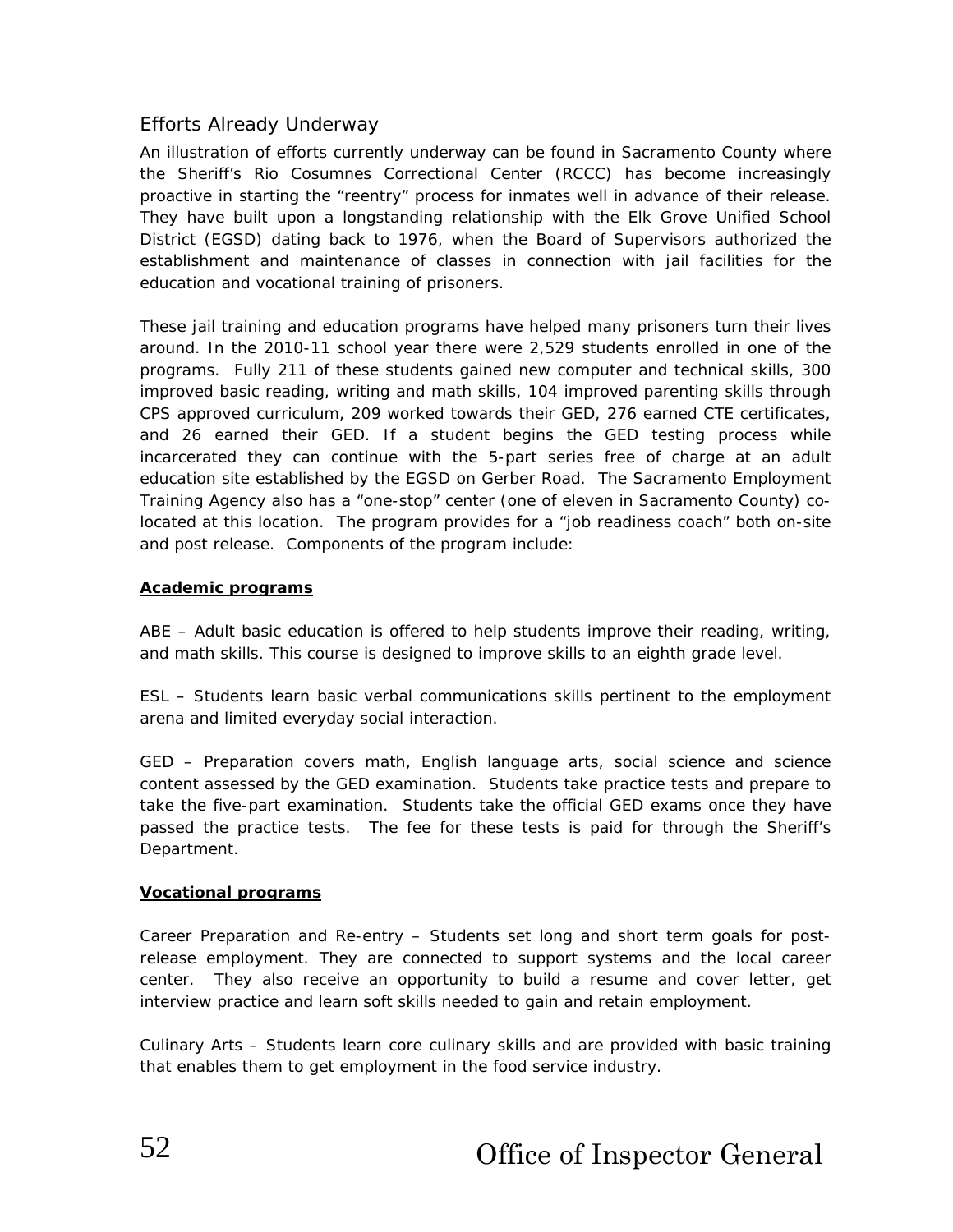*Custodial –* Students become proficient in various custodial techniques and safety procedures.

*Cake Decorating –* Students learn core skills of cake decorating and are provided with the training to prepare them for employment in a bakery, deli or pastry shop.

*Computer Applications for the Workplace –* Students learn office skills to compete in today's job market, including computer applications in MS Office, Word, PowerPoint and Excel. Students learn filing procedures, telephone communications, mail procedures and record duplication.

*Ornamental Horticulture and Landscape–*Students are exposed to different techniques of propagation and irrigation with an emphasis on environmental horticulture and landscape maintenance.

*Safety and Sanitation (ServSafe) –* This course teaches the following subjects: safety procedures, bacterial diseases, personal hygiene, and pest control. This is a mandatory class for all kitchen workers.

Beginning in January 2012: Welding Technology.

*Under consideration for development are courses in truck and bus driving, forklift operator, and small engine repair.* 

#### **Health and Safety**

*Parent Educ*ation – Instruction is provided within a supportive environment and the curriculum is CPS approved.

*Housing for Accountable Living Transition/Residential Substance Abuse Treatment –*  This comprehensive program provides substance abuse treatment and re-education to offenders with a multi-faceted approach to treatment that addresses factors of the offender's everyday life that must be overcome in order to change learned behaviors and not re-offend.

Beginning in January 2012: "Thinking for a Change," a cognitive behavior training class*.* 

#### **Points of Entry**

The Elk Grove Adult and Community Education program was one of eight recipients nationally awarded a demonstration grant from the Open Society Foundation. The project is known as *Points of Entry*. EGACE has included the Sheriff's Department as a partner and the RCCC has developed a plan which will be implemented in January 2012 and continue through the end of the year to meet the goals of the grant.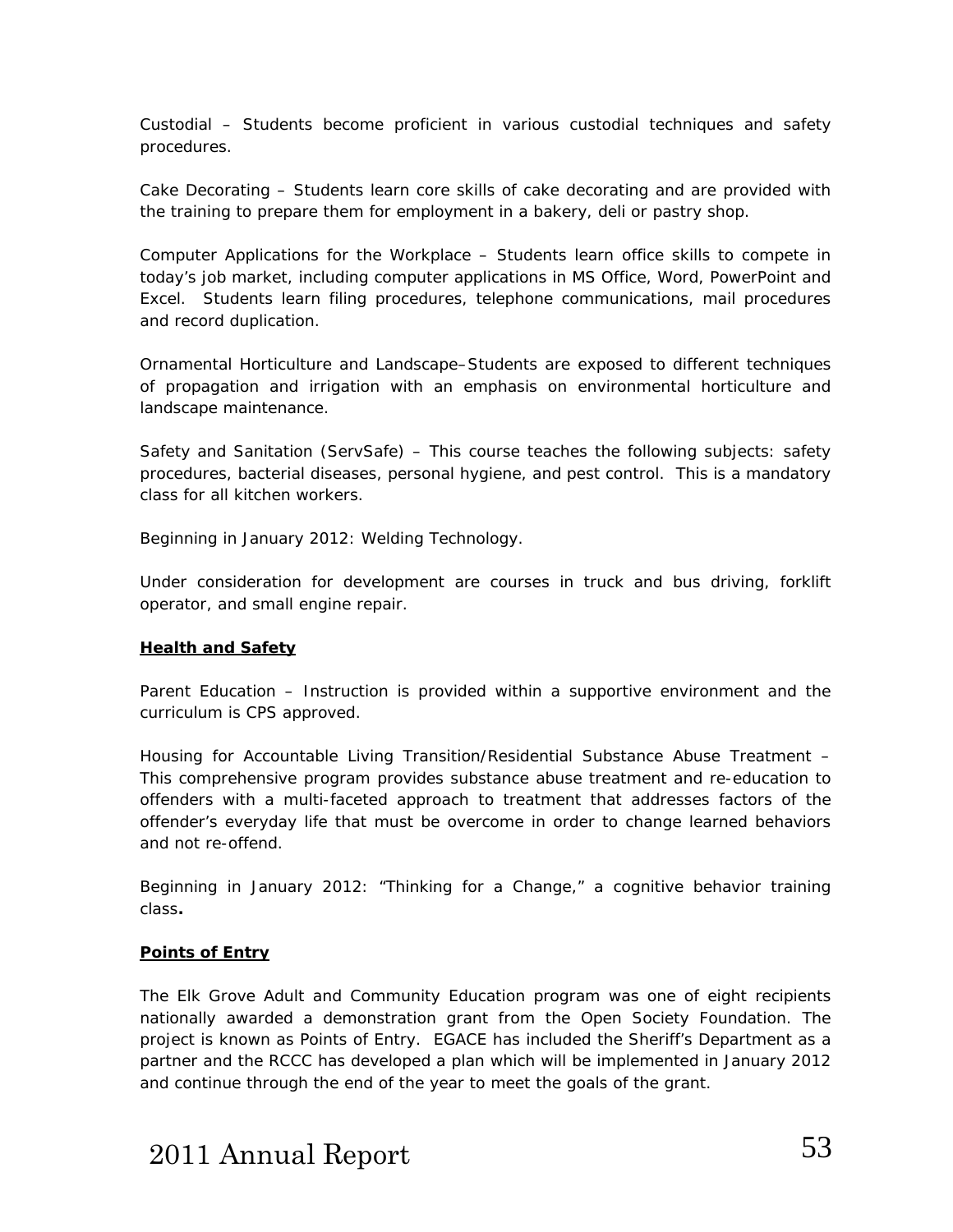The program goals are in part to: improve access to career pathway services; create access to comprehensive support services including behavioral change interventions; integrate prerelease and post-release services to facilitate pursuit of education, training and employment.

This demonstration grant should prove to be an effective program to provide data for analysis to continue with and improve reentry training and discharge planning.

#### **Individualized Re-Entry plan**

Effective December 13, 2011, inmates sentenced to the Rio Cosumnes Correctional Center are interviewed by Sheriff's Department social workers who use a template to develop an individualized re-entry plan. The interview consists of an educational assessment, student goals, work history, and attempt to identify any barriers to success upon release. The social workers mission has been redefined to that of case management in that this plan will be used as a road map to guide educational and vocational training as well as to prepare for discharge planning.

#### Building for the Future

The examples noted of existing partnerships in Sacramento County to spearhead reentry for incarcerated individuals constitute the sort of ready-made stage upon which to broaden the impact of such programs through the Reentry-Center concept. For example, the Sacramento County Office of Education (SCOE) operates the Sacramento Community Based Coalition (SCBC) at a small facility at Mather Field. The SCBC is a good idea which can be expanded as a Reentry hub under the model suggested.

There is no doubt a similar need for all these services in North Sacramento, dictated by the geography of the county and thus the necessity for a Reentry Center in this area as well. The Twin Rivers Adult School already operates four (4) adult vocational education programs which are proving to be helpful to ex-offenders; Heavy Duty Truck Driving; Heating and Air Conditioning Technician; Green Construction and Custodial Supervision. Over the last fourteen years, the Truck Driving Program has a documented recidivism rate of seven percent (7%) among parolees who complete the program. Educators in this already-viable program who may be interested in establishing an Adult Charter School in the north area could build on the successful SCBC model, and work collaboratively with SCOE in this project. The keys to making this work include:

- $\triangle$  Pragmatic pre and post release educational and vocational models;
- $\div$  Functional interagency collaboration and business-sector coordination;
- Wrap around support services to address housing, child care, transportation, substance abuse and mental illness:
- $\triangle$  Vocational venues consistent with the regional labor market;
- $\triangle$  Assessment and refinement through accurate data collection and analysis.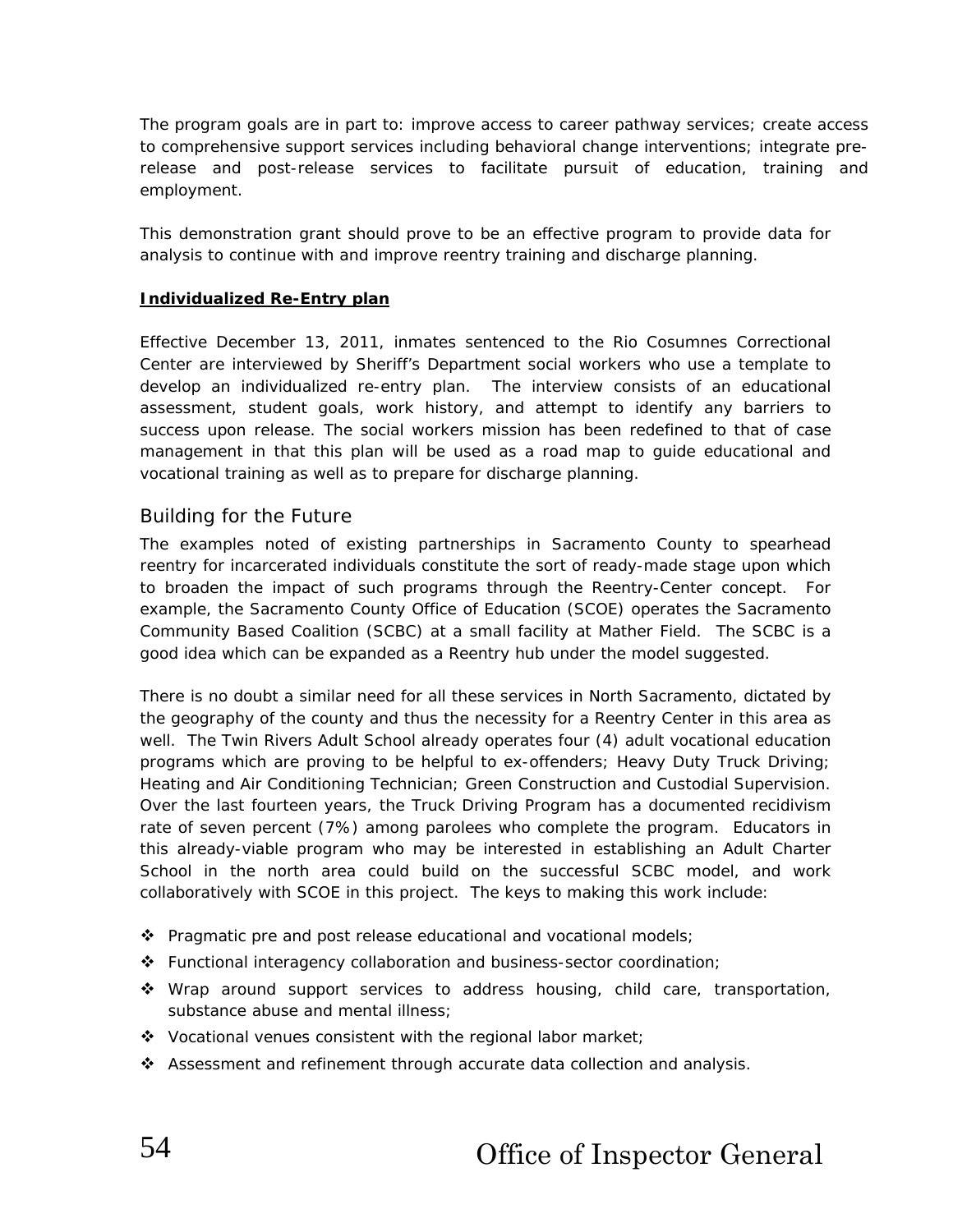## Funding Reentry-Center Education Programs

Governor Brown's Legislative or "initiative" plans to permanently fund realignment are still very much a work-in-progress. Realignment is principally funded with a dedicated portion of state sales tax revenue and Vehicle License Fees (VLF) outlined in trailer bills, AB 118 and SB 89. The latter provides revenue to counties for local public safety programs and the former establishes the Local Revenue Fund for counties to receive the revenues and appropriate funding for Public Safety Realignment. The reallocation formulas will be developed more permanently using appropriate data and information for the 2012-13 fiscal year and each fiscal year thereafter.

**Grant Funding -** Each participant in the vocational training program should be able to qualify for a PELL financial assistance grant in the amount of \$5,500 toward training, living, and related expenses. Other Federal "reentry" grants that align with the program will likewise almost assuredly become viable sources of funding.

**ADA Funding -** If the Local Education Agency establishes an Adult Charter School, state ADA monies will be payable to the Charter School and thereby the LEA. This represents a very significant potential funding source.

# Education & Training Programs: Funding Sources and Estimates

| VOCULIONUI LUUCULION VIU LOCUI LUUCULION ASCHOV |                |                              |                              |         |                       |                 |                       |  |  |  |
|-------------------------------------------------|----------------|------------------------------|------------------------------|---------|-----------------------|-----------------|-----------------------|--|--|--|
| Program                                         | <b>Tuition</b> | <b>Total</b><br><b>Hours</b> | <b>Total</b><br><b>Weeks</b> | Cost/Hr | <b>WIA</b><br>Funded* | Pell<br>Funded* | Cost to<br>Sacramento |  |  |  |
| Truck / Bus Driving                             | \$3,695        | 1080                         | 27                           | \$3.42  | \$753                 | \$2,942         | \$0                   |  |  |  |
| <b>Green Construction</b>                       | \$3,695        | 1200                         | 30                           | \$3.08  | \$677                 | \$3,018         | \$0                   |  |  |  |
| Custodial                                       | \$1,995        | 660                          | 18                           | \$3.02  | \$665                 | \$1,330         | \$0                   |  |  |  |

## Vocational Education Via Local Education Agency

## Academic Education Via the Adult High School Charter

| Course                       | Est.<br>Cost | <b>Total</b><br><b>Hours</b> | <b>Total</b><br><b>Weeks</b> | Est.<br>Cost/Hr | ADA/Hr | <b>Charter</b><br>Funded* | Cost to<br>Sacramento |
|------------------------------|--------------|------------------------------|------------------------------|-----------------|--------|---------------------------|-----------------------|
| Workplace English            | \$480        | 120                          | 8                            | \$4.00          | \$6.23 | \$748                     | \$0                   |
| <b>Workplace Mathematics</b> | \$480        | 120                          | 8                            | \$4.00          | \$6.23 | \$748                     | \$0                   |
| <b>Changing Behaviors</b>    | \$480        | 120                          | 8                            | \$4.00          | \$6.23 | \$748                     | \$0                   |
| <b>Addiction and Health</b>  | \$480        | 120                          | 8                            | \$4.00          | \$6.23 | \$748                     | \$0                   |
| <b>Community Service</b>     | \$480        | 120                          | 8                            | \$4.00          | \$6.23 | \$748                     | \$0                   |
| <b>Personal Economics</b>    | \$480        | 120                          | 8                            | \$4.00          | \$6.23 | \$748                     | \$0                   |
| Independent Study            | \$480        | 120                          | varies                       | \$4.00          | \$6.23 | \$748                     | \$0                   |

\*Average expected amount of funding. Students may qualify for more or less based upon a variety of issues.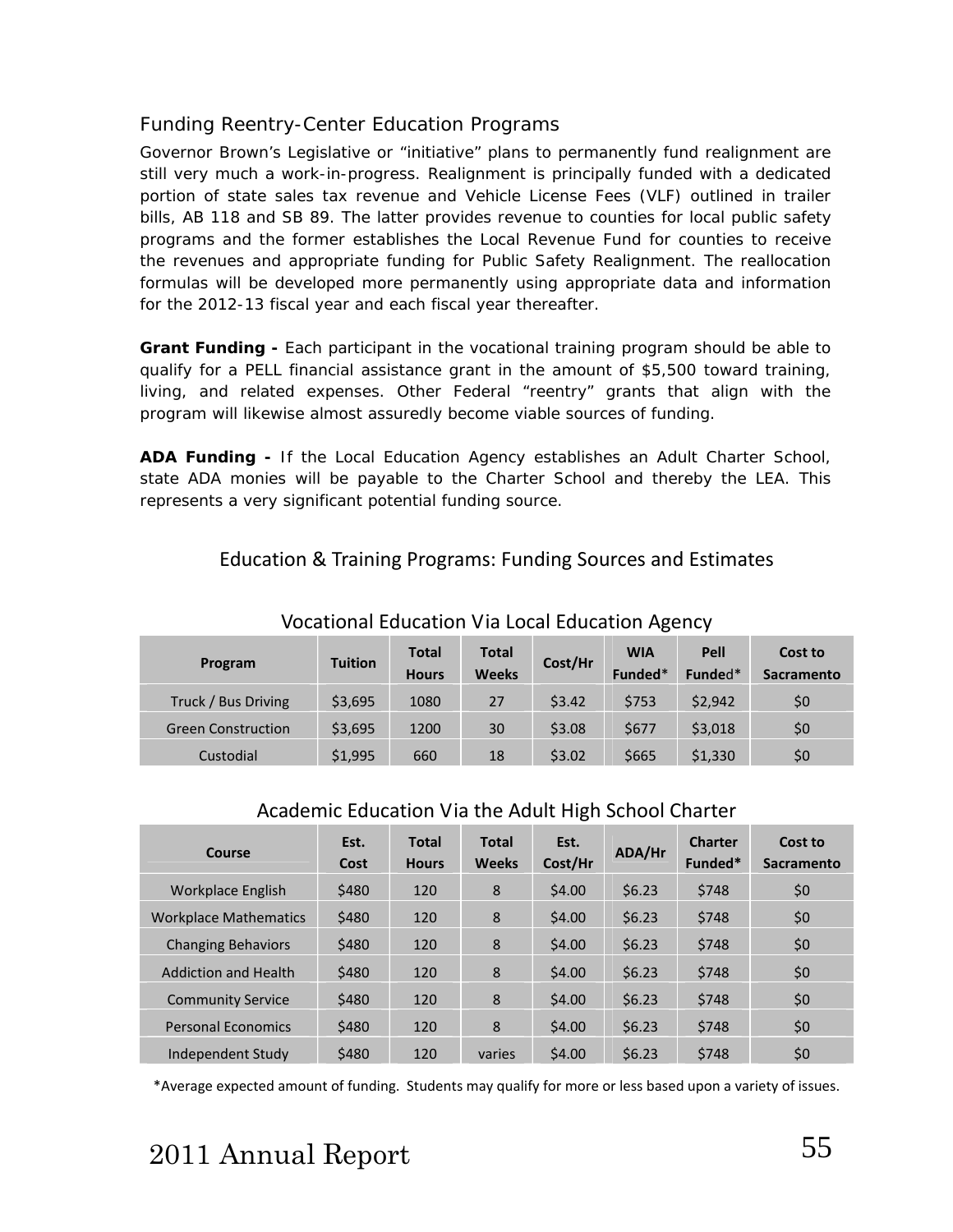### Measures of Success

Clearly, the overarching measure of success for Reentry Programs will be a drop in the recidivism rate for ex-offenders. Other criteria include:

- $\div$  Certificates of completion for courses within individualized service plans;
- \* Reentry Program completion / failure rates;
- High school diplomas / GED certificates issued;
- Job placement;
- Frequency rate of negative contacts with law enforcement among participants.

It is equally important to track the impact of realignment insofar as local jail facilities and the administration of justice within the respective counties are concerned. A baseline should be quickly established from which to monitor and report on the following criteria.

- Jail population
- Length of commitments
- Inmate "demographics"
	- o Nature of offense
	- o Criminal history
	- o Affiliations
	- o Grievance and disciplinary rates
- ❖ Return to custody rate
- Early-release rates
- ❖ Alternative sentencing measures
- Increase administrative costs, such as Correctional Health Services
- ❖ Prosecution rates by category of offense

### Conclusion - Implementation Strategies

There is good reason to believe that solid vocational training in carefully selected skill sets which are realistic for ex-offenders, will provide success and thereby create lawabiding taxpayers with livable-wage jobs. The real question is where and through whom the training will take place. It is important to remember that the training will have to include parallel life skills curriculum, and reliable, solid follow-up. This will produce the data necessary to judge the totality of the program and set the stage for future modification and/or expansion.

Formation of a Joint Powers Authority (JPA) is one way to consolidate vital services and strategies to address the myriad of unanswered questions around "realignment". Participating entities would each be empowered, pursuant to California Government Code Section 6500, et seq., to exercise their common powers jointly by agreement.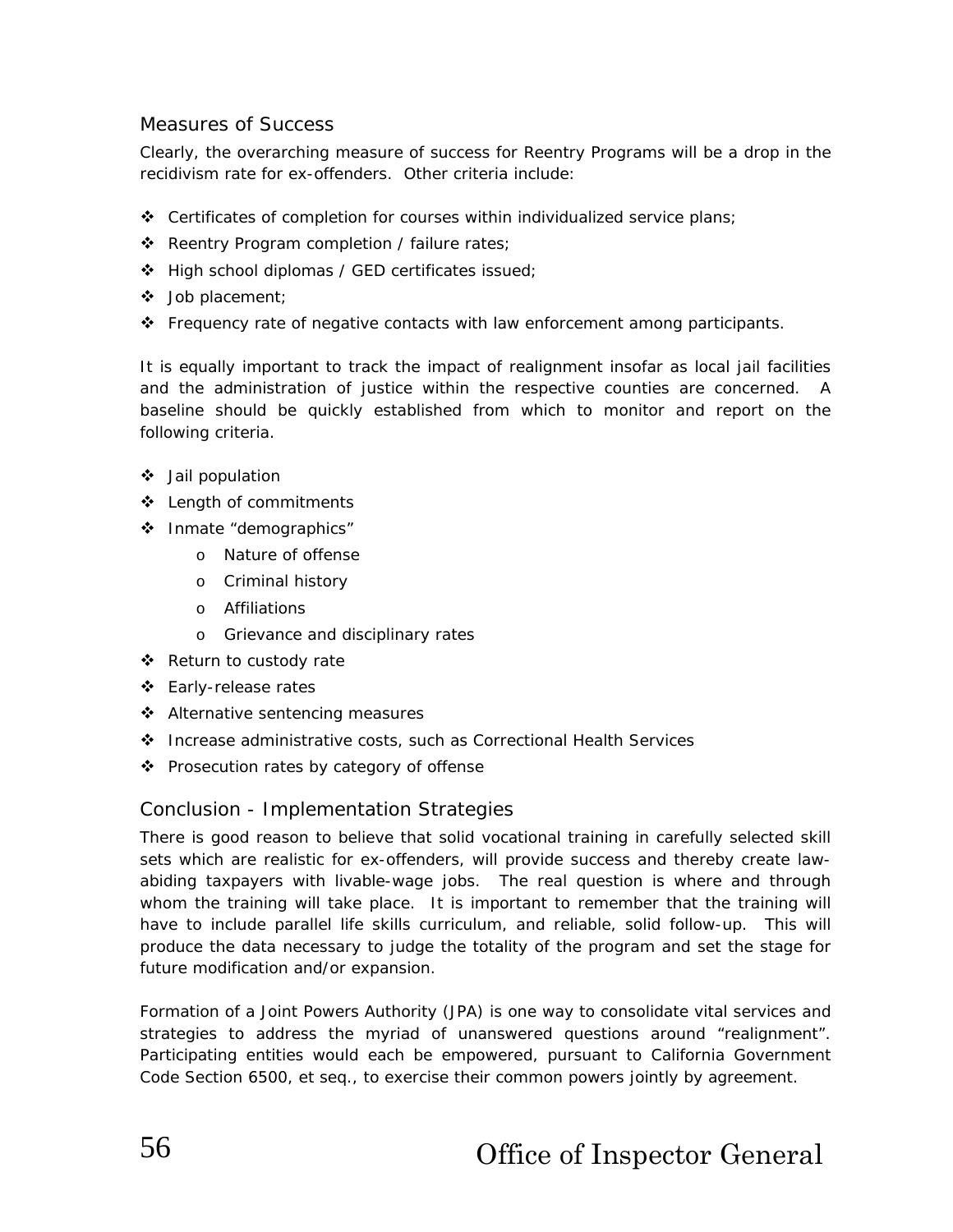The JPA would represent a collaborative vehicle for community crime prevention through education and vocational training opportunities leading to livable-wage jobs for ex-offenders, and a means to this end through networking between and among local law enforcement, community-based organizations, and the academic community.

Alternatively, the model outlined herein can be a stand-alone program administered by a third-party (TP), operating under the direction of the Community Corrections Partnership in each county. The third-party can and should be an organization (either for-profit or non-profit) which has specific experience in dealing with parolee job training and rehabilitation.

The JPA/TP would network with potential program managers, staff and specialized partners who are thoroughly experienced in the management and delivery of services. Success will come through communication and relationships built around the joint efforts of all of the entities involved. By necessity, this venture must contemplate the need to expand alternative sentencing strategies and early release provisions to give Sheriffs around the State a measure of breathing room to manage their inmate population within finite housing parameters—first and foremost, this is a collaborative venture.

The design of the program is by definition fluid to align with individualized needs in order to ensure the successful reintegration of ex-offenders into the community. Inmates who are subject to post-release county supervision and who statistically are at highest risk to recidivate are the primary initial focus group. The idea is to set measureable and achievable goals, the most important of which is to reduce recidivism within the target group.

The JPA/TP would coordinate with local agencies to ensure pre-release assessment and needs-based curriculum for parolees within the focus group. The inmate will start his or her readiness training **"Inside"** during their incarceration leading to release from custody. Upon release the ex-offender will attend a mandatory PACT meeting and Reentry Center staff will complete an outside "coming home" assessment of his/her needs, and place the ex-offender in the **"Outside"** segment of the program.

As the ex-offender is completing his/her outside training, internships with area employers will be used to start the process of reintegration into the workforce. There will be counseling, monitoring, tracking and documentation to support ex-offenders' efforts to successfully complete the program leading to a vocational certification and placement in a livable wage job.

If the foregoing elements are systematically addressed, the magnitude of adverse crime and social problems associated with "realignment" will be significantly mitigated and recidivism will gradually be reduced, resulting in very substantial cost savings to the State of California and the counties as well. Nothing succeeds like success; there must however be a jumping-off point—that is the core purpose for the JPA/TP.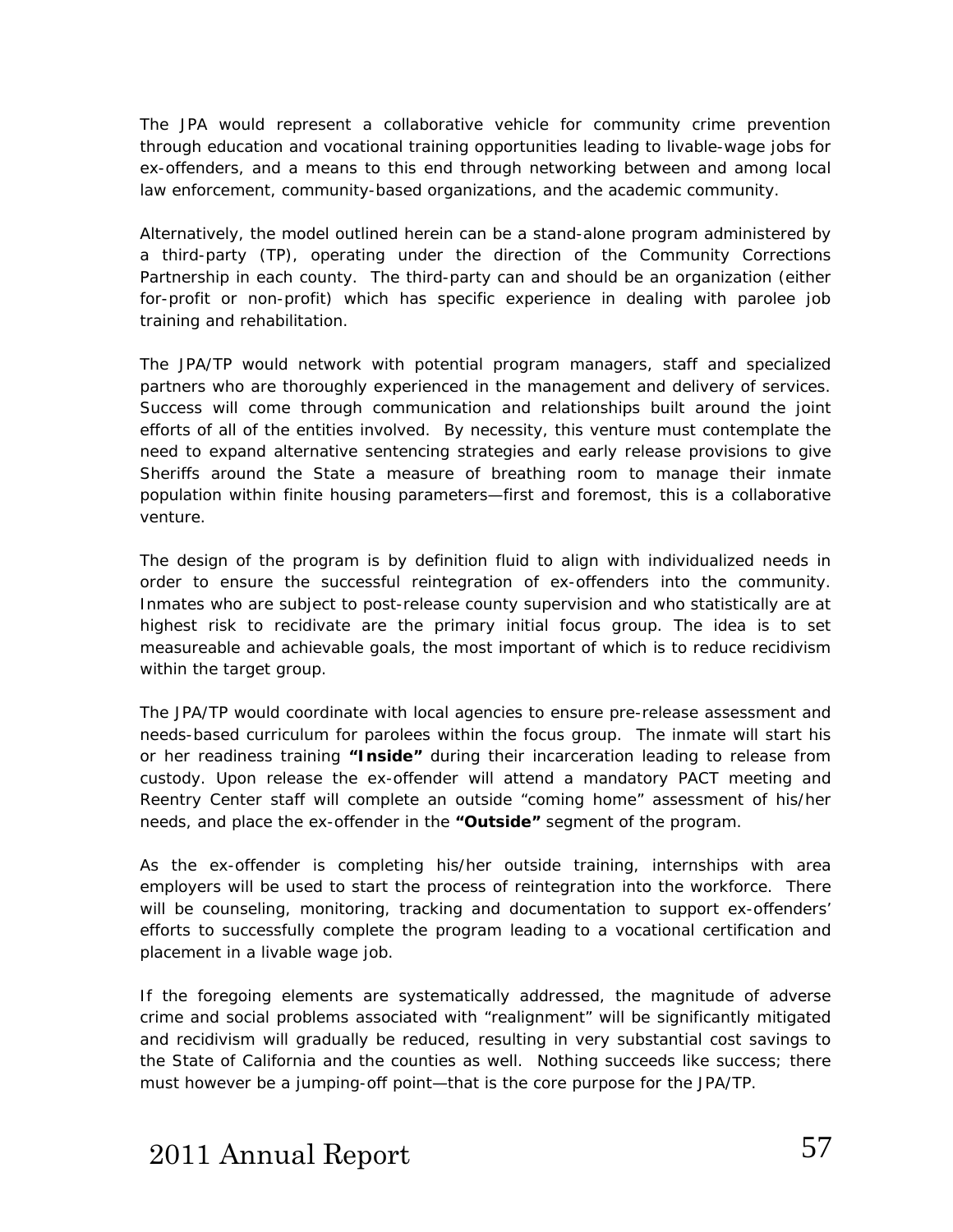## Summary

What most parolees or probationers want and need is a livable-wage job. What every other law abiding resident of our communities wants is to live in peace and security, free from the threat of increased crime and violence—"realignment" of correctional services from the State of California to California's counties has folks concerned, and with good reason.

Realignment represents the single-most significant challenge for law enforcement to come along in decades. This legislation was enacted with one overarching purpose—to reduce overcrowding in the State's prisons, as mandated by the U.S. Supreme Court. Many questions remain in terms of how local government is to cope with an influx of inmates and parolees in their jails and communities.

Seizing local control in order to craft measures in mitigation responsive to the policy and structural implications of correctional realignment is absolutely essential—time is of the essence. The model suggested herein is one approach—there are no doubt others. The idea is to move the discussion forward, toward the adoption of workable plans that fit the individual needs and circumstances of municipalities through a pragmatic joining of resources.

## **Overview of Sacramento County Jail Operations**

Sheriff's Correctional Services are administered through the below-described Divisions. The operation in its entirety is both costly and at the same time essential to public safety. The scope and breath of correctional services entails an ongoing balancing of resources.

The **Main Jail Division** is the largest single division within the Sheriff's Department, with over 243 sworn deputies and 104 civilian staff. The maximum capacity for this facility, which does not house juveniles, is 2,432 inmates with an average daily count of 2,134. The Main Jail is at or near the top of the list in terms of annual bookings at like jail facilities throughout California; (47,064 for calendar-year 2011).

Sacramento's Main Jail is the primary custodial facility for pretrial inmates. This facility is also the primary housing unit for newly arrested inmates from federal, state, and local law enforcement agencies, as well as prisoners in transit to other jurisdictions. A portion of the ground floor is dedicated to four courtrooms inside the Lorenzo E. Patino Hall of Justice, where an average of over 6,000 cases per month are calendared, mostly for defendants who are in custody at the Main Jail.

The **Rio Cosumnes Correctional Center (RCCC)** is the primary custodial facility for inmates sentenced by the Sacramento County Courts. RCCC also houses inmates in transit to other jurisdictions. Many prisoners who formerly would have gone to state prison are now sentenced to RCCC. In total, 244 deputies and civilian staff work around the clock to ensure that inmates are secured and cared for while in custody at this facility.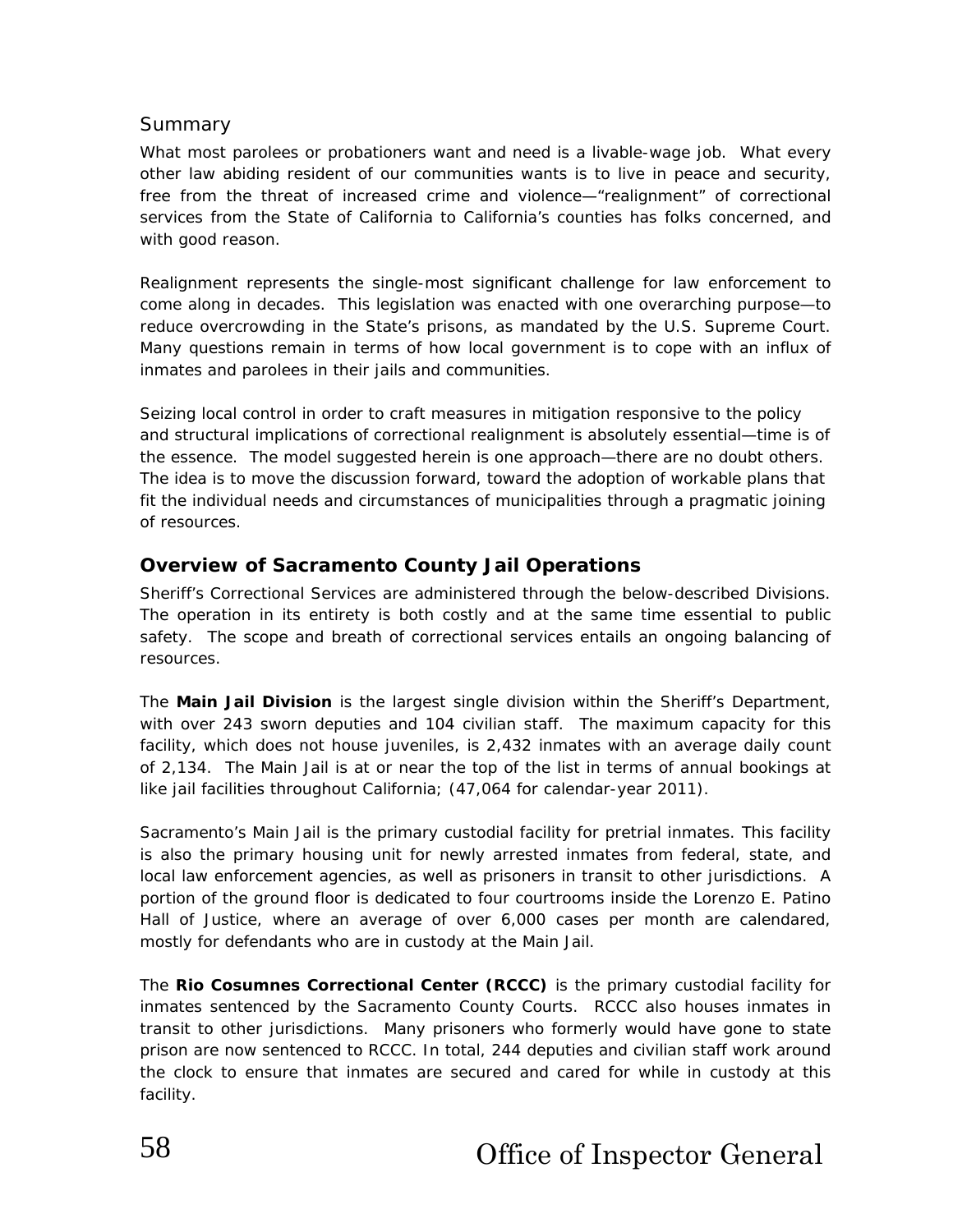The RCCC is the principal reception point for parole violators held pending revocation hearings in the Sacramento region. It is also the central transportation point for all defendants sentenced to state prison by Sacramento County courts. Additionally, RCCC serves as an adjunct facility for pretrial inmates from the Main Jail.

A women's dorm, as well as minimum, medium, and maximum security facilities are located on-site at the RCCC; the daily population count in recent months has averaged about 1750 inmates. A variety of support services are offered to assist inmates including educational, vocational, medical, and psychological programs.

The **Correctional Health Services Division (CHS)** provides medical, mental health, and dental services to the Sheriff's inmate population (approximately 4,200) housed at the Main Jail and the RCCC, at an annual budget of \$36 million. This includes on-site care as well as case management of care provided to inmates via off-site facilities. CHS operates daily nurse and physician sick-call, providing over 130,000 visits annually. On any given day, approximately 65% of the inmate population is receiving medications.

The **Work Release Division** employs a wide array of alternatives to traditional incarceration, thereby reducing both jail population pressures and the enormous cost of incarceration. The program was created in 1978 and has evolved into one of the largest alternative correctional programs in the nation. The population count for the Sheriff's Work Project Program averages around 825 inmates, while the Home Detention program supervises an average of 240 inmates.

## **SSD Inmate Population Trends**

Planning, organizing, staffing, and directing day-to-day correctional services entails a sense of trends related to the population served. Noteworthy trends reported by SSD Correctional Services include:

- The average daily inmate population at the Main Jail increased only slightly from last year at .42%;
- Inmate-on-inmate assaults at the Main Jail increased by 12.6% over last year and assaults on staff decreased by 28.9% during the same period;
- Approximately 14.9% of all assaults that took place at the Main Jail in 2011 were gang related;
- The average daily inmate population at the RCCC is trending slightly downward: in 2011 the average daily inmate population was 1,884 with the highest average in February at 2,125. In comparison in 2010 the average daily inmate population was 1,921 with the highest average in October at 2,203;
- In 2011 inmate assaults on staff at RCCC decreased to 10 incidents from 14 as reported in 2010, while inmate-on-inmate assaults stayed the same at 185 incidents;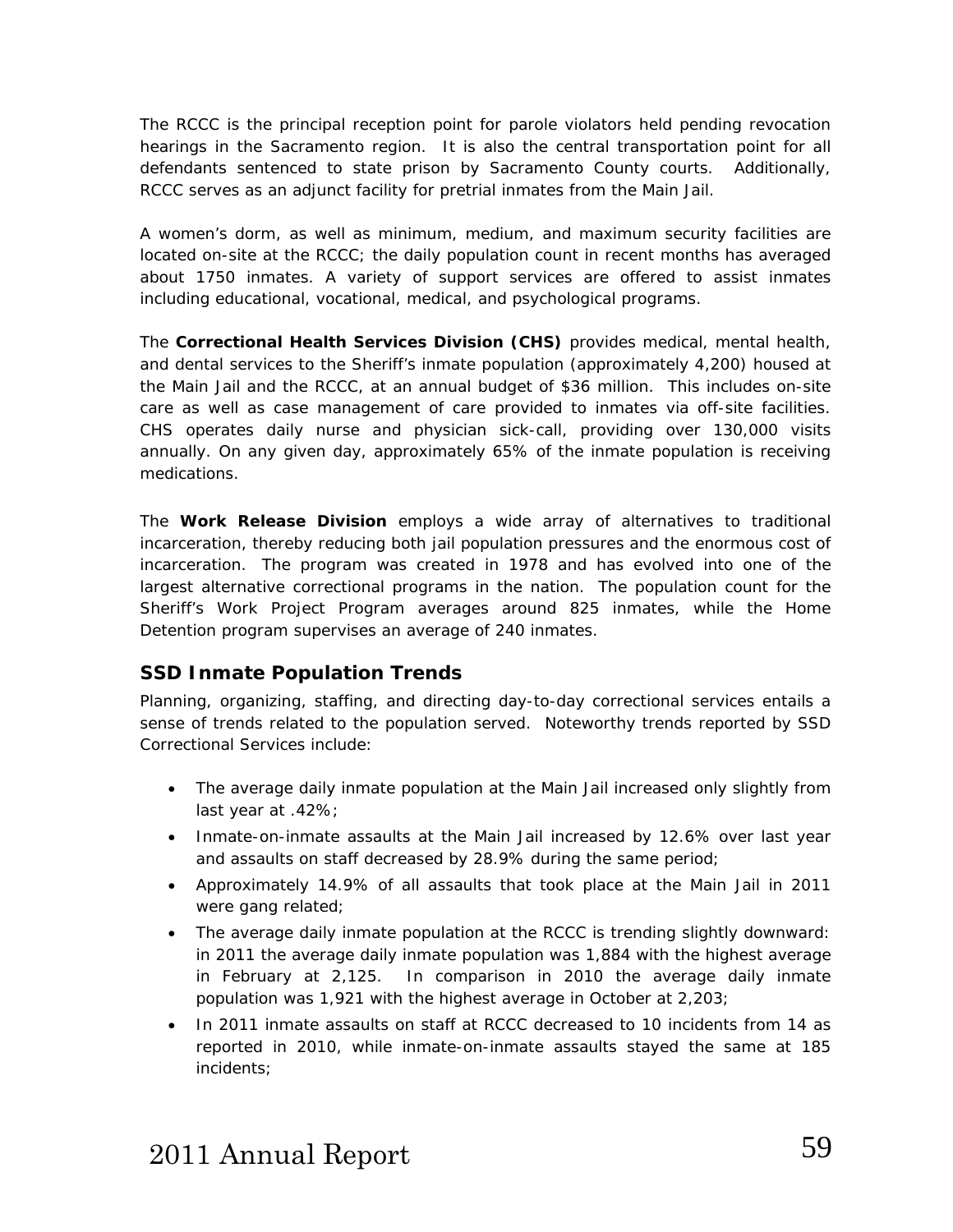- Incidents of medical casualties at RCCC significantly decreased with 37 incidents reported in 2011 down from 62 incidents in 2010, a 40% decrease;
- The current population count for the Sheriff's Work Project Program is approximately 825; the Home Detention program supervises 240 inmates. In 2010, the Work Project population count was 1,000 and Home Detention supervised 221 inmates;
- The revenue collection total at the Work Release Division for fiscal year 2010/2011 was \$4,820,557.40. The revenue collection total for fiscal year 2009/2010 it was \$ 5,960,082. This is a 19% reduction in revenue collected.

## **Inmate Grievances and Incident Reports**

Incarcerated individuals must have a viable way to air grievances concerning the conditions of their confinement. This is the purpose of the inmate grievance system. In turn, an equitable process to hold inmates accountable for their actions which put the safety and security of the facility or the wellbeing of others in jeopardy is integral to jail operations. Incident and disciplinary reports are central to this process.

Inmate grievances, incident reports and disciplinary reports for each SSD Correctional Services Division have been formatted within a viable tracking system allowing for assessment of trends and corrective action consistent with ongoing evaluation. Figures for calendar year 2011 are reflected in the tables which follow.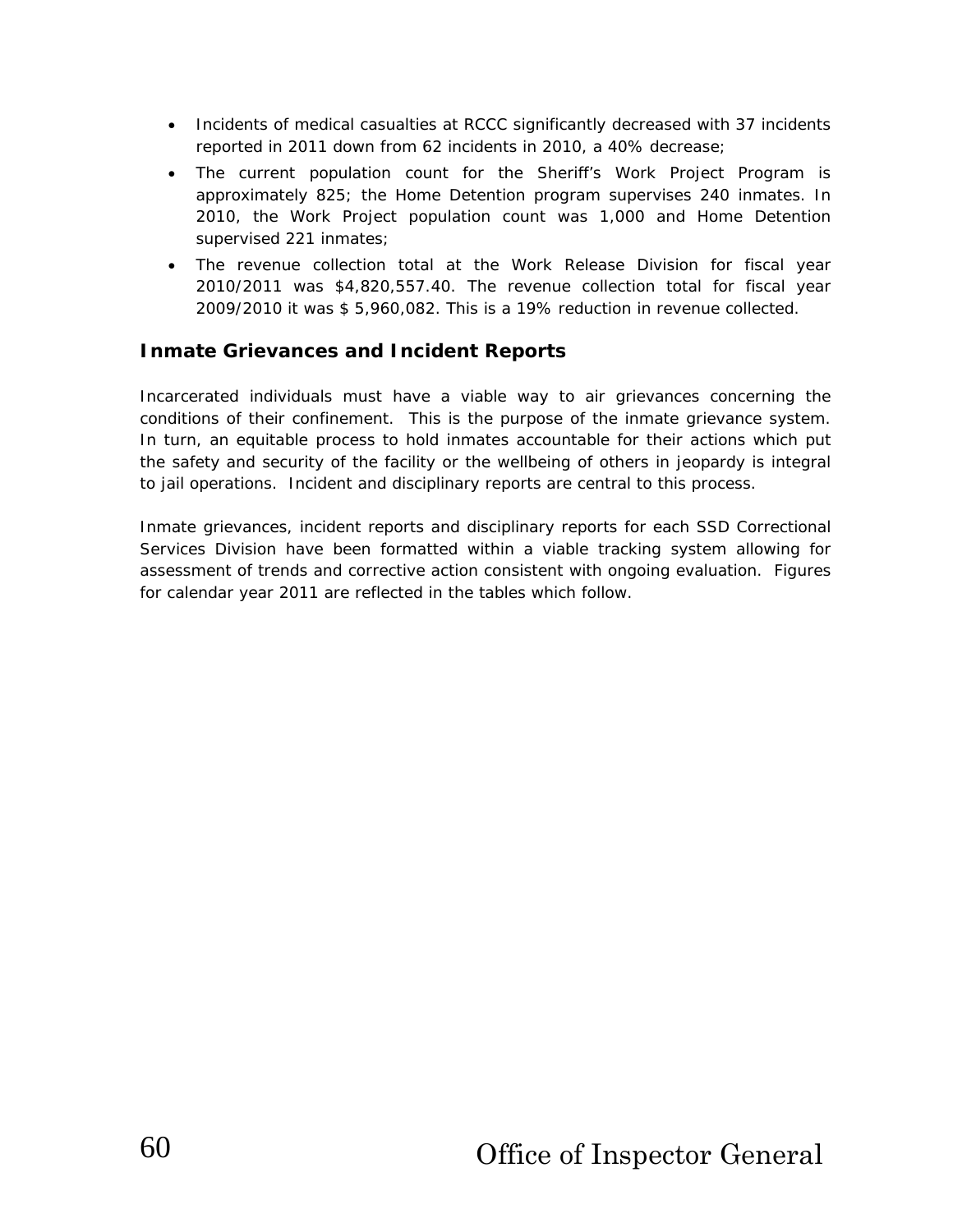### Main Jail Grievances

Inmate grievances at the Main Jail were compiled for tracking purposes during 2011. An overview of *grievances* is reflected here.

| <b>PROPERTY</b>      |                                    |              |                         |             |                     |                    |              |              |
|----------------------|------------------------------------|--------------|-------------------------|-------------|---------------------|--------------------|--------------|--------------|
| Mail                 | Money                              | Personal     | <b>Tank Property</b>    |             |                     |                    |              | Total        |
| 46                   | 64                                 | 16           | 0                       |             |                     |                    |              | 126          |
| <b>PROGRAMS</b>      |                                    |              |                         |             |                     |                    |              |              |
| Education Religious  |                                    | Work Project |                         |             |                     |                    |              | Total        |
| 2<br><b>SERVICE</b>  | 3                                  | 1            |                         |             |                     |                    |              | 6            |
|                      |                                    |              |                         |             |                     |                    |              |              |
| Clothing<br>6        | Recreation<br>6                    | Phones<br>9  | Commissary Food<br>51   | 35          | Showers Visits<br>9 | 3                  | Laundry<br>1 | Total<br>120 |
| <b>LEGAL</b>         |                                    |              |                         |             |                     |                    |              |              |
| Attorney             | Courts                             | Law Library  |                         |             |                     |                    |              | Total        |
| 5                    | 3                                  | 14           |                         |             |                     |                    |              | 22           |
| <b>STAFF CONDUCT</b> |                                    |              |                         |             |                     |                    |              |              |
|                      | Treatment Use-of-Force Misconduct  |              |                         |             |                     |                    |              | Total        |
| 81                   | $\overline{7}$                     | 1            |                         |             |                     |                    |              | 89           |
|                      | POLICY/PROCEDURES                  |              |                         |             |                     |                    |              |              |
|                      | Discipline Classification Security |              | Facility                | Other       |                     |                    |              | Total        |
| 31<br><b>OTHER</b>   | 21                                 | $\mathbf 0$  | 26                      | 23          |                     |                    |              | 101<br>33    |
|                      |                                    |              |                         |             |                     |                    |              |              |
|                      | <b>TOTAL GRIEVANCES 2011</b>       |              |                         |             |                     | <b>Grand Total</b> |              | 497          |
| <b>OUTCOMES</b>      |                                    |              |                         |             |                     |                    |              |              |
| Denied               | Corrective<br>Action               | Resolved     | <b>Not</b><br>Grievable | Outstanding |                     |                    |              | Total        |
| 281                  | 211                                | 6            | 156                     | 8           |                     |                    |              | 662          |

Grievance outcome counts include grievances assigned to Correctional Health Services for processing. See page 67 CHS Grievance counts.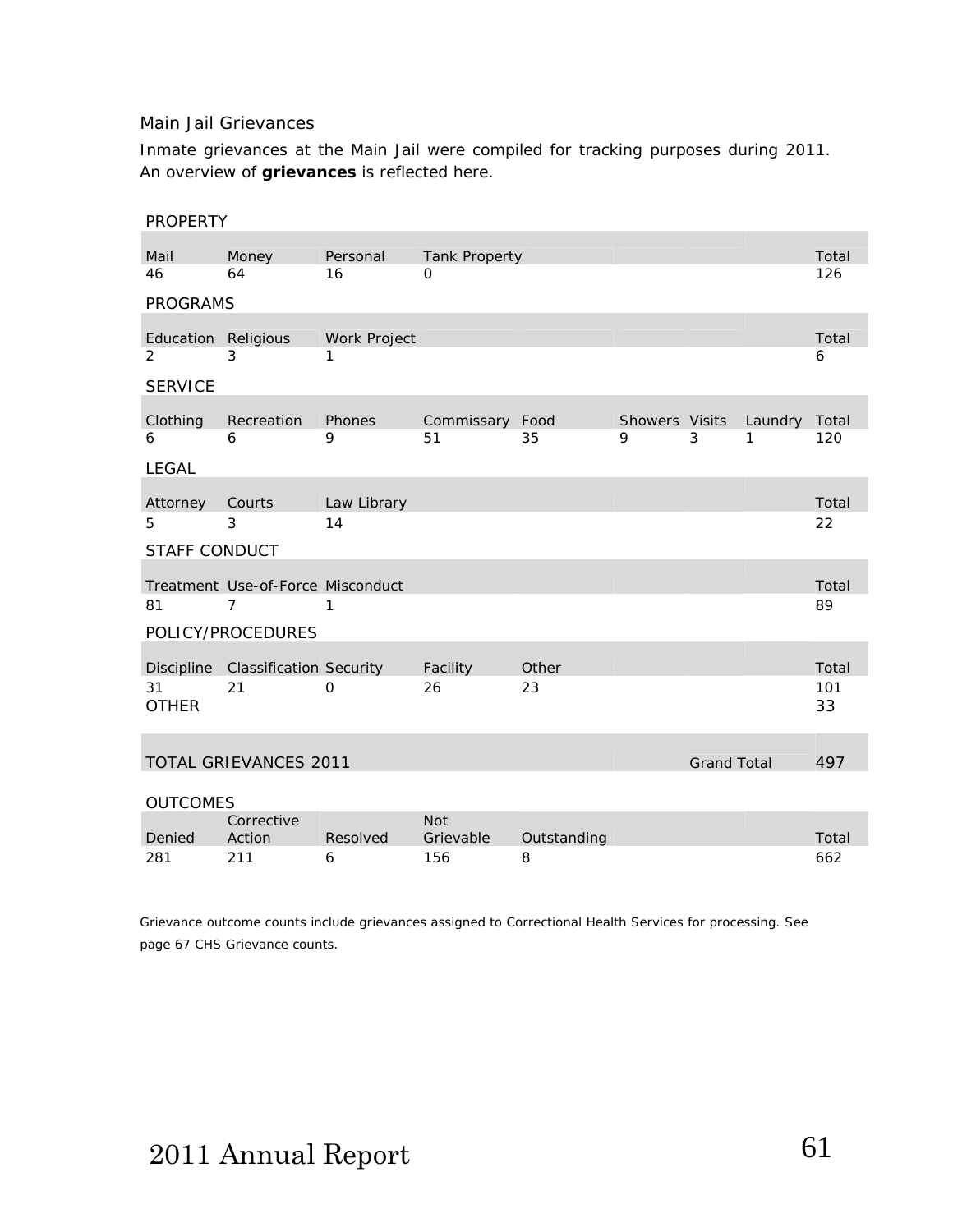#### Main Jail Incidents

The following chart reflects Main Jail documented *incidents* for 2011. It includes: inmate-on-inmate assaults; inmate assaults on staff; Jail Psychiatric Services (JPS) incidents (most commonly suicidal ideations); medical events and casualties, and unscheduled medical transports to a medical treatment center:

|                   | Assault  | Assault        |            | Med      | Med       |
|-------------------|----------|----------------|------------|----------|-----------|
| 2011              | (Inmate) | (Staff)        | <b>JPS</b> | Casualty | Transport |
| January           | 28       | $\overline{2}$ | 108        | 38       | 77        |
| February          | 22       | 3              | 86         | 21       | 48        |
| March             | 35       | $\overline{2}$ | 103        | 30       | 126       |
| April             | 22       | 3              | 96         | 30       | 109       |
| May               | 20       | 3              | 88         | 30       | 204       |
| June              | 22       | 6              | 94         | 40       | 93        |
| July              | 36       | 4              | 112        | 35       | 83        |
| August            | 27       | $\overline{2}$ | 121        | 28       | 107       |
| September         | 24       | 4              | 107        | 35       | 73        |
| October           | 32       | 6              | 99         | 45       | 84        |
| November          | 33       | $\overline{2}$ | 111        | 32       | 74        |
| December          | 33       | 8              | 135        | 32       | 74        |
| <b>Year Total</b> | 334      | 45             | 1260       | 396      | 1152      |
| Mthly Avg.        | 27.8     | 3.8            | 105        | 33       | 96        |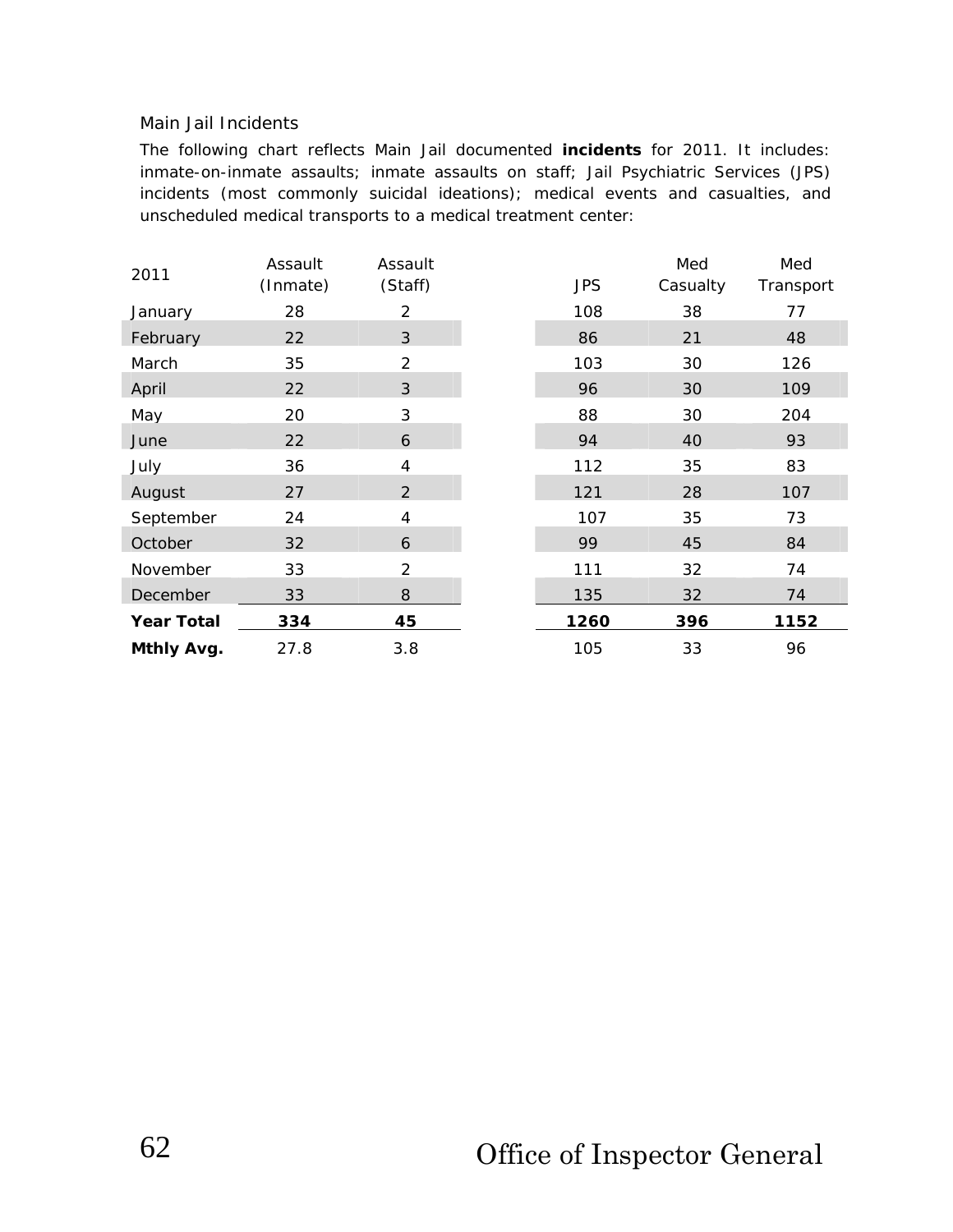#### RCCC Grievances

Inmate grievances at the Rio Cosumnes Correctional Center were compiled for tracking purposes during 2011. An overview of *grievances* is reflected here.

| <b>PROPERTY</b>           |              |                |               |            |        |                       |   |       |
|---------------------------|--------------|----------------|---------------|------------|--------|-----------------------|---|-------|
|                           |              |                |               |            |        |                       |   |       |
| Mail                      | Money        | Personal       | Tank Property |            |        |                       |   | Total |
| 30                        | 21           | 61             | 20            |            |        |                       |   | 132   |
| <b>PROGRAMS</b>           |              |                |               |            |        |                       |   |       |
| Education                 | Religious    | Work Project   |               |            |        |                       |   | Total |
| 6                         | $\mathbf{O}$ | 10             |               |            |        |                       |   | 16    |
| <b>SERVICE</b>            |              |                |               |            |        |                       |   |       |
|                           |              |                |               |            |        |                       |   |       |
| Clothing                  | Commissary   | Food           | Laundry       | Recreation | Phones | <b>Showers Visits</b> |   | Total |
| 8                         | 57           | 80             | 10            | 3          | 13     | 8                     | 6 | 185   |
| <b>LEGAL</b>              |              |                |               |            |        |                       |   |       |
|                           |              |                |               |            |        |                       |   |       |
| Attorney                  | Courts       | Law Library    |               |            |        |                       |   | Total |
| 2                         | 4            | $\overline{7}$ |               |            |        |                       |   | 13    |
| <b>STAFF CONDUCT</b>      |              |                |               |            |        |                       |   |       |
|                           |              |                |               |            |        |                       |   |       |
| <b>Misconduct</b>         | Treatment    | Use-of-Force   |               |            |        |                       |   | Total |
| 4                         | 44           | 2              |               |            |        |                       |   | 50    |
| POLICY/PROCEDURES         |              |                |               |            |        |                       |   |       |
|                           |              |                |               |            |        |                       |   |       |
| Classification Discipline |              | Facility       | Security      | Other      |        |                       |   | Total |
| 59                        | 123          | 10             | 2             | 77         |        |                       |   | 271   |

| TOTAL GRIEVANCES 2011 |  |
|-----------------------|--|
|                       |  |

Grand Total 667

| <b>OUTCOMES</b> |                      |          |            |                       |       |  |
|-----------------|----------------------|----------|------------|-----------------------|-------|--|
| Denied          | Corrective<br>Action | Resolved | <b>Not</b> | Grievable Outstanding | Total |  |
| 360             | 286                  | 94       | 60         |                       | 802   |  |

Grievance outcome counts include grievances assigned to Correctional Health Services for processing. See page 67 CHS Grievance counts.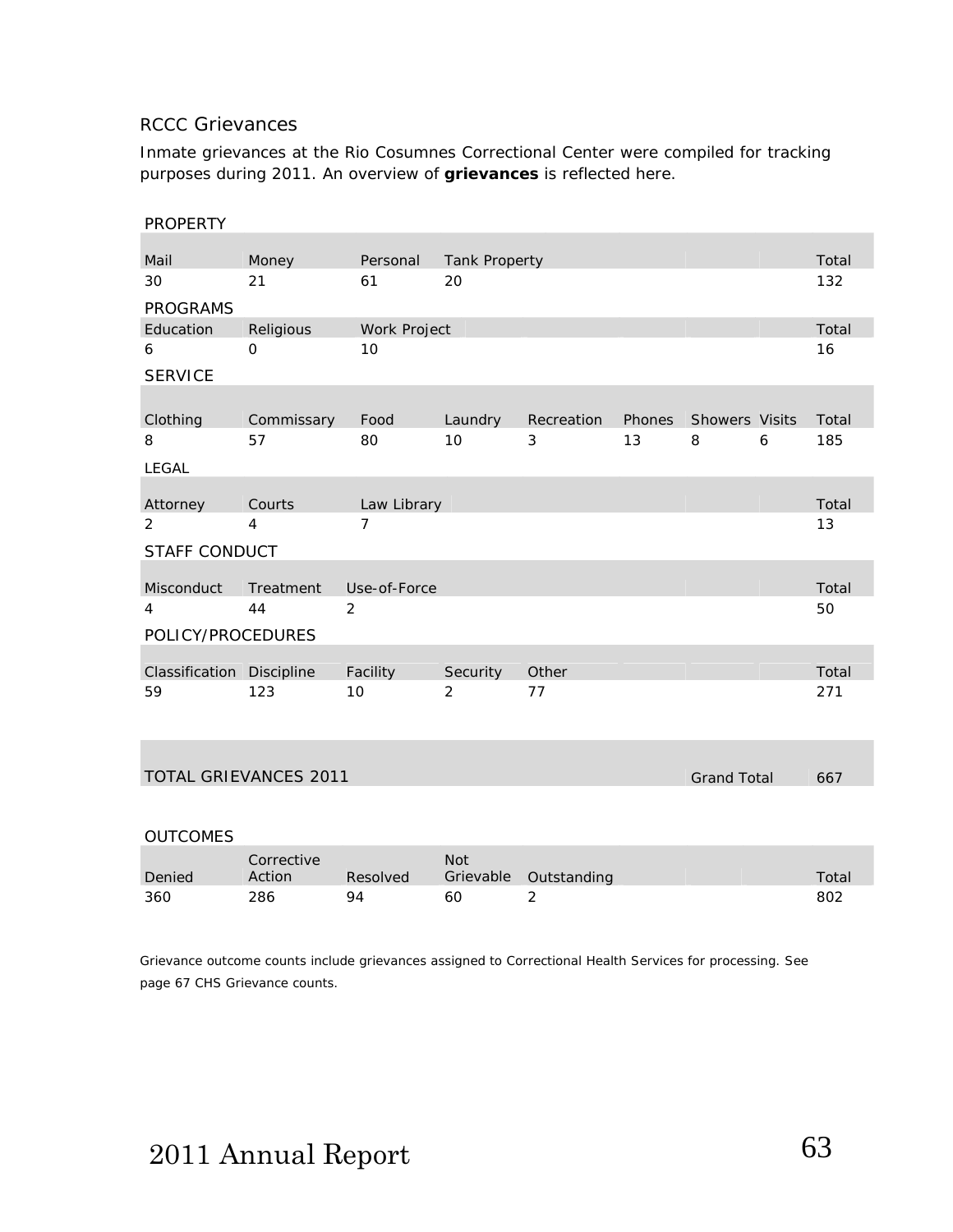### RCCC Incidents

The following chart reflects RCCC documented *incidents* for 2011. It includes: inmateon-inmate assaults; inmate assaults on staff; Jail Psychiatric Services (JPS) incidents (most commonly suicidal ideations); medical events and casualties, and unscheduled medical transports to a medical treatment center:

| 2011              | Assault  | Assault        |                | Med            | Med            |
|-------------------|----------|----------------|----------------|----------------|----------------|
|                   | (Inmate) | (Staff)        | <b>JPS</b>     | Casualty       | Transport      |
| January           | 14       | 0              | 9              |                | 14             |
| February          | 27       | $\mathbf{O}$   | 6              | 6              | 9              |
| March             | 10       | $\mathbf 0$    | 4              | $\mathbf 0$    | 9              |
| April             | 10       | $\overline{2}$ | $\overline{7}$ | $\mathbf{O}$   | $\overline{4}$ |
| May               | 14       | $\overline{O}$ | $\overline{2}$ |                | 6              |
| June              | 6        | 2              | 3              | 1              | 3              |
| July              | 22       | 3              | 21             | 22             | 14             |
| August            | 10       | $\mathbf{1}$   | $\overline{7}$ | 5              | $\overline{7}$ |
| September         | 28       | $\overline{2}$ | 13             | $\overline{O}$ | 3              |
| October           | 13       | $\mathbf{O}$   | 9              | 1              | $\overline{4}$ |
| November          | 13       | $\Omega$       | $\overline{7}$ | $\Omega$       | 11             |
| December          | 18       | $\mathbf{O}$   | 6              | $\overline{O}$ | 30             |
| <b>Year Total</b> | 185      | 10             | 94             | 37             | 114            |
| Mthly Avg.        | 15.4     | 0.8            | 7.8            | 3.1            | 9.5            |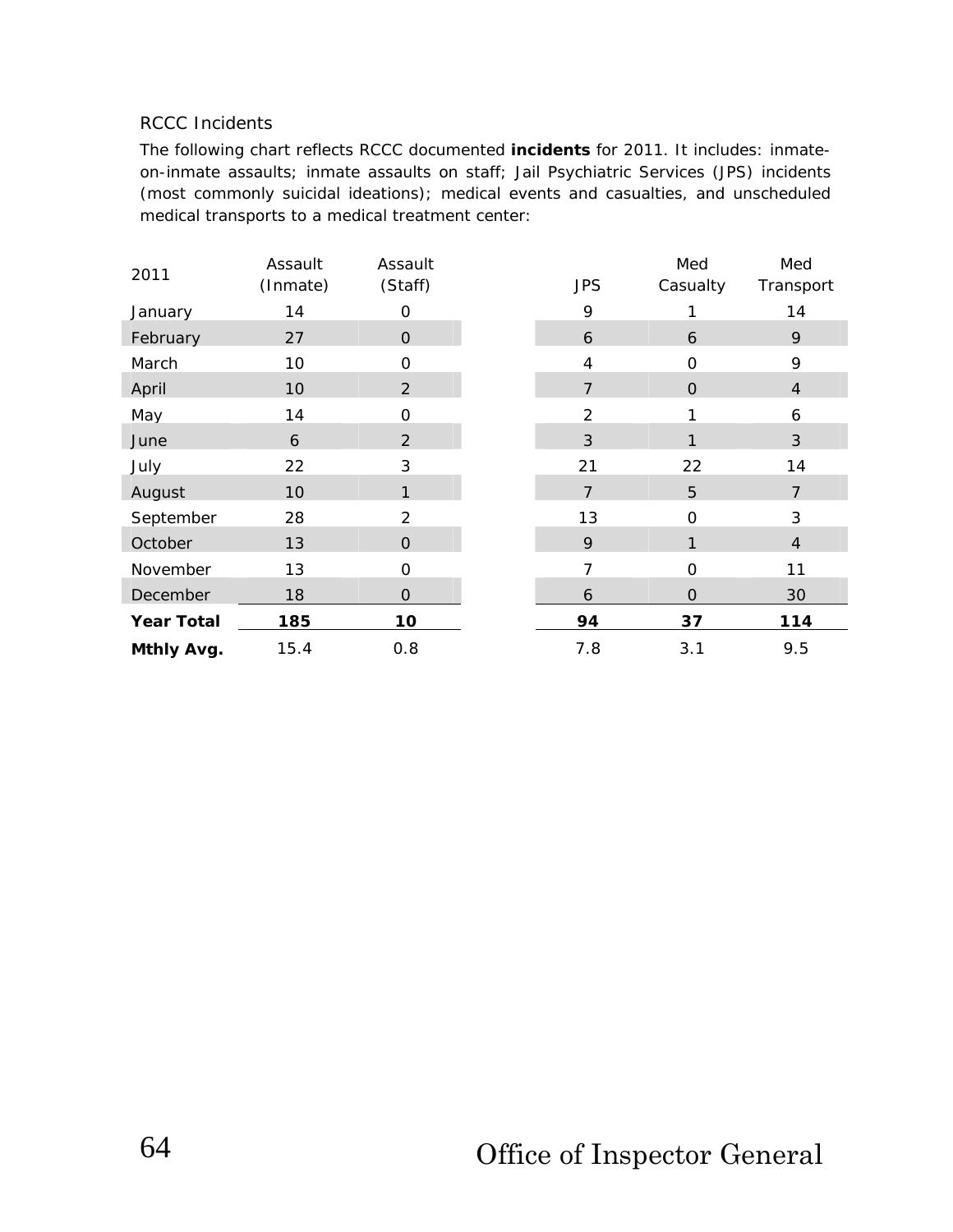### Correctional Health Services (CHS) Grievances

In fiscal year 2010, ending June 30, 2011, the total number of grievances related to medical and psychiatric care was reduced by 14% to 759 from 878 in fiscal year 2009. The below chart reflects a four-year pattern in declining grievances.



There are three primary reporting categories for CHS grievances: Access to Care, Scope of Practice/Treatment and Medication Administration.

| <b>Category of Grievance Issue</b> | <b>FY2009</b> | <b>FY2010</b> |
|------------------------------------|---------------|---------------|
| Access to Care                     | -232          | 209           |
| Scope of Practice/Treatment        | 310           | 223           |
| Medication Administration          | 244           | 319           |

#### **Access to Care:**

Over the last year, CHS has moved to a triage approach for attending to the medical needs of the patient-inmates. This change allows for the medical conditions and situations to be matched with the appropriate medical resources. In some situations, patient-inmates that once went directly to a doctor may now be directed to an RN. Additionally, patient-inmates that want changes in the dosage or type of their medication may have their chart reviewed instead of a face to face visit.

This change has allowed CHS to correctly respond and efficiently meet the medical needs of the patient-inmate population. This has lead to a 10% decrease in Access to Care grievances.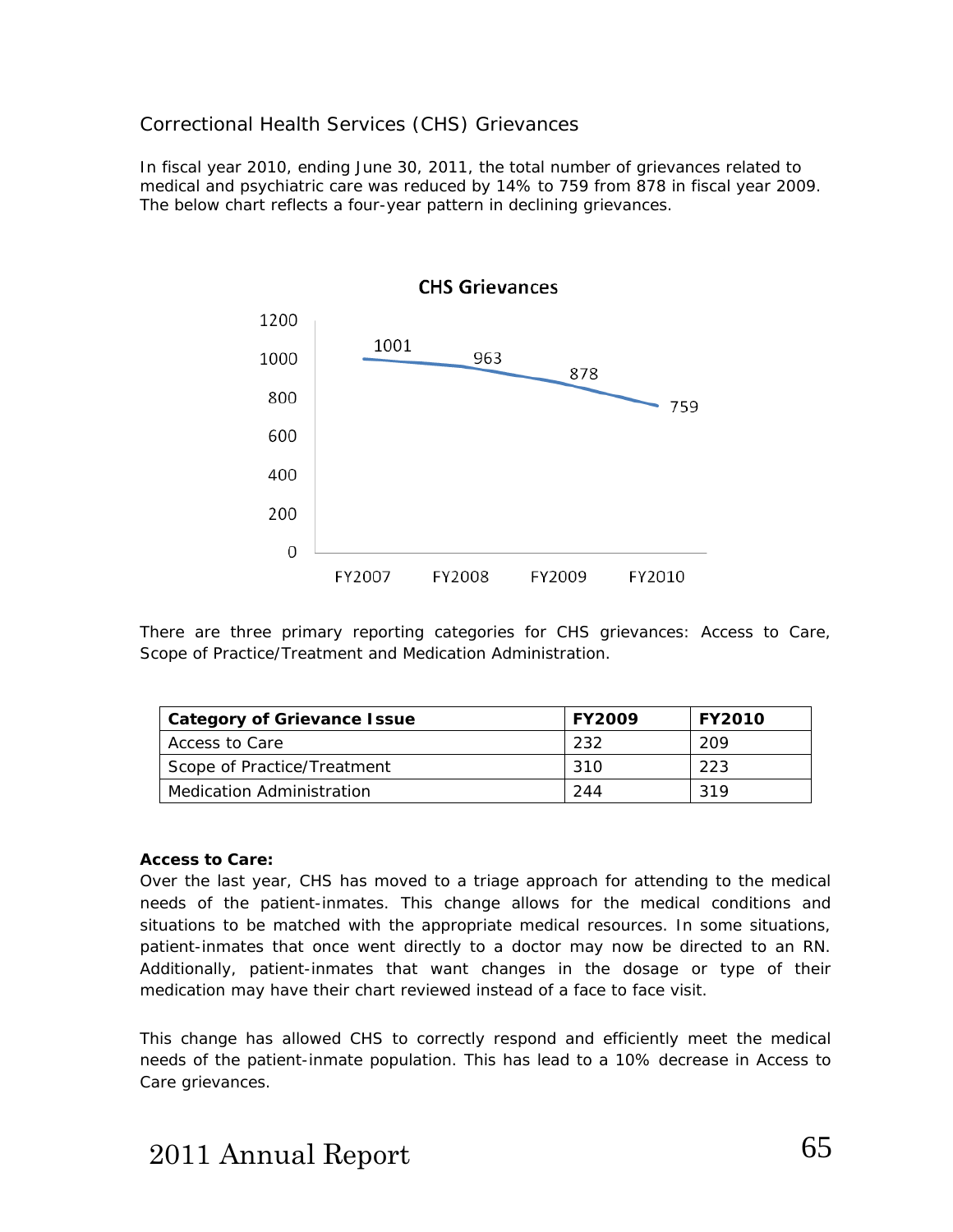#### **Scope of Practice/Treatment:**

Grievances related to scope of practice and various treatment decisions decreased by 28%. This is mainly related to CHS triaging the medical needs, and being able to provide the needed medical care to the patient-inmates. CHS takes this information as it is more able to truly meet the medical needs of the patient-inmate population and is correctly directing its medical resources.

#### **Medication Administration:**

There was a 30% increase in grievances for Medication Administration. The bulk of these grievances continue as CHS continues to implement stricter guidelines and practice criteria in prescribing opiate pain medications. These alternative pain therapies have generated grievances, inasmuch as inmates want to receive the exact same medication they were receiving outside of custody. Moving patients to these alternative pain therapies has allowed CHS to provide a consistent, more manageable drug formulary that enhances patient care. In addition, the new pharmacy system has allowed CHS to monitor use of various other medications. Through this analysis CHS has been able to move inmates to a consistent formulary which results in improved patient-inmate care and cost efficiency.

In 2012 CHS will implement the final phase to the new pharmacy system. This final phase will provide electronic tracking of medication administration. CHS will have information on exact times and amounts of medications administered. The impact of the following years report is unknown at this time.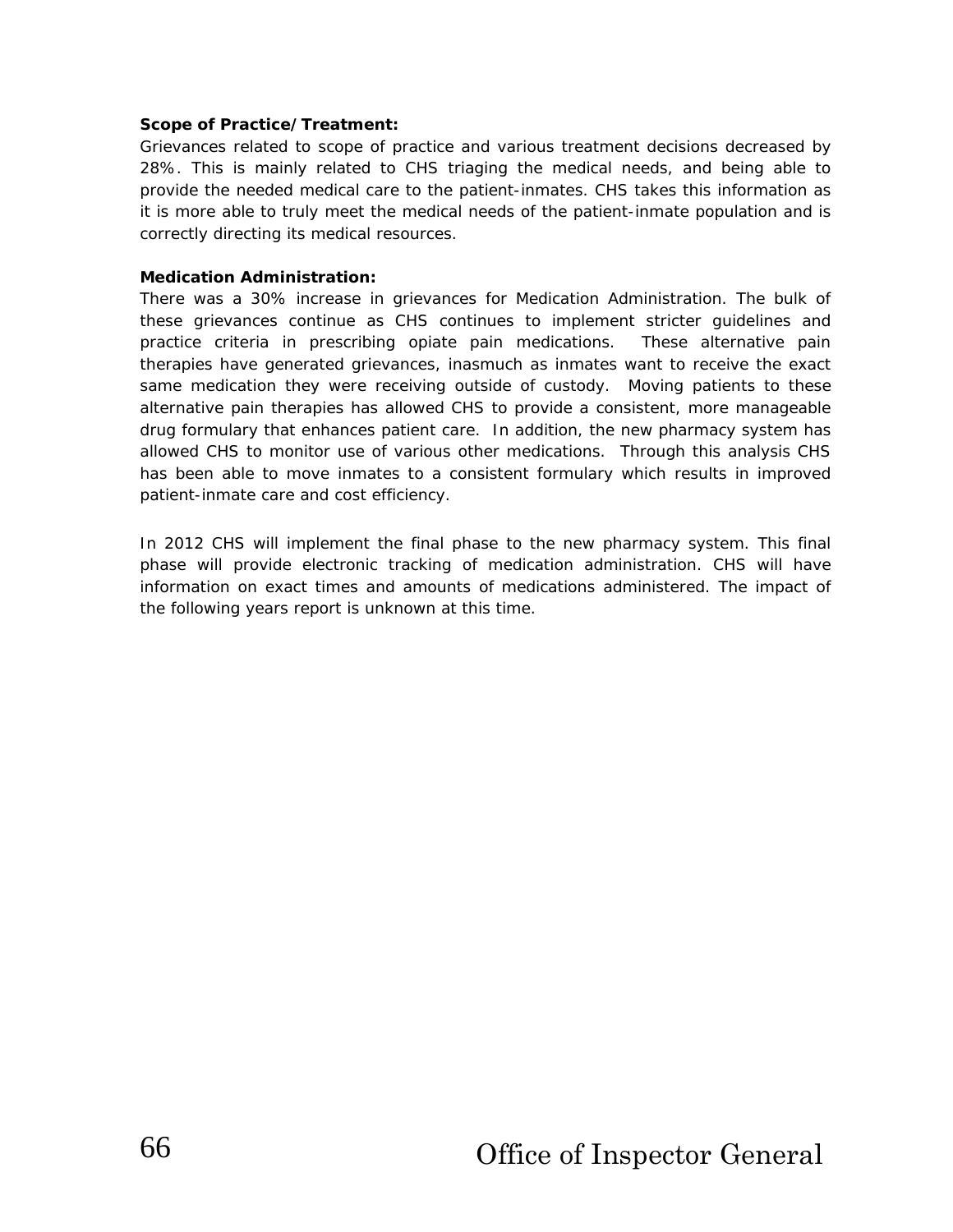The following chart reflects CHS documented grievances for fiscal year 2010. It includes: Access to Care; Scope of Practice/Treatment; Medication Administration, and Jail Psychiatric Services (JPS):

|                                 |                      | Main Jail                          |                |                | <b>RCCC</b>          |                                    |                |              |
|---------------------------------|----------------------|------------------------------------|----------------|----------------|----------------------|------------------------------------|----------------|--------------|
| FY2010<br>(ending<br>June 2011) | Access<br>To<br>Care | Scope of<br>Practice/<br>Treatment | Med.<br>Admin. | <b>JPS</b>     | Access<br>To<br>Care | Scope of<br>Practice/<br>Treatment | Med.<br>Admin. | <b>JPS</b>   |
| January                         | 8                    | 10                                 | 13             | 0              | 8                    | 9                                  | 11             | 0            |
| February                        | 9                    | 9                                  | 11             | $\overline{2}$ | 10                   | 7                                  | 12             | $\mathbf{O}$ |
| March                           | 10                   | 12                                 | 14             | 0              | 9                    | 7                                  | 11             | 1            |
| April                           | $\overline{7}$       | 9                                  | 18             | $\overline{O}$ | 9                    | 8                                  | 10             | $\mathbf{O}$ |
| May                             | 7                    | 11                                 | 10             | $\overline{O}$ | 8                    | 8                                  | 11             | 1            |
| June                            | 6                    | $\overline{7}$                     | 16             | 1              | 8                    | 10                                 | 13             | $\Omega$     |
| July                            | 9                    | 10                                 | 17             | $\overline{O}$ | 7                    | 8                                  | 14             | $\mathbf 0$  |
| August                          | 12                   | 13                                 | 21             | $\overline{0}$ | 8                    | 9                                  | 13             | 1            |
| September                       | 7                    | 10                                 | 13             | 0              | 6                    | 7                                  | 11             | 0            |
| October                         | 12                   | 13                                 | 18             | $\overline{0}$ | $\overline{7}$       | 6                                  | 12             | $\Omega$     |
| November                        | 11                   | 10                                 | 15             | $\overline{O}$ | 10                   | 9                                  | 12             | 1            |
| December                        | 12                   | 11                                 | 14             | 1              | 9                    | 10                                 | 9              | $\Omega$     |
| <b>Year Total</b>               | 110                  | 125                                | 180            | 4              | 99                   | 98                                 | 139            | 4            |
| Mthly Avg.                      | 9.2                  | 10.4                               | 15.0           | 0.3            | 8.3                  | 8.2                                | 11.6           | 0.3          |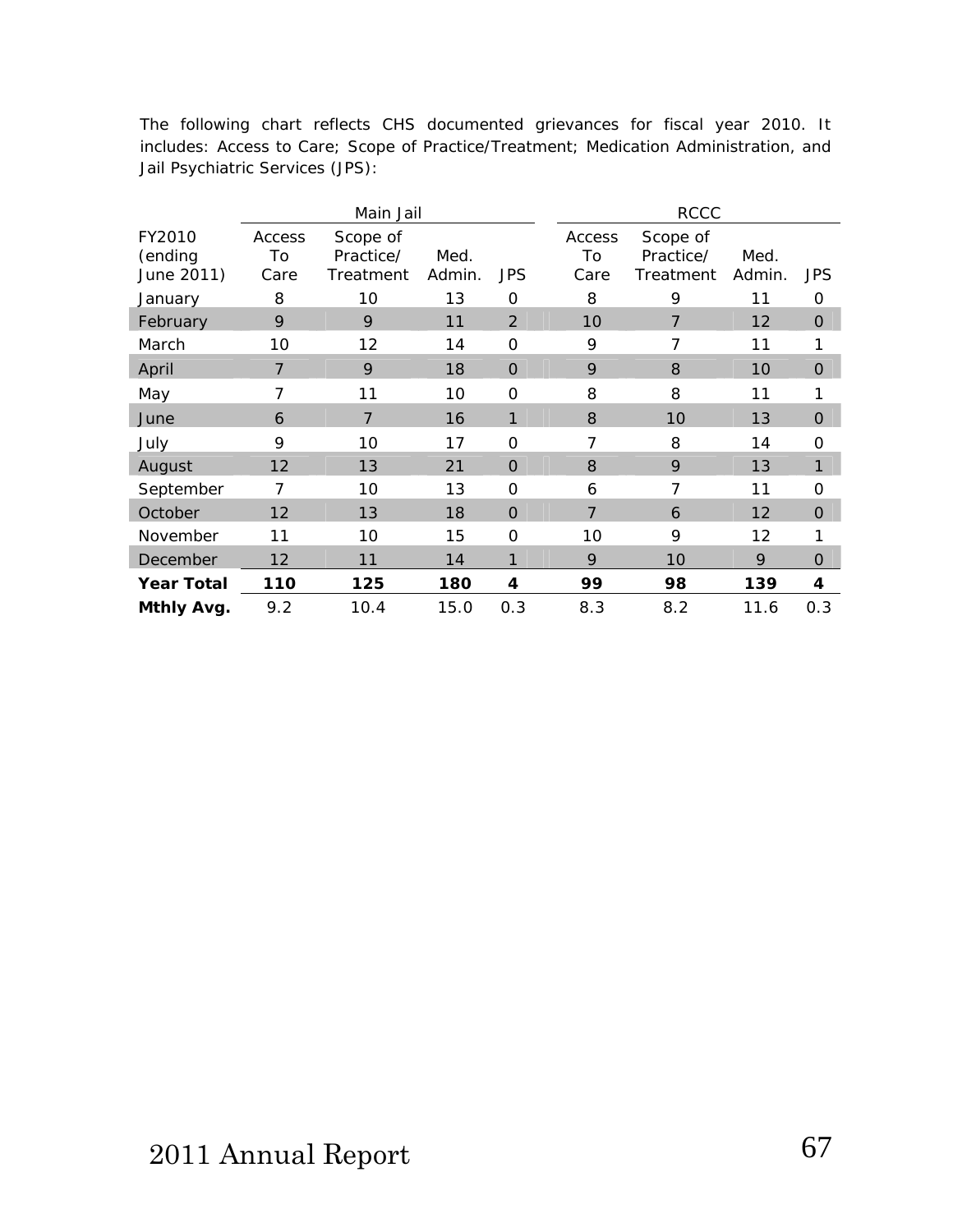# **Inmate Deaths / Interventions**

Safeguarding the well being of incarcerated individuals is a challenge heightened by the reality that desperate people sometimes do desperate things. Sadly, inmate deaths will continue to confront custody professionals. Sheriff's officials have initiated proactive measures to mitigate conditions underlying in-custody deaths.

Two in-custody deaths other than those resulting from natural causes occurred during 2011, as reported in the "Critical Events" section of this report (supra, page 41). Ongoing Suicide prevention training and tier fencing in the Main Jail seem to be having a positive impact. Additionally, direct intervention by custody staff to prevent death or serious injury occurs with some regularity.

#### **Correctional Services Suicides**



### **Direction and Challenges**

Ongoing enhancements to safety, security, and quality of care are an important part of correctional services. Realistically, the challenge is to prioritize those things which will do the most good, since not everything that is desirable is likewise feasible. A flexible vision and adapting to changing circumstances will become increasingly important.

#### Main Jail

The newly formed Sacramento County Community Corrections Partnership (supra pg-44) has awarded the Sheriff's Department funding to develop and implement a new Pretrial Release and Supervised Own Recognizance (OR) Program. Staffed by Sheriff's Records Specialists working out of the Main Jail, this program, scheduled to begin mid-February 2012, will provide round-the-clock pretrial screening of arrestees booked into both the Main Jail and the Sheriff's Correctional Center. The Program will utilize the Virginia Pretrial Risk Assessment Instrument which is an objective, researched-based method of gauging a defendant's failure risk while on supervised pretrial release.

Starting in January 2012, additional resources paid for with "realignment" funding to offset workload redistribution were allocated to the Main Jail—Nine Sheriff's Records Specialists and one Sheriff's Records Officer are included in this augmentation. Additionally, one Program Expert who will assist in developing and delivering training for all pretrial staff, (to include court personnel and Judges), in conjunction with the above-described program was funded.

During the coming year, custody personnel, in concert with Correctional Health Services medical and psychiatric staff at the Main Jail, will redevelop and reinstitute a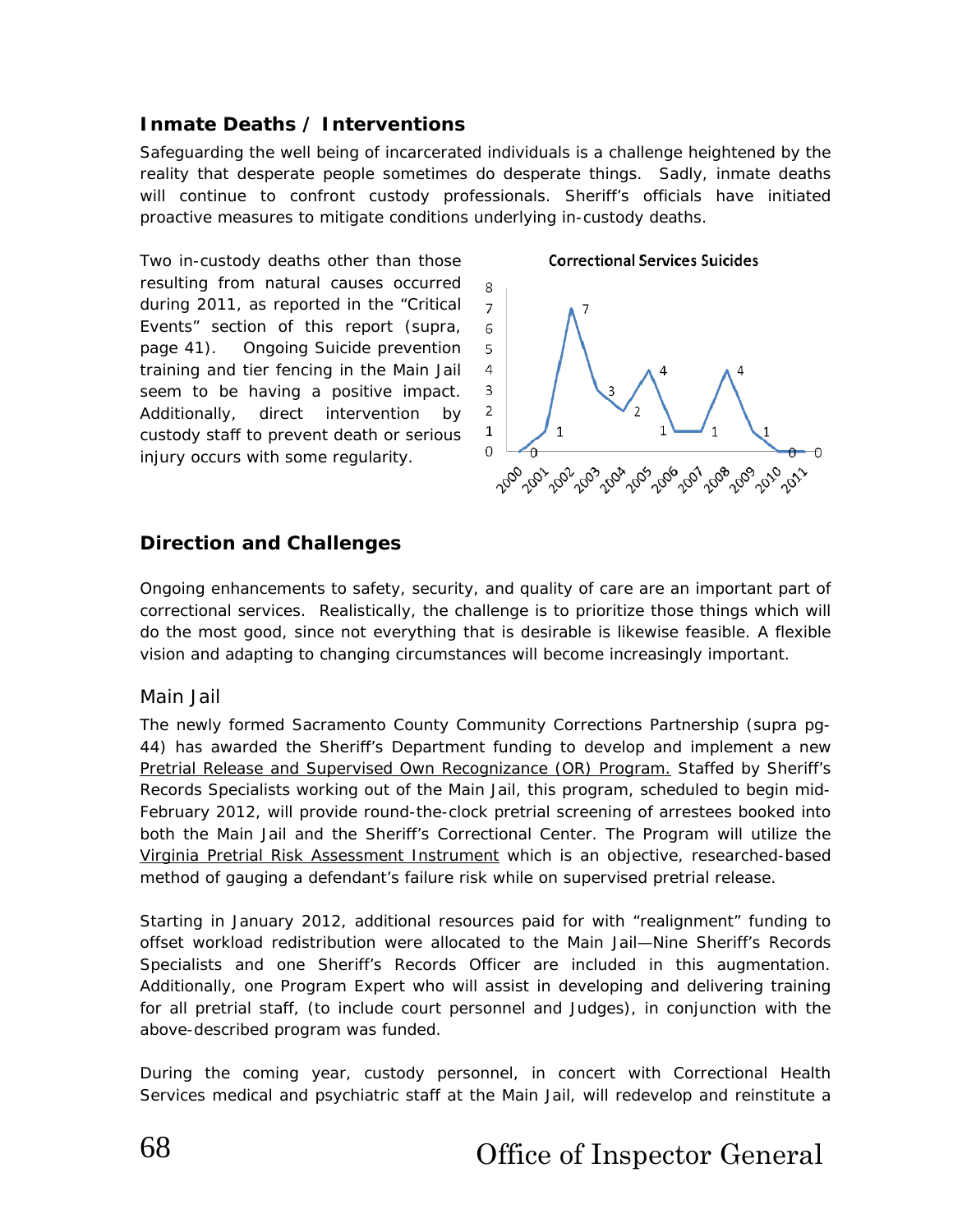suicide prevention program that contemplates changes in inmate composition under "realignment". The program is intended to educate staff in recognizing and responding to suicidal inmates.

#### Correctional Center

The Sheriff's Rio Cosumnes Correctional Center (RCCC) has initiated proactive measures to address the impacts of "realignment" at the local level. They have developed an assessment form for sentenced inmates to address individual education and life-skills "Reentry" curriculum designed to facilitate post-release reentry into the community. A team of employees will oversee implementation of evidence-based strategies designed to reverse the cycle of recidivism through practical educational and vocational models and post-release wrap around support services to address housing, substance abuse, family reunification, transportation, mental health, and employment issues; (supra pg-52).

The facility Commander is moving to establish a Re-Entry Council comprised of managers and decision makers from law enforcement, education, community and faith based organizations, business, health and human services agencies to most effectively deal with the high rate of recidivism. This Council will help to maximize efforts undertaken by the Department with this end-in-mind.

A full-time Classification Program has been added at the RCCC to mitigate complications arising from the changing "demographics" and criminal sophistication of inmates who are now sentenced to lengthy terms of confinement at the facility. Finally, a full-time Work Release Coordinator will now work in conjunction with the Work Release Division to maximize the number of inmates participating in this alternative program in order to reduce the inmate count.

In a very significant turn of events, the Board of Supervisors near the end of 2011 authorized application for jail-construction grant funding, (pursuant to Assembly Bill 900), which will require \$10 million in matching funds, if funding is obtained to expand and renovate the RCCC facility. Sheriff's officials will now move forward with the extensive application process.

#### Correctional Health Services

Automated systems will play an increasingly important role in delivery of inmate health services. The coming year will see implementation of an automated pharmacy system which will allow nursing staff to document medications using a tablet computer and a bar code scanner, thus enhancing both safety and efficiency. CHS will also implement an eForms medical records system. This will eliminate manual processing and filing of roughly 30 different forms and documents, resulting in rapid access to patient medical information, improved accuracy, and a safer, more efficient and less costly system.

The greatest unknown for CHS is how long-term incarceration triggered by *"Public Safety Realignment"* for a certain segment of the jail population will impact delivery of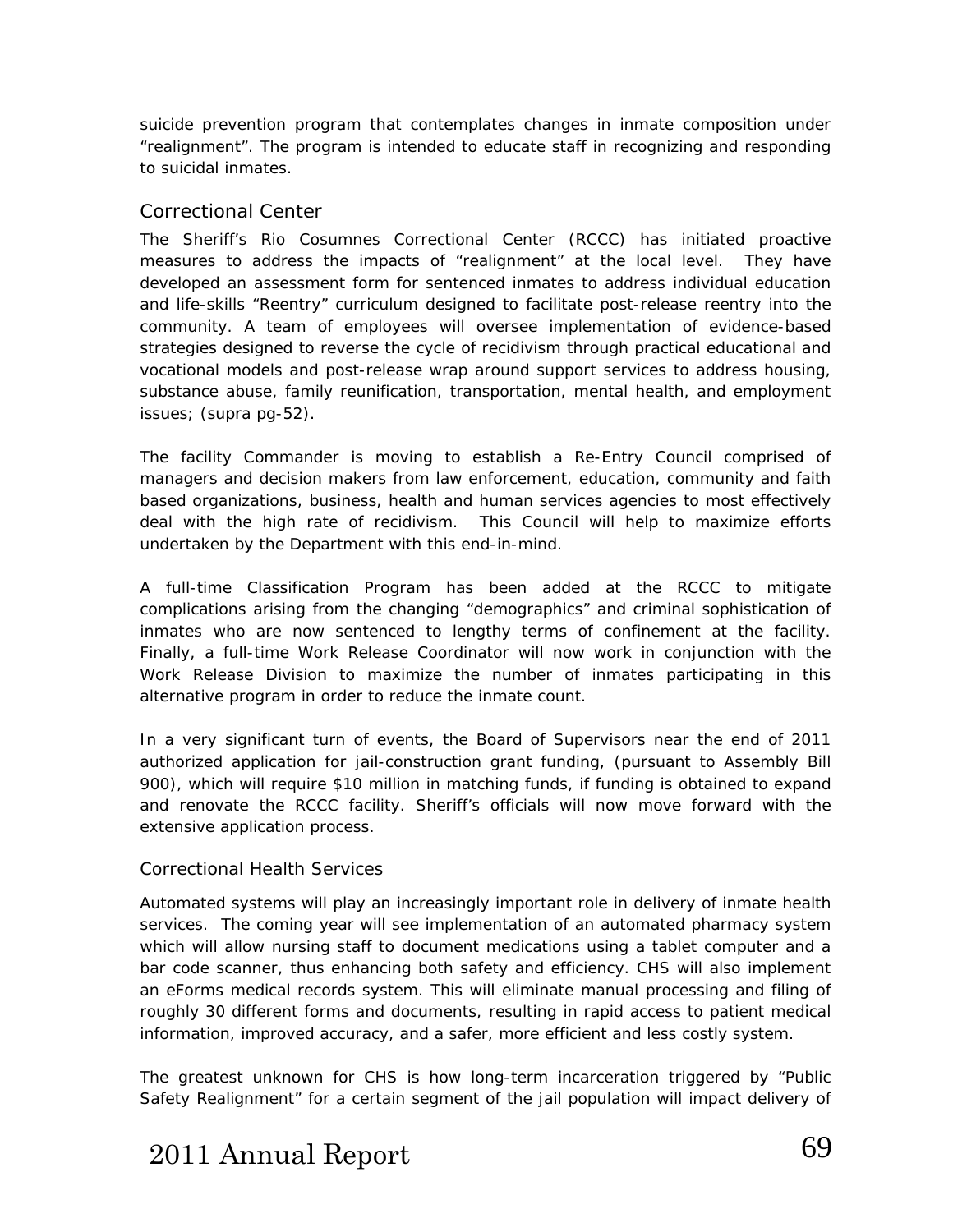health services. Budget reductions over the past three years have necessitated workload efficiencies at every level within the health services system. A recent OIG audit of CHS revealed that while many innovative solutions have been brought to bear, staff/inmate ratios have fallen far behind industry standards for like jail facilities. Although the Division has done a remarkable job of making ends meet, finding creative efficiencies with available staff to ensure the continued delivery of essential services is a remedy that has been fairly well exhausted.

#### Work Release Division (WRD)

The Sacramento County Community Corrections Partnership (AB-109) recently awarded the Sheriff's Department's Home Detention Program funding to increase the scope of its operation. The addition of one Sergeant, ten Deputies, four Records Officers, and four part-time Reserve Officers included in this augmentation will expand to 600 inmates the capacity of the Sheriff's home detention program.

In a new direction, WRD will play a significant role in the forthcoming pretrial release program administered through the Main Jail. Under the auspice of its home detention program, staff will monitor defendants placed on supervised pretrial release status to help ensure that follow through as well as communication within the "system" works as intended to keep the program viable. This program will utilize electronic kiosks placed at designated SSD Divisions. As with any new program, specialized training will be a necessary component of implementation.

There is an open question in terms of how sentencing policies, civil assessments, and the expansion of alternative-sentencing venues will impact the average population of the Sheriff's Work Project Program, which hovers at around 800 inmates. The future here will be somewhat dependent on internal policies and the unfolding dynamic of "realignment" in terms of how things play out at the local level. No one has all the answers—this is very much a work-in-progress; our challenge is to remain flexible and spot issues before they become problems.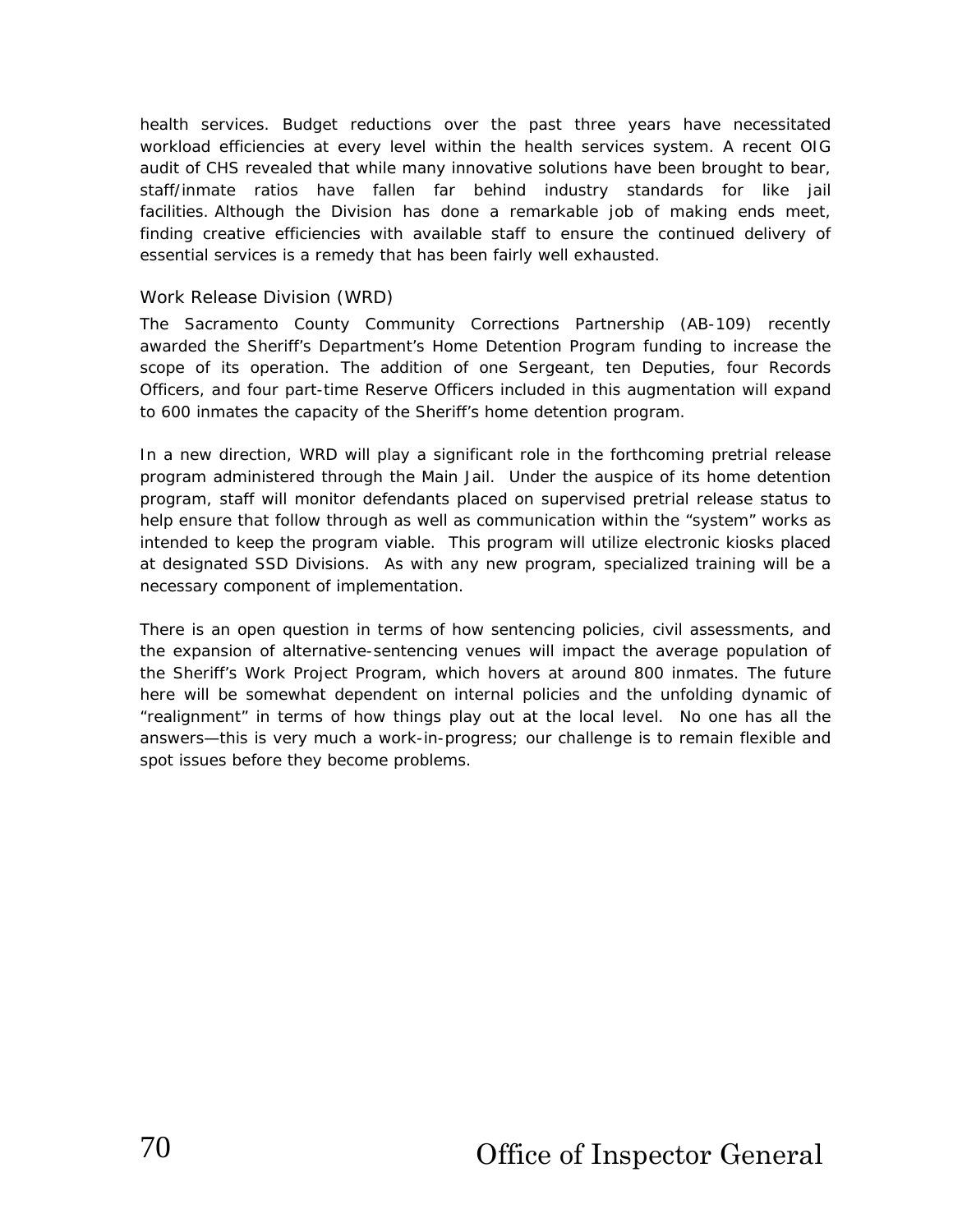# **2011 Annual Report-Appendix A**

Sacramento Sheriff's Department Table of Organization



Note: There are three Chief Deputy positions, one for each "Service Area". Each Division is under the direction of a Sheriff's Captain or equivalent professional staff.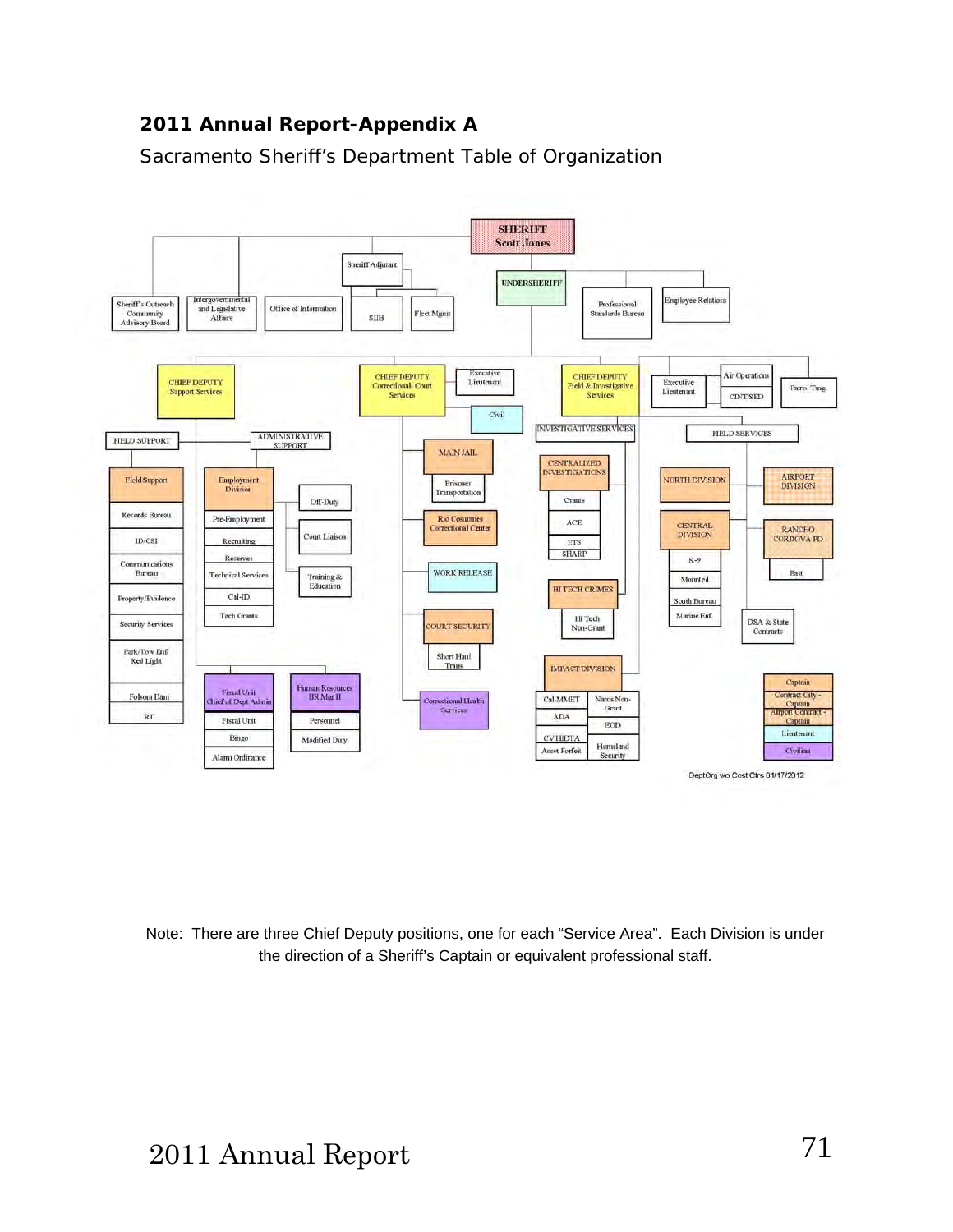# SSD Table of Organization: Functional Responsibilities

## Office of the Sheriff

#### **Sheriff's Outreach Community Advisory Board (SOCAB):**

Citizen group appointed by the Sheriff, Board of Supervisors, and local municipalities, who advise the Sheriff on matters of community interest; published agenda, open to the public.

#### **Intergovernmental and Legislative Affairs:**

Tracks and analyzes legislative matters and political action at the state and local level that may impact the Sheriff's ability to deliver essential services

#### **Office of Information:**

Facilitates media interaction and release of public information for and on behalf of the Sacramento Sheriff's Department.

## Office of the Undersheriff

#### **Professional Standards Bureau:**

Administers misconduct investigations through the Internal Affairs Unit, compiles related data and statistical reports, and provides functional oversight of the Department's risk mitigation endeavor, Project Horizon.

#### **Employee Relations:**

Principal liaison through which employment and workplace issues are addressed in the interest of ensuring a positive working environment.

#### Support Services

#### **Field Support Division:**

Provides communications, identification, and crime scene investigation services as well as maintains Department records.

#### **Employment Division:**

Provides pre-employment and recruiting services for the Department. Includes Technical Services, which is responsible for supporting the Department's information technology systems.

#### **Fiscal Unit:**

Prepares SSD annual budget and manages revenue and reimbursement to the Department. Manages facilities, purchasing, bingo compliance and alarm ordinance.

#### **Human Resources Division:**

Ensures continuity of personnel in the numbers needed and with the qualifications required to staff the various job classifications within the organization.

## Correctional & Court Services

#### **Main Jail Division:**

Primary custodial facility for inmates pending final adjudication.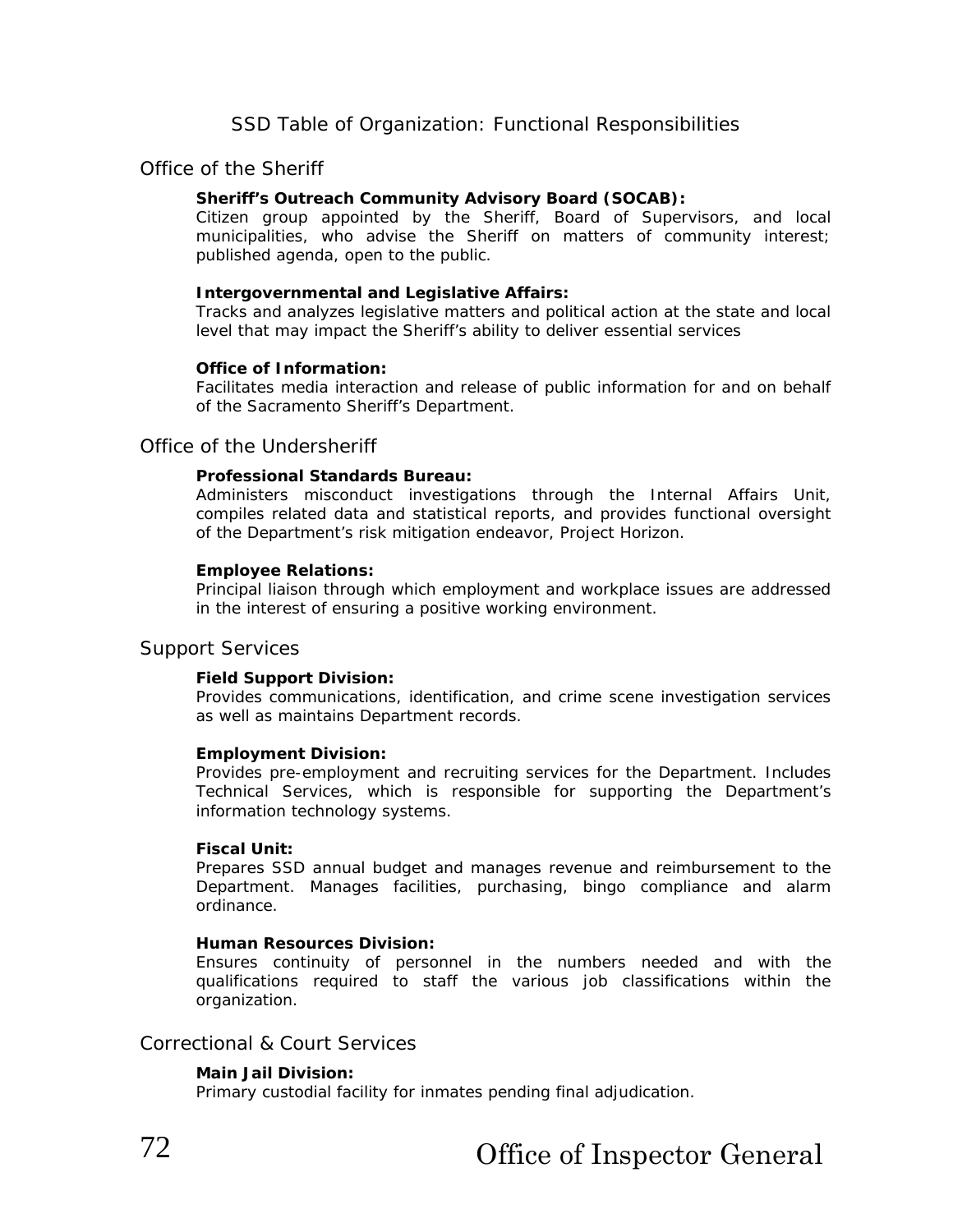#### **Rio Cosumnes Correctional Center:**

Primary custodial facility for post-adjudication inmates.

#### **Work Release Division:**

Provides management of qualified offenders to work in supervised programs to benefit the community, redress jail population pressures, and reduce expense to taxpayers.

#### **Correctional Health Services:**

Primary health service provider for inmates within the Sacramento County correctional system.

#### **Court Security Division:**

Security and law enforcement services throughout the Sacramento County courts.

#### **Civil Division:**

Administers civil process in the manner prescribed by statute.

#### Field & Investigative Services

#### **Centralized Investigation Division:**

Provides centralized investigations for the crimes of homicide, burglary, sexual and elder abuse, child abuse, sexual assault, auto theft, and real estate fraud; oversight of major crimes and narcotics units.

#### **Hi-Tech Crimes Division:**

Provides centralized investigative resources targeting internet crimes against children and identity theft, and oversight of the Sacramento Valley Hi-Tech Task Force.

#### **Impact Division:**

Specialized investigative units focusing on reducing and investigating high level drug trafficking and drug endangered children. Also consists of the explosives ordinance bureau, asset forfeiture unit and homeland security.

#### **Airport Division:**

Patrol and security services at and in the vicinity of the Sacramento International Airport.

#### **North Patrol Division-East & West Areas:**

Patrol station serving Rio Linda, North Highlands, Elverta, Fair Oaks, Antelope, North Carmichael, Gold River, Foothill Farms, and Orangevale.

#### **Central Patrol Division / South Bureau:**

Patrol station serving Fruitridge Vista, Florin, The Parkways, south end of Oak Park, Rancho Murieta, Wilton, Herald, Sherman Island, Walnut Grove, Hood-Franklin, Courtland, Thorton, and the out-skirts of the cities of Galt and Isleton. Specialized services such as marine, K-9, and mounted units.

#### **Rancho Cordova Police Department:**

Patrol station serving the contract City of Rancho Cordova and the Rosemont, Larchmont, Churchill Downs, Vintage Park, and Mather areas.

# 2011 Annual Report 73